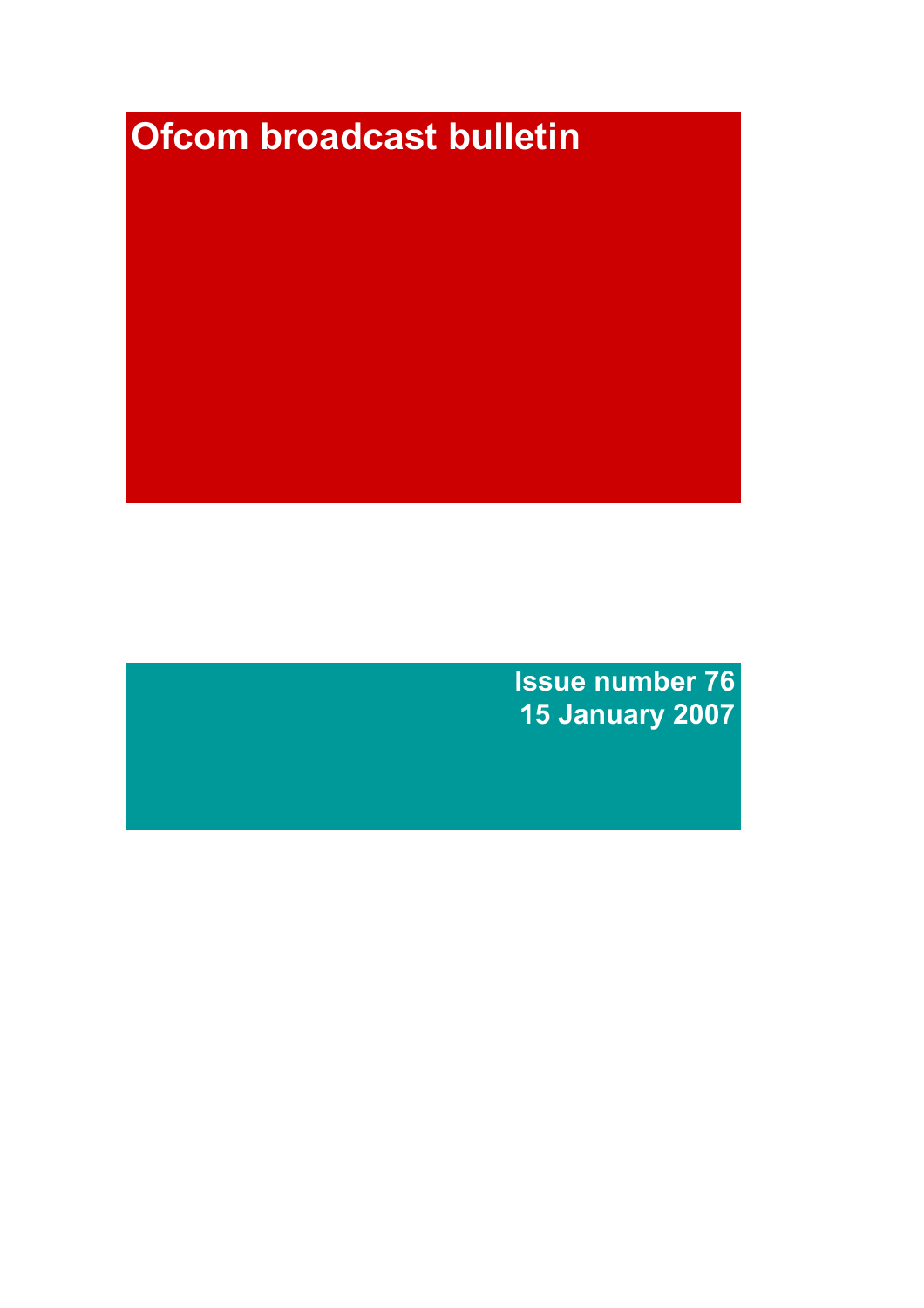# **Contents**

| Introduction                        | 3  |
|-------------------------------------|----|
| <b>Standards cases</b>              |    |
| In Breach                           | 4  |
| Resolved                            | 7  |
| Not in Breach                       | 13 |
| <b>Fairness &amp; Privacy cases</b> |    |
| Upheld                              | 15 |
| Not Upheld                          | 19 |

Other programmes not in breach/outside remit 32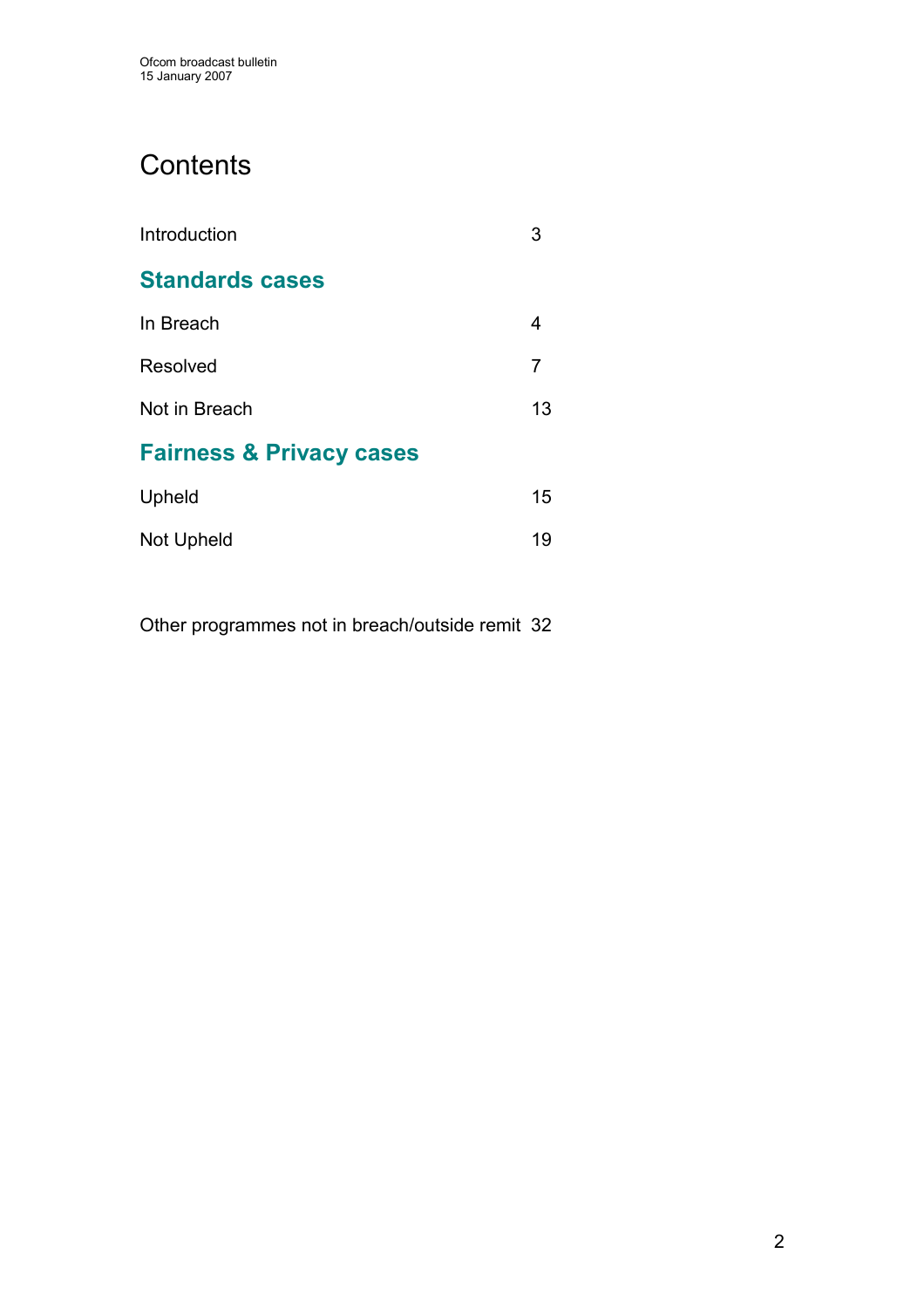# **Introduction**

Ofcom's Broadcasting Code took effect on 25 July 2005 (with the exception of Rule 10.17 which came into effect on 1 July 2005). This Code is used to assess the compliance of all programmes broadcast on or after 25 July 2005. The Broadcasting Code can be found at http://www.ofcom.org.uk/tv/ifi/codes/bcode/

The Rules on the Amount and Distribution of Advertising (RADA) apply to advertising issues within Ofcom's remit from 25 July 2005. The Rules can be found at http://www.ofcom.org.uk/tv/ifi/codes/advertising/#content

The Communications Act 2003 allowed for the codes of the legacy regulators to remain in force until such time as Ofcom developed its own Code. While Ofcom has now published its Broadcasting Code, the following legacy Codes apply to content broadcast before 25 July 2005.

- Advertising and Sponsorship Code (Radio Authority)
- News & Current Affairs Code and Programme Code (Radio Authority)
- Code on Standards (Broadcasting Standards Commission)
- Code on Fairness and Privacy (Broadcasting Standards Commission)
- Programme Code (Independent Television Commission)
- Programme Sponsorship Code (Independent Television Commission)
- Rules on the Amount and Distribution of Advertising

From time to time adjudications relating to advertising content may appear in the bulletin in relation to areas of advertising regulation which remain with Ofcom (including the application of statutory sanctions by Ofcom).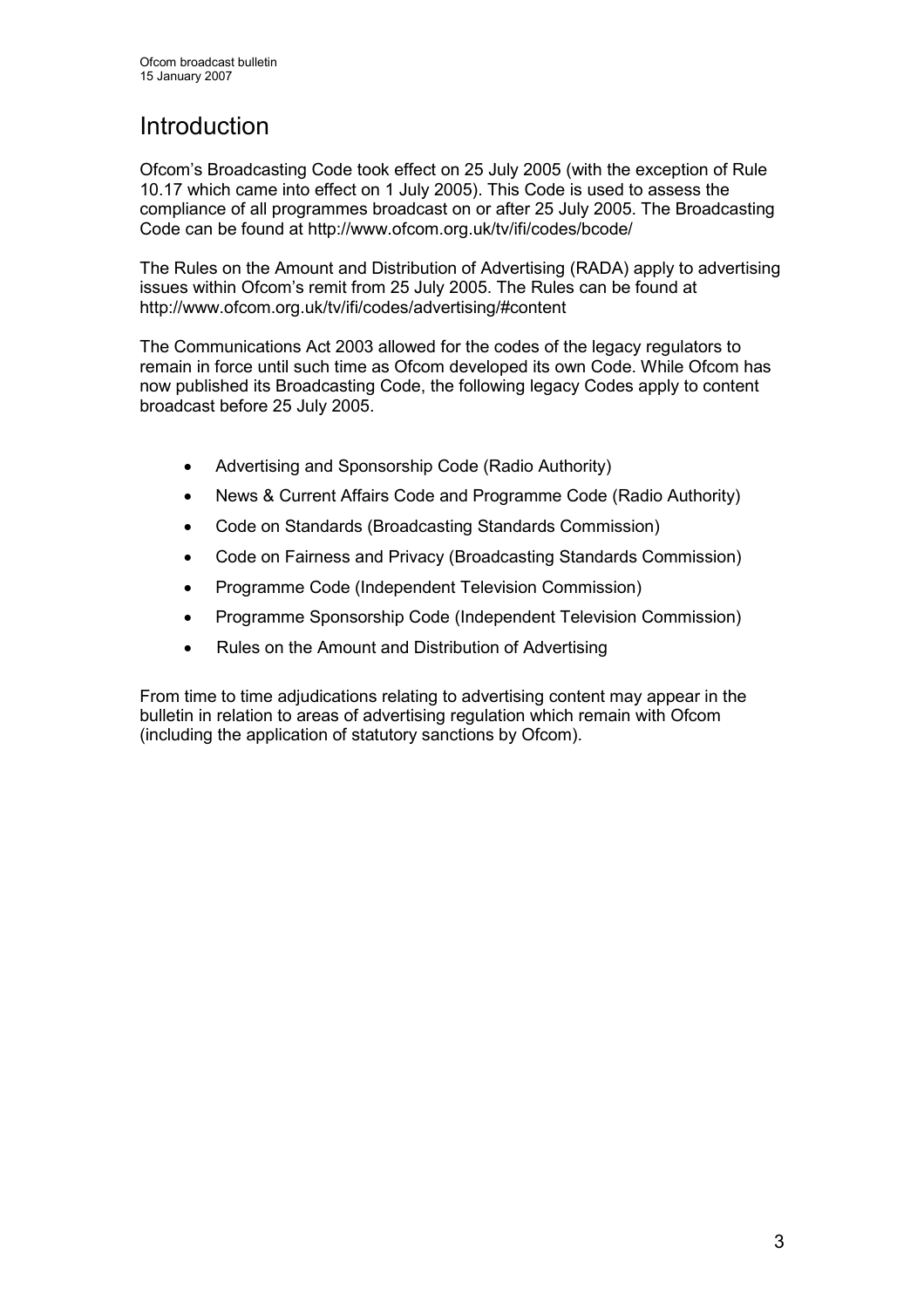# Standards cases

# In Breach

## Quizmania

ITV Play, 21 September 2006, 20:05

#### Introduction

This programme included a 'tower' competition in which viewers were invited to identify "things you find in a woman's handbag". Participants were required to identify, based on an established theme or set of criteria, the content of a series of blank windows arranged vertically in a 'tower'. In this instance a total of 14 windows were screened in a double tower (two columns of seven windows). One window revealed a sample answer – "mobile phone". Each remaining window was obscured with an amount of cash that represented the prize currently available for a successful caller who correctly identified the answer that lay beneath it.

When the game ended 7 of the 13 available prizes had been won. Correctly identified answers included "contact lenses", "driving licence" and "plane tickets." The remaining answers were then revealed, which included "raw/rawl plugs" and "balaclava." Three viewers questioned the validity of the answer, "raw/rawl plugs"; one viewer also questioned the validity of "balaclava."

#### Response

ITV assured us that it took very seriously its responsibility to ensure fairness and transparency in all of its games, as did the programme's production company. Having reviewed the game, the broadcaster agreed that both "raw/rawl plugs" and "balaclava" could be perceived as too obscure and therefore unlikely to be readily chosen by viewers as suitable answers. ITV acknowledged that an "error of editorial judgement" had occurred. Although the Executive Producer had been absent, the full list of answers for the programme had been reviewed by a senior producer and business manager prior to broadcast.

The broadcaster said that "raw/rawl plugs" had been selected in good faith by a games developer working on the programme. It had previously been included on the message board of a popular TV chef's website, as an item the contributor carried in her handbag. The developer was aware that some regular viewers of Call TV quiz shows trawl the internet to obtain answers. However, with the benefit of hindsight, the broadcaster accepted that both "raw/rawl plugs and "balaclava" were not items likely to be carried in a handbag.

ITV said that the producers had taken specific measures to avoid any recurrence of similarly obscure answers in future competitions. The games developer must now request and receive approval from the Executive Producer or another senior producer and the Business Manager on all games and answers before they can be broadcast. All answers on the programme are also copied to ITV Play's management for prior approval.

Having reviewed the programme's working practice concerning the content of 'tower' competitions, the broadcaster had also decided to avoid 'open' subjects for which, in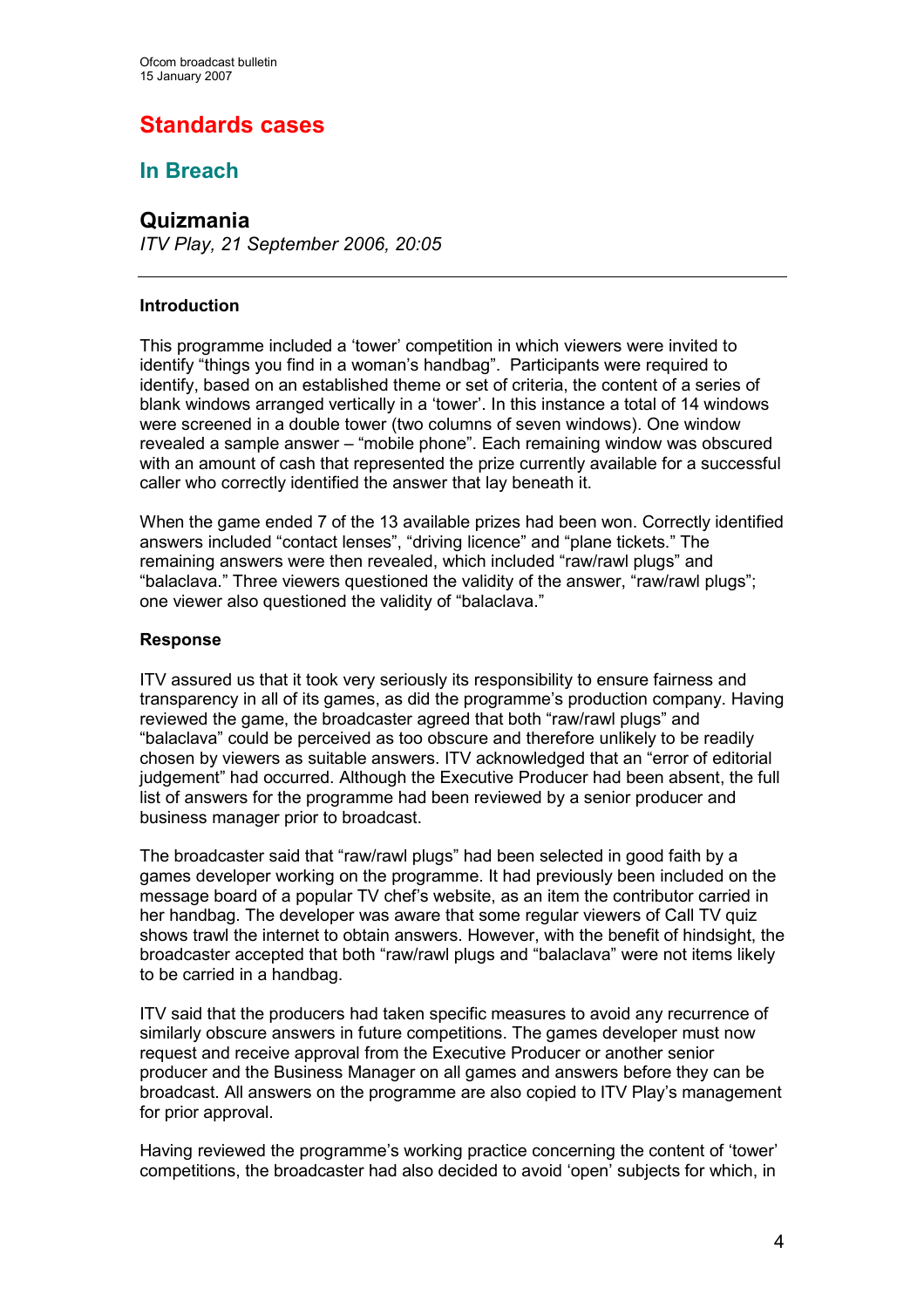theory, an infinite number of answers existed. It wished to avoid answers that could be perceived as "arbitrary or random" and confirmed that the source of all answers to Quizmania puzzles were now backed up by reference to a universally accepted source (i.e. a dictionary or encyclopaedia). The broadcaster added that the Games Developer must state the source when seeking approval for answers.

Nevertheless, ITV stated that at no point were "raw/rawl plugs" and "balaclava" the only answers that remained to be identified. During the entire game, callers who reached the studio could have been successful with other answers, such as "rubber band", "directions" or "false teeth". The broadcaster did not therefore believe that the game was conducted unfairly, but acknowledged that the two answers in question, whilst not impossible, were unlikely to be readily identified and were therefore inappropriate.

In conclusion, ITV said that Quizmania, as with all ITV Play programming, was founded on principles of fairness and honesty towards the viewer, which was reflected in the loyalty of its audience. It added that complaints of this sort were therefore few and were treated seriously. The broadcaster did not believe "this particular game constituted a formal breach of the Code", but was in fact an error of editorial misjudgement. It was confident that the measures it had taken would avoid recurrence.

#### **Decision**

In assessing these complaints Ofcom considered Rule 2.11 of the Broadcasting Code which states that, "competitions should be conducted fairly…".

Ofcom acknowledges ITV Play's explanation of how the answers to the question were arrived at. Ofcom also welcomed the prompt action taken by the broadcaster to avoid the inclusion of inappropriate answers in future competitions.

What Ofcom considers to be fair, in terms of a competition, will depend on the circumstances of any particular case (e.g. the question that has been asked, how the question has been asked, what the context of the competition was, whether the competition appears to be cryptic, etc). However, what is essential to the integrity of such games is that viewers are able to make informed choices when deciding whether to enter a competition, usually through a premium rate telephone call.

In competitions, such as identifying "things you find in a woman's handbag", viewers are likely to understand that the answers are going to be subjective and that there will be a number of possible answers. However, while we accept that some answers may be more difficult than others, in order to achieve fairness it is essential that the answers are reasonable. If, taking into account all the factors, the answer is not reasonable, and almost impossible to be identified by any viewer, then Ofcom is likely to consider that the competition has not been run fairly.

At any stage of a 'tower' competition the number of remaining answers available to be identified by participants is likely to be a significant factor when a viewer considers whether or not to enter. It is therefore important that viewers could have a reasonable expectation of identifying any of the remaining answers.

In the circumstances of this case, Ofcom believed that "raw/rawl plugs" and "balaclava" were not reasonable answers to what appeared to be a straightforward question, identifying "things you find in a woman's handbag." The inclusion of these answers was unreasonable and the competition was therefore not conducted fairly.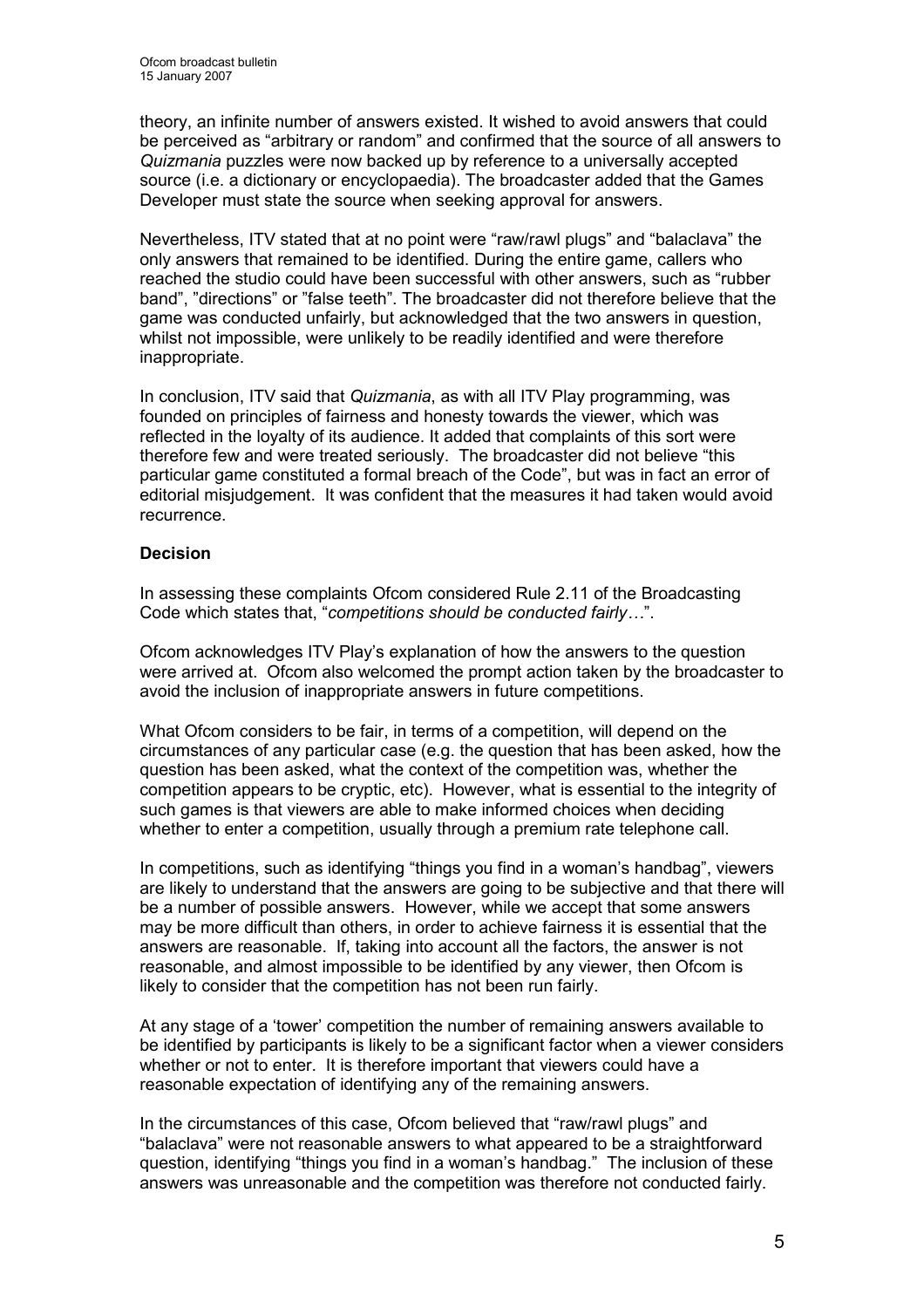When licensees are involved in broadcasting content which involve a significant amount of financial transactions, it is essential that they observe the highest possible standards.

This is the first formal breach recorded by Ofcom against ITV Play for conducting a competition unfairly. However, Ofcom considers that this breach was a serious error of judgement and its compliance system failed to identify the issue. Ofcom would not expect a further occurrence of this nature.

#### The broadcast of this competition breached Rule 2.11 of the Broadcasting Code.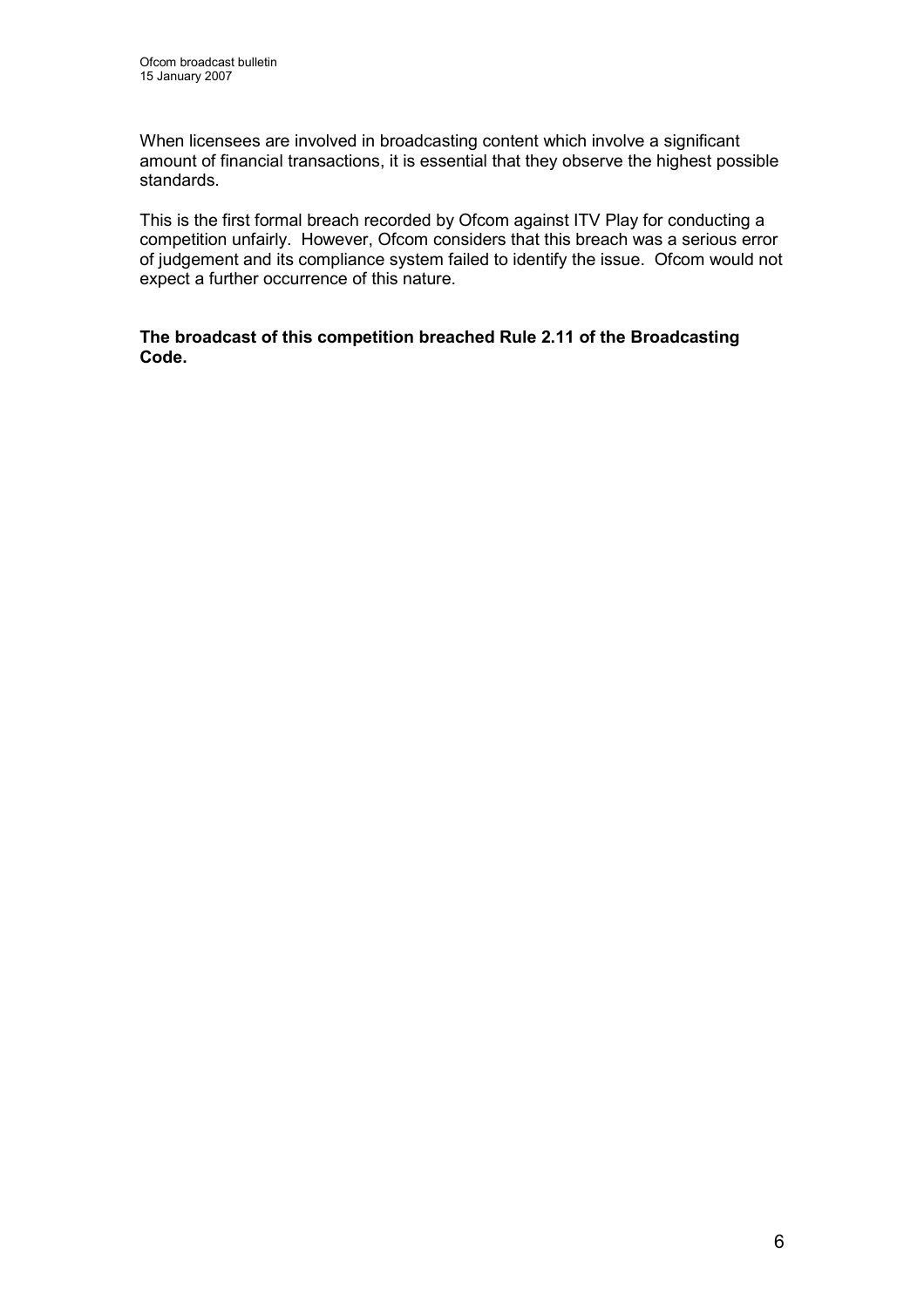# Resolved

# ECW Wrestling

Sky Sports 1, 16 August 2006, 07:00

#### Introduction

A viewer complained about inappropriate violence in this programme and its unsuitability for transmission at 07:00. The viewer was particularly concerned that whilst the broadcaster appeared to have edited certain aspects of the programme's violent content, it had left in scenes at the beginning of the programme depicting a man being thrown against a large wooden board covered in barbed wire who appeared to be bleeding heavily.

#### Response

BSkyB said that the timeslot in which the programme was transmitted had previously been occupied by World Wrestling Entertainment ("WWE") programming entitled Velocity and that this timeslot had been used to transmit wrestling programmes for many years. The Velocity programme was a WWE wrestling highlights programme that had been edited by WWE to cater for daytime audiences. As a consequence, WWE were familiar with BSkyB's requirements as to the editing required to enable a programme to be transmitted in these morning timeslots.

WWE advised BSkyB that in early June of 2006 year they would be replacing Velocity with a new brand of programming to be called Extreme Champion Wrestling which would sit alongside its existing *Smackdown* and Raw strands. WWE assured BSkyB that it would be editing this new strand of programming in the same manner as it had done with Velocity and gave assurances to BSkyB that the content would be an acceptable replacement for Velocity and would be edited for the relevant daytime viewing audience as appropriate.

Upon receipt of the first programme, which had clearly been edited by WWE, BSkyB took the decision to let the programme go out in the original Velocity daytime slots provided that all inappropriate violence had been removed and/or dealt with by freezing frames and/or strobe lighting. BSkyB also edited the programme further to make it suitable for broadcast at 07:00 which resulted in a considerable amount of freeze framing.

BSkyB stated that American professional wrestling was essentially a pantomime and was no more than "a collection of actor-wrestlers taking part in contrived feuds and fake brawls" with storylines and characters that ran from week to week in the same way as a soap opera. It also stated that while wrestling was presented and portrayed as a sport it was well known that it was "mere entertainment", with all perceived violence being pre-scripted and staged. It therefore felt that it would be clear to viewers that, were such violence real, the wrestler could not possibly walk out of the arena afterwards and that, as a consequence, the perceived graphic violence complained of was not actual violence and would not have been perceived as such by the primarily adult audience viewing the programme at the time.

With particular reference to the complained of scene featuring a wrestler thrown against a board covered in barbed wire, BSkyB stated that, just as previously Ofcom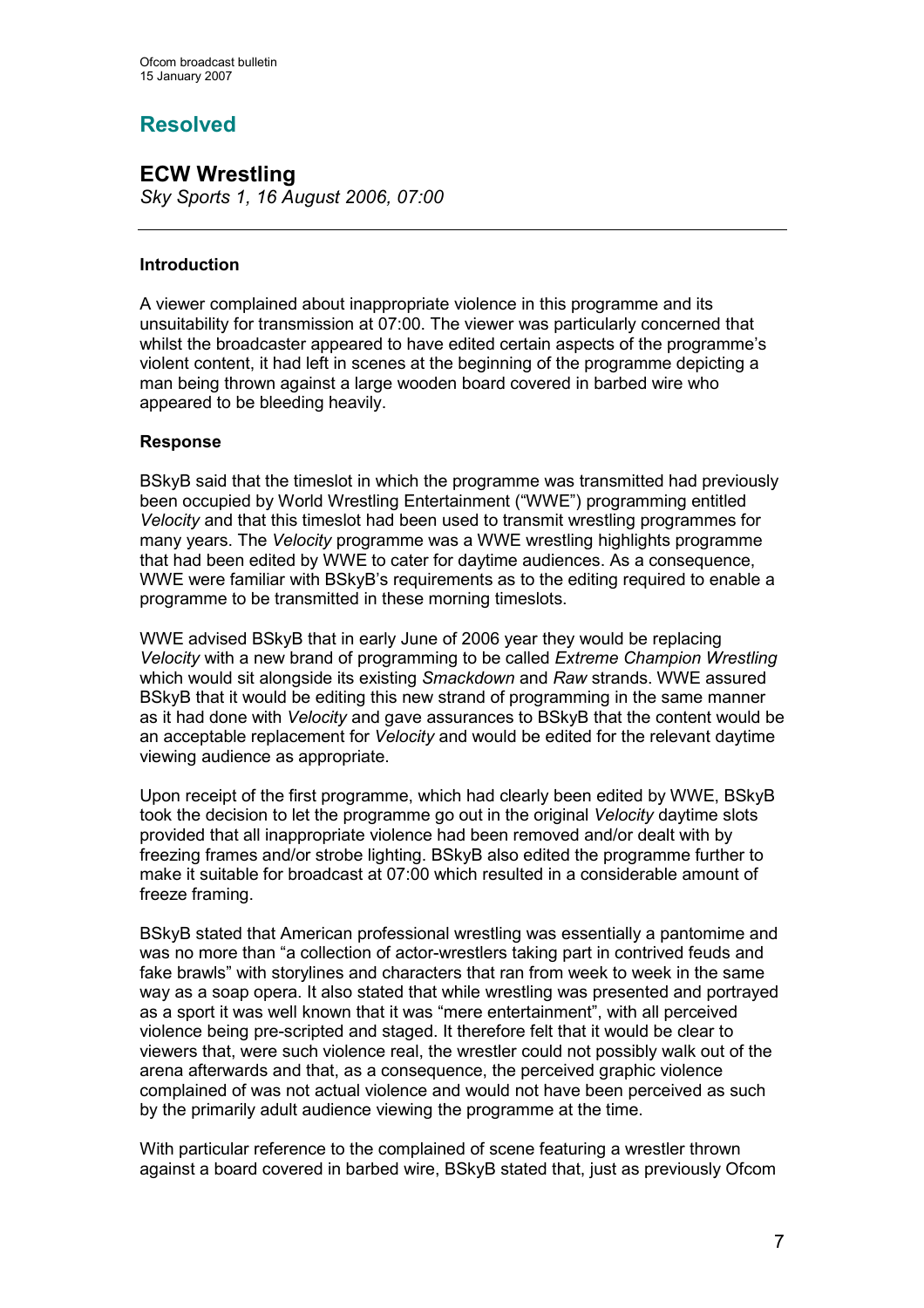found that tools such as sledgehammers were not readily available and that a child would be unlikely to be able to use them to imitate the simulated violence of the wrestlers, so barbed wire was similarly unlikely to be accessible to children or used in the manner shown in the programme. The programme also featured a 'Do Not Try this at Home' warning within the main body of the programme.

However, whilst BSkyB stated that the programme was not made primarily for children and was broadcast on a channel aimed primarily at adults with what it considered to be a clearly contrived and faked entertainment context, it took the decision, after a high level review, that this strand of WWE programming should no longer be broadcast pre-watershed. BSkyB considered that the edits made by WWE were insufficient for daytime viewing and the extent of additional editing BSkyB was undertaking undermined the storylines and overall viewer experience.

#### Decision

Ofcom considered two issues in particular in relation to this complaint: inappropriate violence shown on screen and protection of the under-eighteens.

Research by legacy regulators the Independent Television Commission and the Broadcasting Standards Commission suggests that most viewers understand the theatrical nature of wrestling on television (and particularly the WWE strand of programmes transmitted previously), although there have been concerns expressed when theatrical elements appeared too realistic and violent for daytime transmission.

This particular edition of *ECW Wrestling* had utilised a number of editing and creative techniques to limit the perceived violence and its after effects shown on screen, including switching from colour film to monochrome when bloody injuries were most prevalent, freeze-framing, close edits trimming actual impact shots and the use of strobe lighting effects to subdue violent impacts by jarring the picture.

Many of these techniques helped dilute much of the perceived violence contained within the programme. However, on this occasion, the switch to monochrome from full colour on the visuals featuring the wrestler thrown against the barbed wire was not a sufficiently successful tool in masking his injuries – fake or otherwise. Viewers saw the man in question thrown on to the board and the injuries he received were clearly designed to be perceived as bloody and extensive.

Although not targeted specifically at children, this programme was broadcast at a time when children would have been able to view. Broadcasters must ensure that violence is appropriately limited in programmes shown before the watershed. In Ofcom's opinion, the violence included in the programme complained of was not sufficiently limited in view of its broadcast at 07:00.

However, Ofcom welcomed BSkyB's conclusion that the edits made were insufficient for daytime viewing and that ECW Wrestling would be better placed post-watershed to ensure compliance with the Code. Ofcom therefore considered the matter resolved.

#### Resolved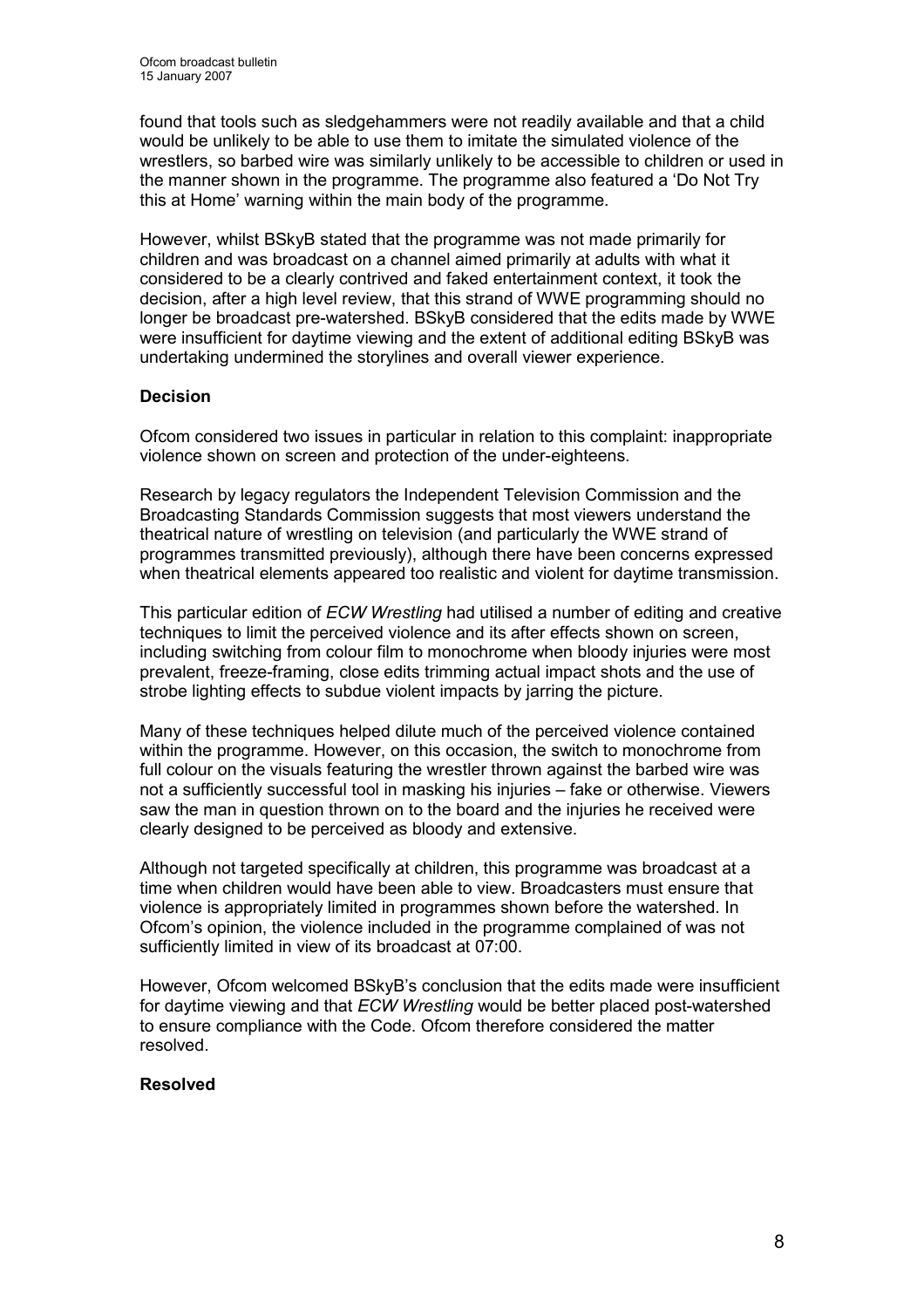## Milkshake sponsored by Disney DVDs

Five, August 2006, Various Times

#### Introduction

#### Rule 9.14

Five's midweek morning children's strand Milkshake is sponsored by Disney DVDs. A sponsor credit featuring the Disney DVD The Wild included the DVD's release date.

Rule 9.14 requires sponsorship on television to be clearly separated from advertising. Sponsor credits must not contain advertising messages or calls to action. In particular, credits must not encourage the purchase or rental of the products or services of the sponsor or a third party.

This rule is derived from European legislation, the Television Without Frontiers Directive. The Directive contains specific requirements relating to the amount of television advertising a broadcaster is allowed to transmit and also specific requirements for broadcast sponsorship arrangements. Sponsorship does not count towards the amount of time a broadcaster is allowed to use for advertising and, therefore, the Code requires credits to be distinct from advertising.

Ofcom questioned the content of the credit under Rule 9.14.

#### Response

Five stated that it was at great pains as a responsible broadcaster to discourage and refuse any treatment for sponsorship credits supplied by a sponsor that might breach the Ofcom Broadcasting Code, with which they sought to adhere to at all times. This was often in the face of considerable pressure from sponsors who were frequently given conflicting advice on what is permissible from broadcaster to broadcaster.

In this instance, Five took the view that the strapline "Out Oct 18<sup>th</sup>" was not an advertising message or call to action, nor would it encourage the purchase or rental of the product, particularly as the product would not be available for several weeks. It was not a direct appeal to purchase or a "special promotional reference", nor was it a claim capable of objective substantiation. It was merely a statement alerting viewers to the fact that the product which was sponsoring the programme would not exist before 18 October 2006. Five referred to a sponsorship credit shown on another channel in which a product release date was used in the body of a sponsorship credit.

Five were aware that the inclusion of release dates was likely to be on the edge of what the Code permitted and it therefore ensured that the sponsor was aware of this and required the sponsor to have an alternative version to play should there be any suggestion from Ofcom that the initial treatment may be problematic. Consequently the alternative version was substituted in all further broadcasts as soon as Five was made aware of Ofcom's possible concerns.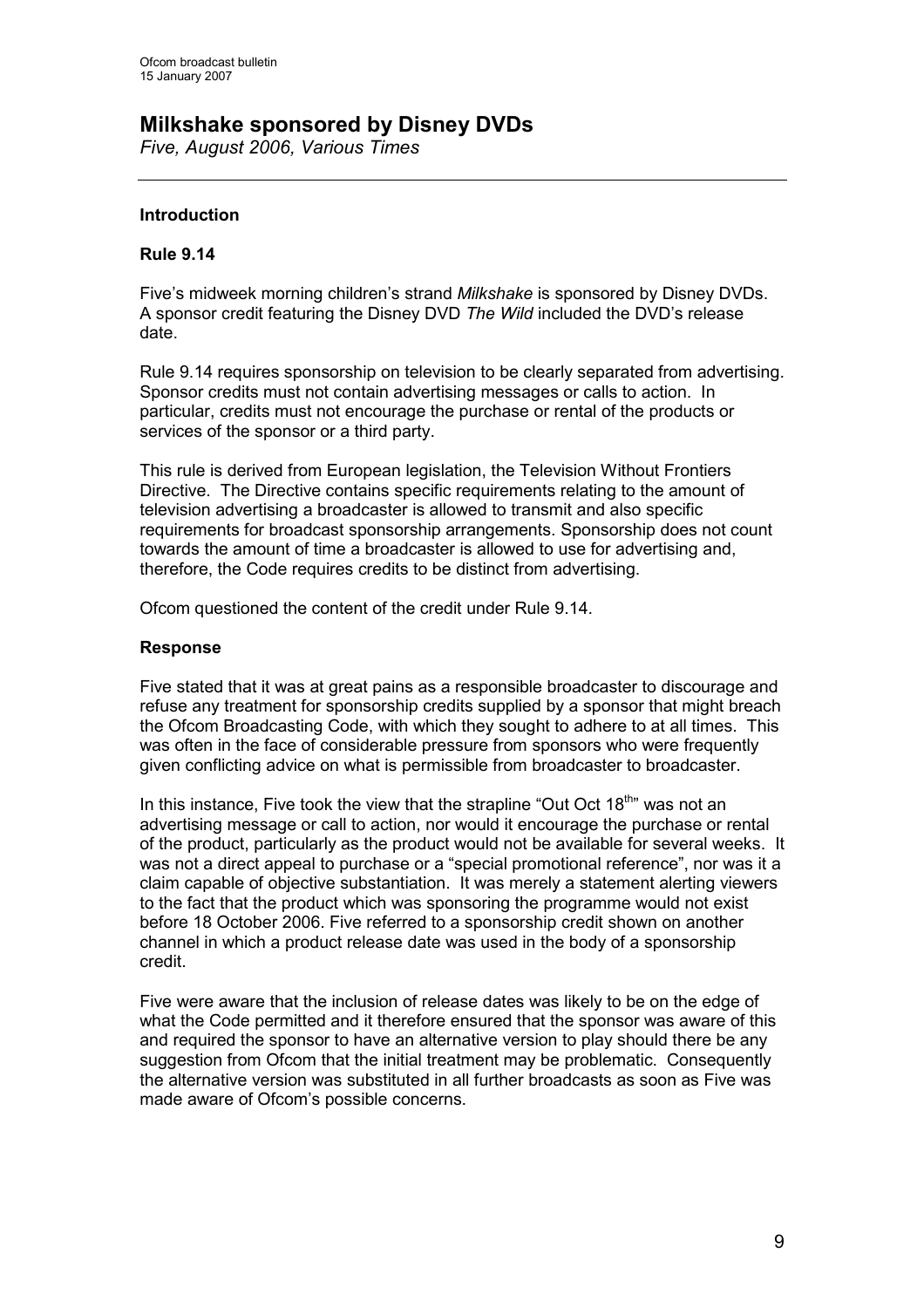#### Decision

The purpose of a sponsorship credit is to make the sponsorship arrangement transparent to the audience. Broadcasters may include product shots or brief product descriptions in credits but the main focus of the credit should be the relationship between the sponsor and the programme.

Including specific information, such as a DVD release date, in a sponsor credit shifts the focus of the credit from the sponsorship arrangement to the sponsor's product and purchase information about that product. As a result, the distinction between advertising and sponsorship is eroded.

We therefore consider the inclusion of such information in a credit breached Rule 9.14. However, in view of Five's actions in immediately removing the credit upon being made aware of our concerns, we consider the matter resolved.

#### Resolved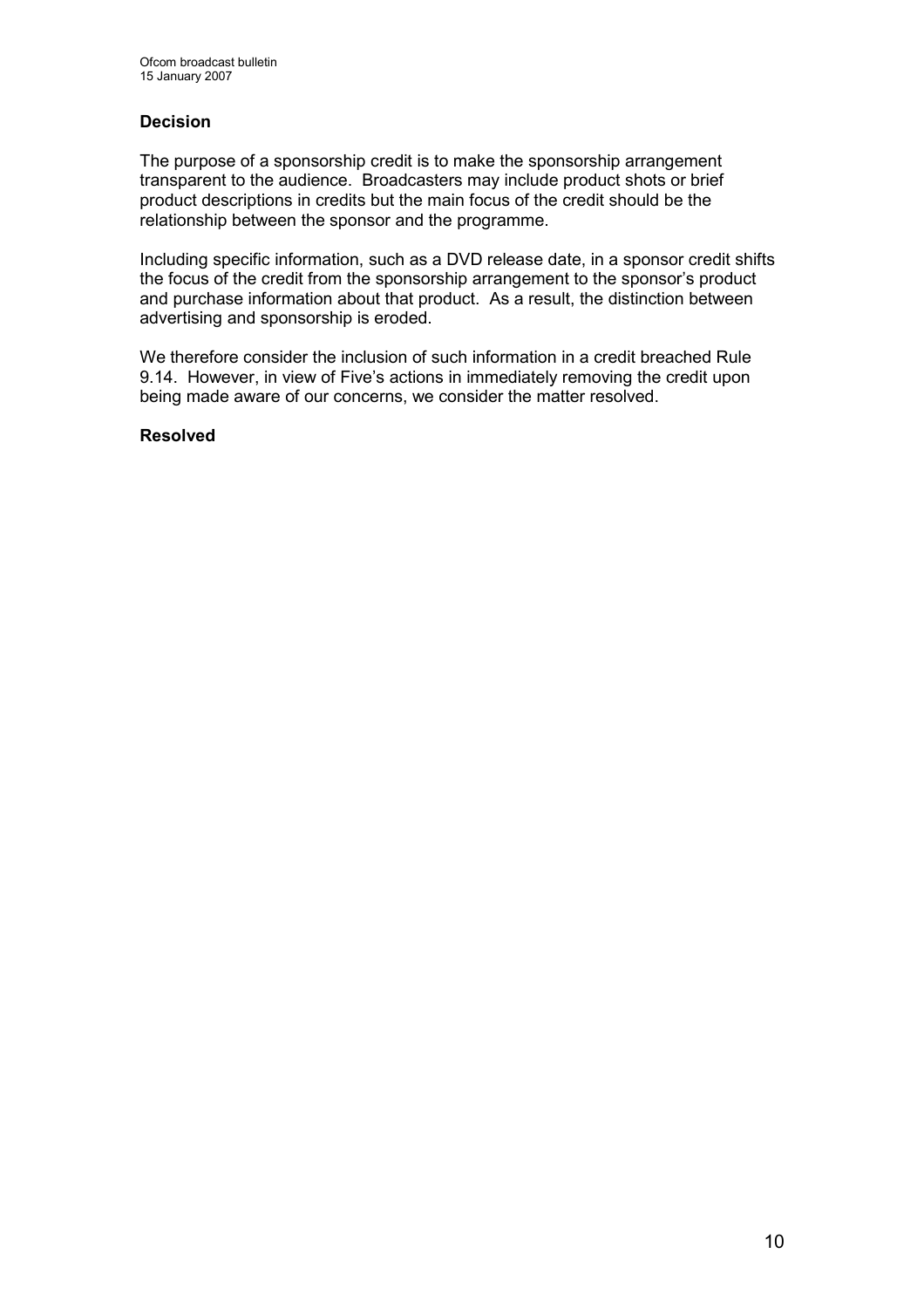#### Introduction

Cash Call, a new twice weekly programme, featured listener competitions offering cash prizes. Listeners were invited to participate via a premium rate telephone line or the web. The programme was networked across 'One Network' local radio stations – a group of forty commercial radio stations owned by GCap Media plc.

A listener heard the first of these new programmes broadcast on three different stations – Horizon Radio (Milton Keynes), FOX FM (Oxford and Banbury) and 97.6 Chiltern FM (Bedford). He was concerned that since he heard no local station references or any reference to the competitions being networked across a number of stations, he was not able to tell whether the competition was being run nationally or locally.

#### Response

In their response to the complaint GCap detailed the local references that were made in the initial programme, which were aired as drop-ins (pre-recorded material slotted into the networked output) by each individual 'One Network' station. However, GCap admitted that there were no aired references to the show being networked. It confirmed that this was due to an oversight by the production company and that the matter was discussed when the first show was reviewed. Subsequent programmes therefore referred to the output being broadcast, "across the UK." GCap then clarified that, to ensure fairness to listeners (i.e. potential competition participants), it had instigated a policy of matching each aired local reference with a corresponding reference to the programme being broadcast "across the UK."

#### Decision

In assessing this complaint Ofcom considered Rule 2.11 of the Broadcasting Code which requires that, "competitions should be conducted fairly...".

Ofcom listened to the programme and heard the local references that were included and subsequently detailed by GCap in their response to the complaint.

However, for competitions to be run fairly, listeners should be given sufficient information to decide whether or not to participate. When run simultaneously on various local/regional services, competitions can result in participation being spread wider (i.e. beyond the local area) than might be obvious to listeners in any one area. Broadcasters should not give listeners the impression that a competition is running less widely than it actually is.

When a competition is run across the UK but appears on a local station, it is important that listeners, who may wish to enter, are aware that they will be competing nationwide. Otherwise listeners may reasonably believe that it is a local competition. In the initial broadcast, GCap omitted any reference to the programme being networked across more than one station.

In the circumstances, Ofcom welcomed the appropriate review and prompt action taken by GCap to rectify its mistake.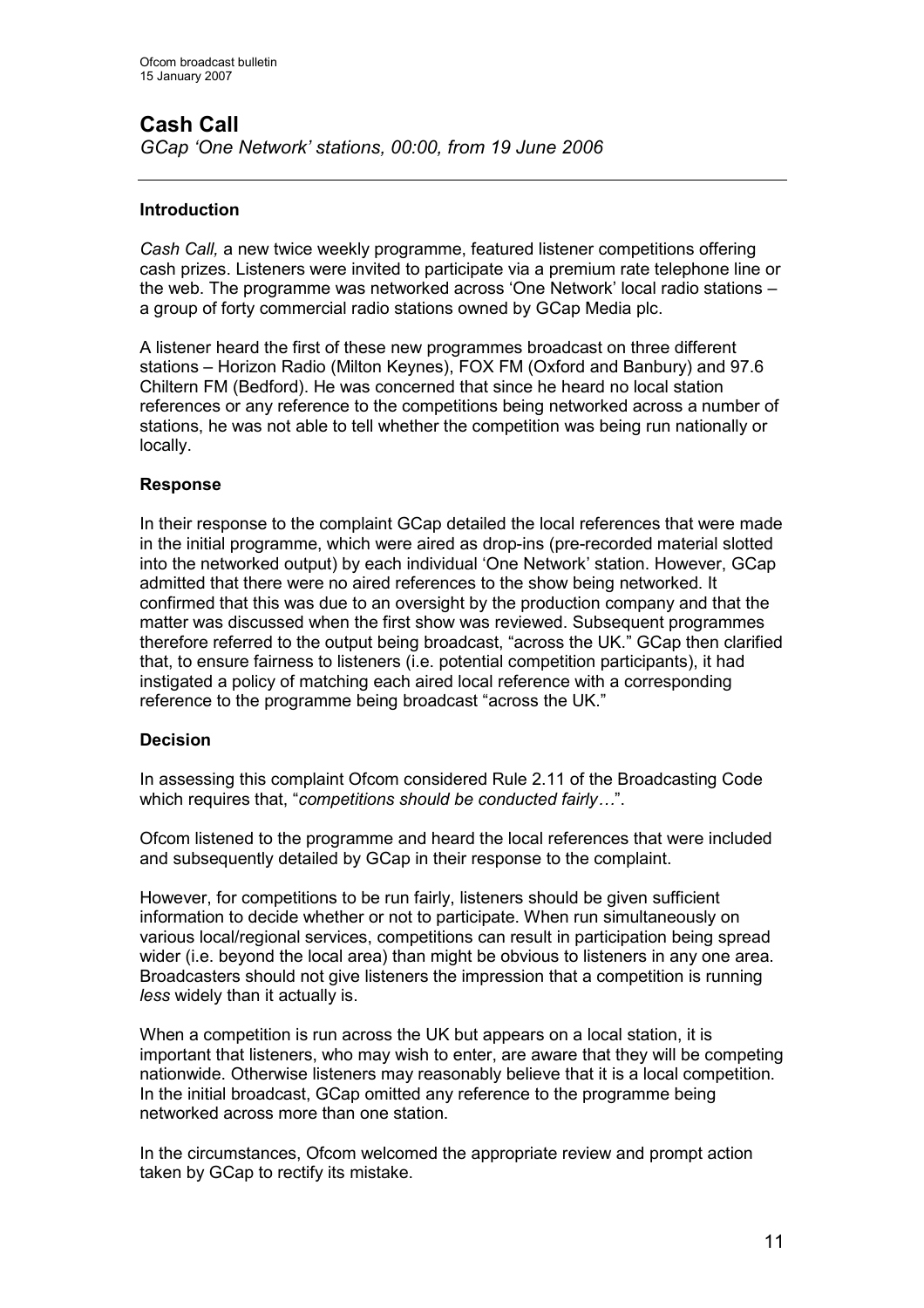In this case, GCap's subsequent policy of matching local references with corresponding references to networked coverage therefore appears appropriate and resolves the matter.

#### Resolved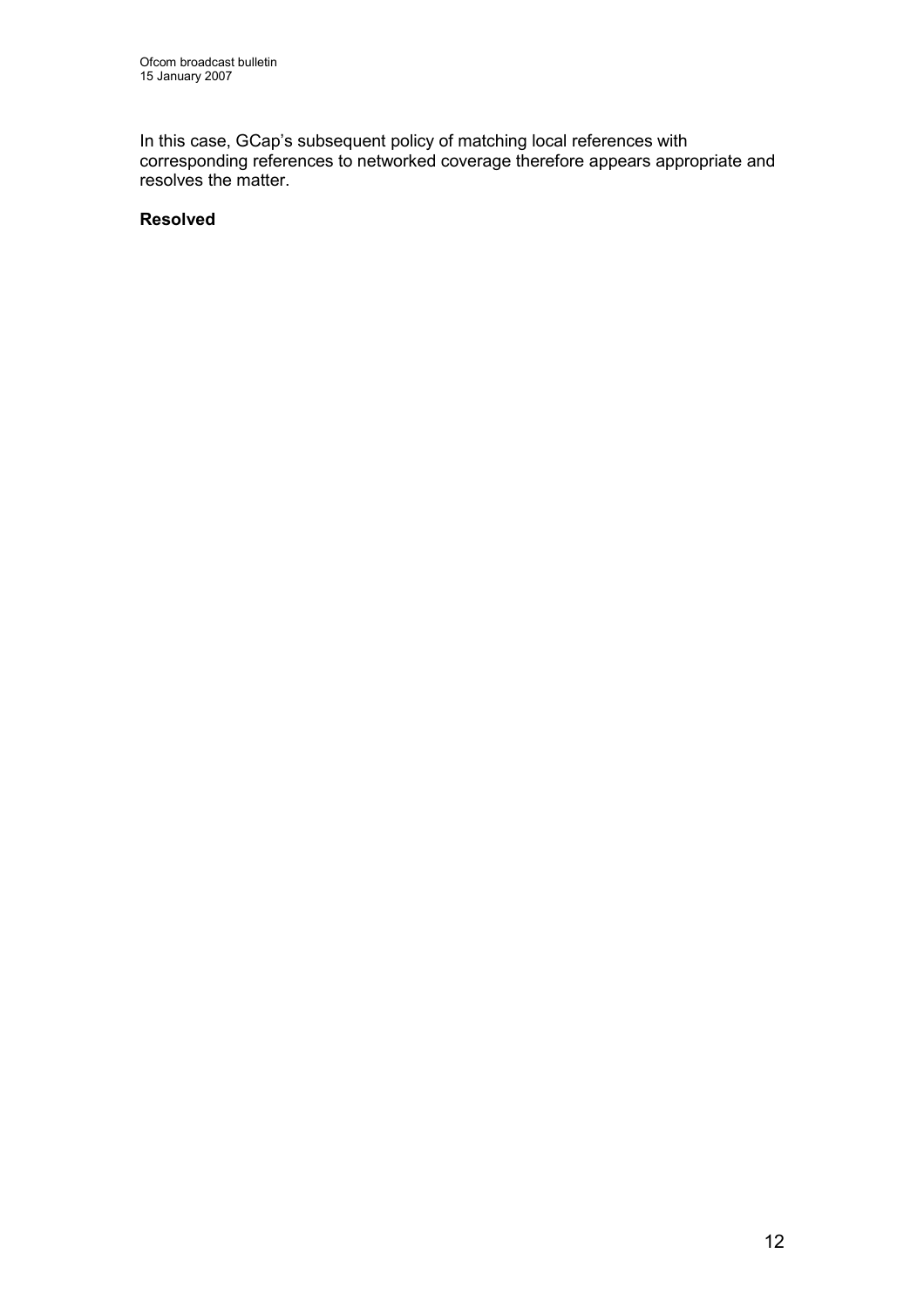# Not In Breach

## Britain's Fattest Teenager

Five, 7 August 2006, 21:00

#### Introduction

This was a documentary about a teenager who had to deal with his problems of excessive weight. Three viewers complained about the unedited use of the word "cunt", at 21:12, by the teenager in this programme. The word was used by him in relation to the insults he was subjected to. Five was asked to comment on the use of the word in relation to Rule 2.3 of the Code (generally accepted standards).

#### Response

Five said that this was an observational programme following Jonathan, a teenager with a very serious weight problem. As far as possible and where appropriate, Five stated that it wanted the film to accurately reflect Jonathan's life, so the viewer understood his lifestyle and attitudes as well as the environment in which he lived, including the adverse comments and abuse to which he was subject.

Five further stated that in the second half of the programme there was a discussion about the insults Jonathan was subjected to and the abuse he received as a result of his physical appearance. Jonathan recounted the taunts which included "you fat bastard" as a football chant and "there's that fat cunt off Trisha" (a reference to Jonathan appearing previously on the Trisha programme). Five believed it was important for viewers to understand the way Jonathan was insulted by strangers in the street and the impact it had on him. To this end, Five felt it was inappropriate to 'bleep' out the swearing, including the word "cunt", as they considered it would have considerably undermined the viewers' understanding of the story.

Five further stated that whilst the word "cunt" was used as a taunt aimed at Jonathan, the manner in which he recounted the story was not aggressive, and as a result any potential offence caused to viewers associated with the use of the word would have been significantly undermined.

Five also pointed out that the programme was preceded by a strong language warning, and the Controller at Five responsible for the programme specifically sanctioned the use of this language which, it was felt, was important in telling Jonathan's story. They went on to say that given the nature of the programme, the likely adult audience, the warning which preceded the programme and the fact that the swear word complained of appeared later in the first part of the programme (not immediately after the watershed) Five believed its use was justified in the particular context.

#### Decision

Research into swearing carried out by Ofcom (Language and Sexual Imagery in Broadcasting: A Contextual Investigation, September 2005) indicates that the word "cunt" is amongst those considered the most offensive. The Code states that broadcasters must ensure that its use must be justified by the context.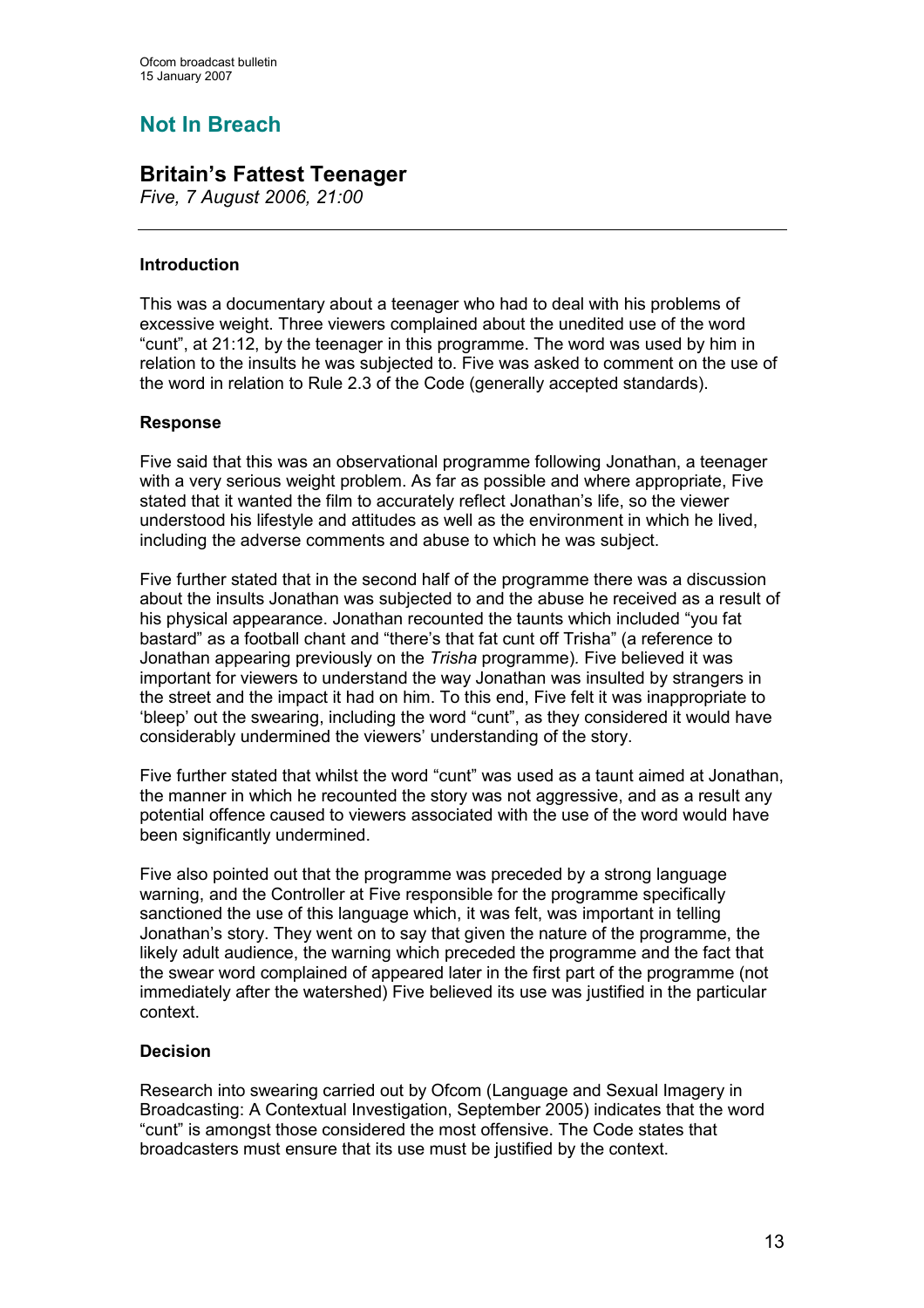Ofcom considered that this was a serious documentary recording the difficulties faced by a teenager with weight problems. The use of the word by Jonathan was not aggressive but used by the teenager when describing the regular abuse he suffered. Ofcom acknowledged Five's explanation that to bleep out the word might have lessened the impact of such abuse and its effects on the boy. Ofcom also noted that the programme was preceded by a verbal warning, "The programme contains strong language…". The impact of the word was also lessened as it was not necessarily readily distinguishable.

Taking the above into account, on this occasion, Ofcom did not consider there was a breach of the Code. However it should be noted that only in exceptional cases will it be acceptable to broadcast the word "cunt" close to the watershed. Further, Ofcom believed that, given the time of broadcast, the warning could have been clearer. Many viewers would describe this language not as "strong" – but in fact the strongest. As the Code states, such information may assist in avoiding or minimising offence.

#### Not in Breach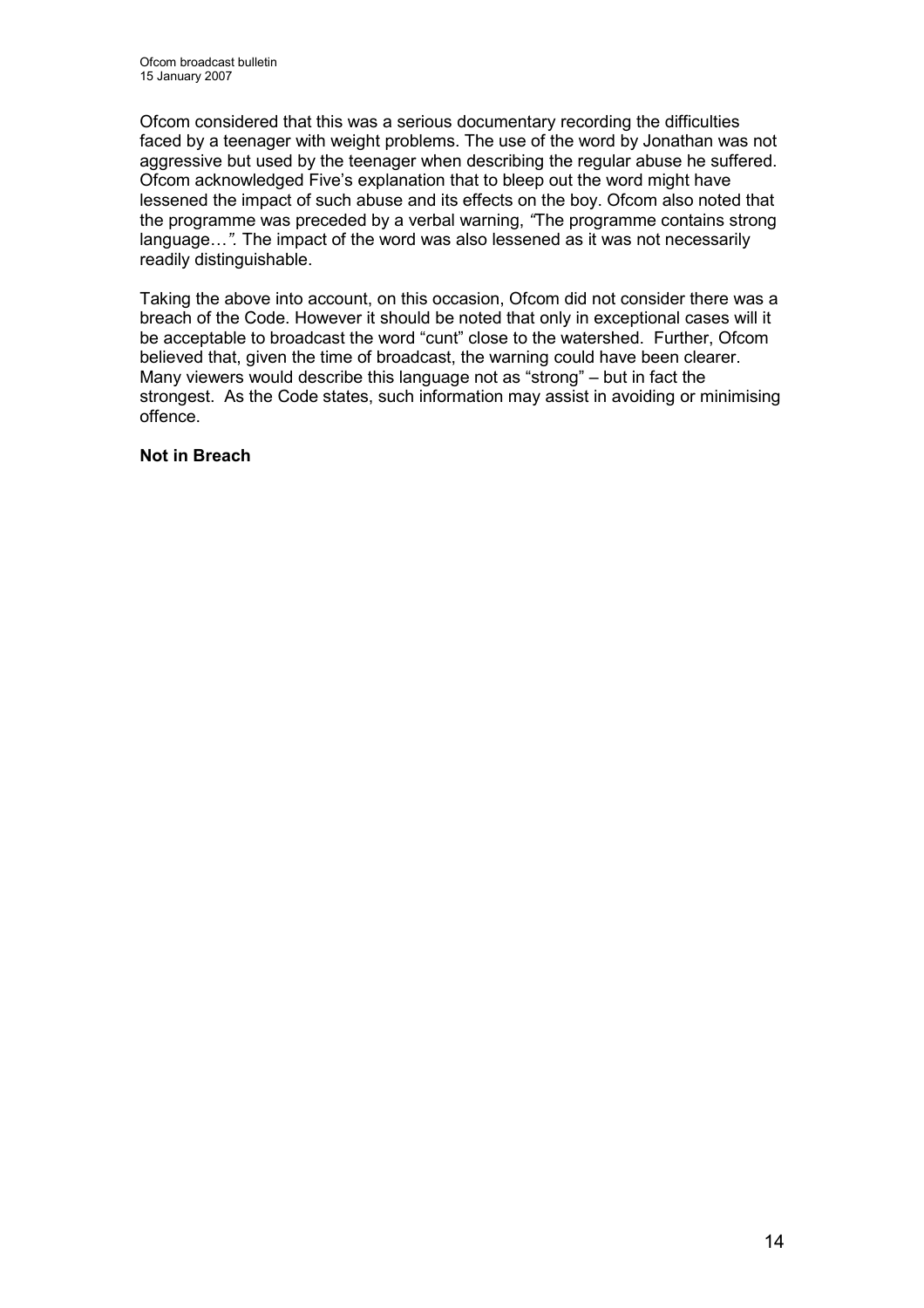# Fairness and Privacy Cases

# Upheld

## Complaint by Mr Paul Hellawell on behalf of UK Juicers Ltd

Central News West, ITV1, 8 March 2006 and ITV News, ITV1, 9 March 2006

Summary: Ofcom has upheld this complaint of unfair treatment.

Mr Hellawell complained that his company, UK Juicers Ltd, was treated unfairly in two news reports. The items, which were broadcast on Central News West and ITV News, reported on "one yoga teacher's war to root out the charlatans in her industry and the companies making outrageous promises for their so-called health products".

Mr Hellawell complained that UK Juicers Ltd was treated unfairly in the programmes in that one of its products was identified and a statement by the Advertising Standards Authority in relation to it was misrepresented. ITV responded that the reports highlighted concern about questionable advertising claims which was a matter of significant public interest. ITV said it legitimately put forward the complainant's product as an example of concern that exaggerated claims had been made, and included a justifiable paraphrase of the ASA's position on it.

Ofcom found that although neither UK Juicers Ltd nor its product were identified by name in the programmes they were likely to have been identifiable, through the advertising material featured, to UK Juicers Ltd's customer base. Furthermore, while Ofcom acknowledged that the ASA had at least preliminary concerns regarding the advertisement, in Ofcom's view ITV had overstated these concerns in such a manner as to cause unfairness to the company. In coming to its conclusions Ofcom had regard only to the presentation of the ASA's position, not to the validity of any claims made in the advertising material featured.

#### Introduction

Two news items, on Central News West and ITV News, reported on "one yoga teacher's war to root out the charlatans in her industry and the companies making outrageous promises for their so-called health products". The Central News West item was broadcast on 8 March 2006 and then re-versioned for ITV News on 9 March 2006.

Both items featured the promotional material for two products. The second of these was a trampoline, with the product name and details obscured.

The Central News West commentary stated:

"And how about this trampoline? The advert claimed it uses gravity to gently stretch and compress every single cell of the body. The ASA [Advertising Standards Authority] said the only thing being stretched was the truth. The ad was withdrawn."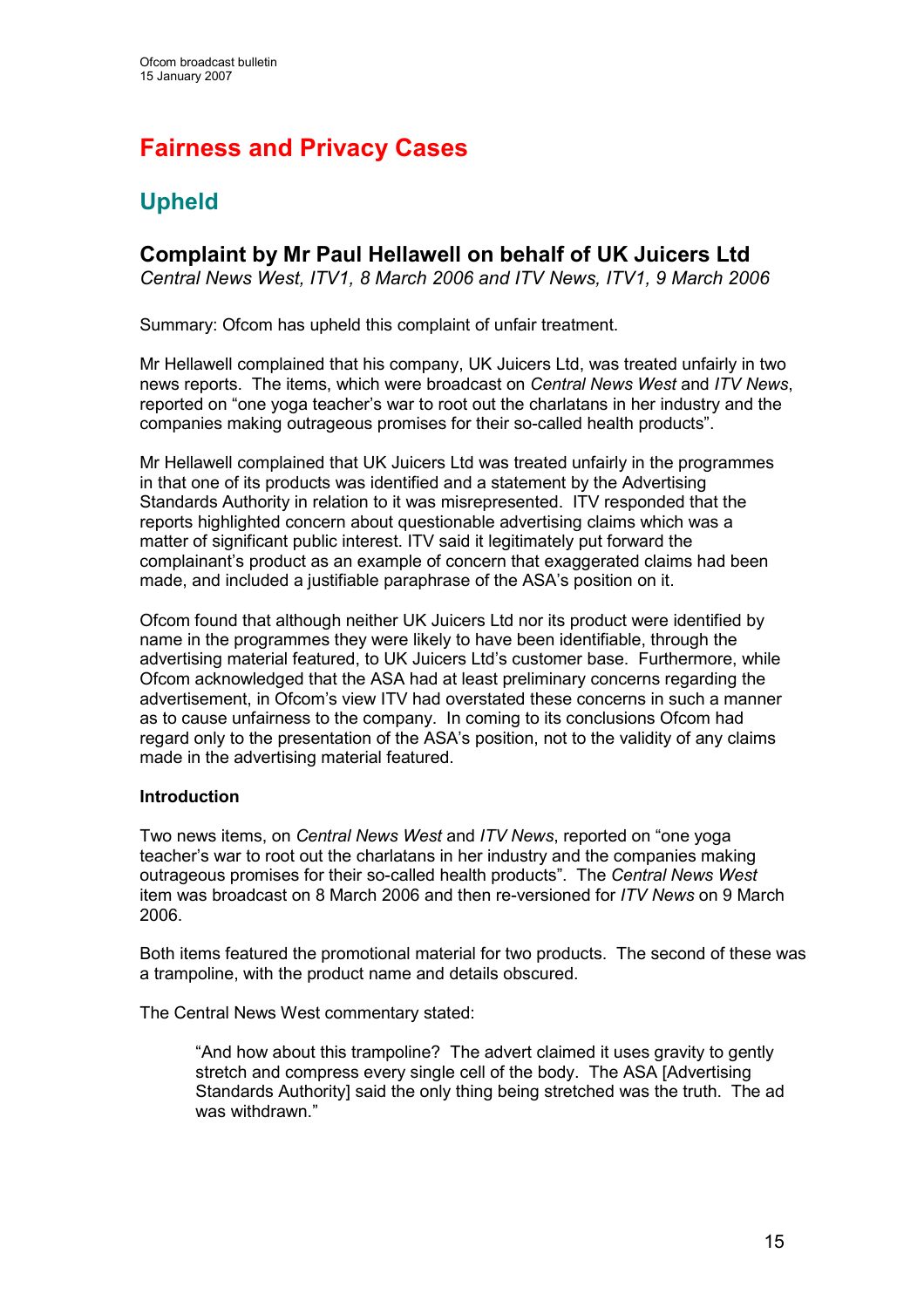The ITV News commentary stated:

"And this trampoline ad claiming to use gravity to stretch and compress every single cell of the body. The ASA said the only thing being stretched was the truth and it too was withdrawn."

Mr Paul Hellawell, a director of UK Juicers Ltd which co-brands and supplies the product, complained that UK Juicers Ltd was treated unfairly in the programme as broadcast.

#### The Complaint

#### Mr Hellawell's case

In summary, Mr Hellawell complained that UK Juicers Ltd was treated unfairly in that:

The programmes clearly identified a UK Juicers Ltd product and misrepresented the Advertising Standards Authority ("ASA") statement in relation to it. The programmes invented a quote from the ASA when in fact the advertising for the product never went to adjudication at the ASA.

Mr Hellawell provided material in support of his complaint including an email from the ASA which stated "We did not, and we would never, say that your company had stretched the truth". He also stated, by way of background, that customers had recognised the product and phoned in with their concerns, and that sales had dropped after the broadcasts.

#### ITV's case

In summary, ITV responded to the complaint made by Mr Hellawell, on behalf of UK Juicers Ltd, that:

The reports highlighted concerns about lack of regulation in the fitness industry, and questionable advertising claims, a matter of significant public interest. They legitimately put forward the complainant's product as an example of concern that exaggerated claims had been made.

ITV stated that the ASA had received a complaint concerning the advertising material's claims about the trampoline and confirmed that "We considered the complainants had raised valid points and there may be a case to answer under sections 3.1 (substantiation), 7.1 (truthfulness) and 50.1 (health and beauty products and therapies) of the CAP [Committee of Advertising Practice] Code."

ITV said that the reports included a justifiable paraphrase of the ASA's position, as outlined above, about over-ambitious or unsubstantiated claims made in the advertisement, claims which in this case were withdrawn following ASA intervention. Neither the complainant nor the product were identified. This did not result in unfairness to the complainant.

#### Decision

Ofcom's statutory duties include the application, in the case of all television and radio services, of standards which provide adequate protection to members of the public and all other persons from unfair treatment in programmes included in such services.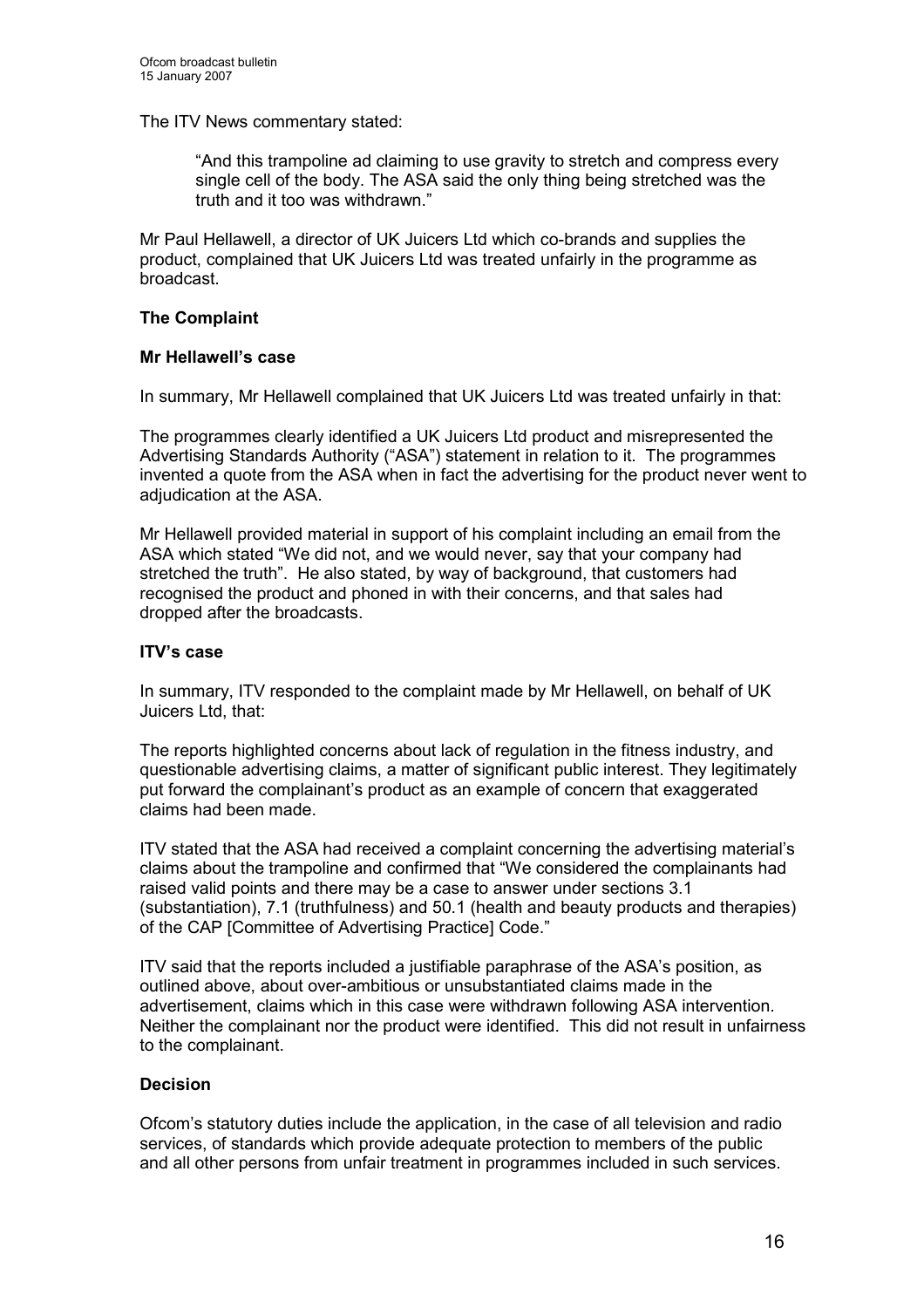In carrying out its duties, Ofcom has regard to the need to secure that the application of these standards is in the manner that best guarantees an appropriate level of freedom of expression. Ofcom is also obliged to have regard in all cases, to the principles under which regulatory activities should be transparent, accountable, proportionate, consistent and targeted only at cases in which action is needed.

Mr Hellawell's complaint was considered by Ofcom's Executive Fairness Group. Ofcom considered the complaint and the broadcaster's response, together with supporting material and a recording and transcript of the programme as broadcast. In its considerations Ofcom took account of Ofcom's Broadcasting Code ("the Code").

In the circumstances of this case Ofcom found the following:

Mr Hellawell complained that the programmes clearly identified a UK Juicers Ltd product and misrepresented the ASA statement in relation to it. The programmes invented a quote from the ASA when in fact the advertising of product never went to adjudication at the ASA.

In its consideration of this complaint Ofcom took particular account of practice 7.9 of the Code which states that before broadcasting a factual programme, broadcasters should take reasonable care to satisfy themselves that material facts have not been presented, disregarded or omitted in a way that is unfair to an individual or organisation.

Ofcom first considered whether UK Juicers Ltd was identified in, or made identifiable by, the two programmes. Ofcom noted the section of each item which concerned a campaign "to ensure that ads for fitness products end up doing what they say". Two products were examined in each report, the second of which was a fitness trampoline. Ofcom noted that publicity material for the trampoline was shown in which the company and product names had been obscured. The commentary stated:

"And how about this trampoline? The advert claimed it uses gravity to gently stretch and compress every single cell of the body. The ASA [Advertising Standards Authority] said the only thing being stretched was the truth. The ad was withdrawn" (Central News West item).

"And this trampoline ad claiming to use gravity to stretch and compress every single cell of the body. The ASA said the only thing being stretched was the truth and it too was withdrawn" (ITV News item).

Ofcom recognised that ITV had taken steps, in each of the two broadcasts to limit the identifiability of the product. However while the product was not identified to the general public, it was likely to have been identifiable by the material shown, for example to customers who had bought the product or potential customers who had seen the publicity material.

Ofcom then turned to the programme's presentation of the ASA's statement (sections of commentary noted above).

Ofcom considered Mr Hellawell's supporting material which included an email from the ASA which stated "We did not, and we would never, say that your company had stretched the truth."

Ofcom also noted ITV's response, including its statement that the ASA had confirmed that "We considered the complainants had raised valid points and there may be a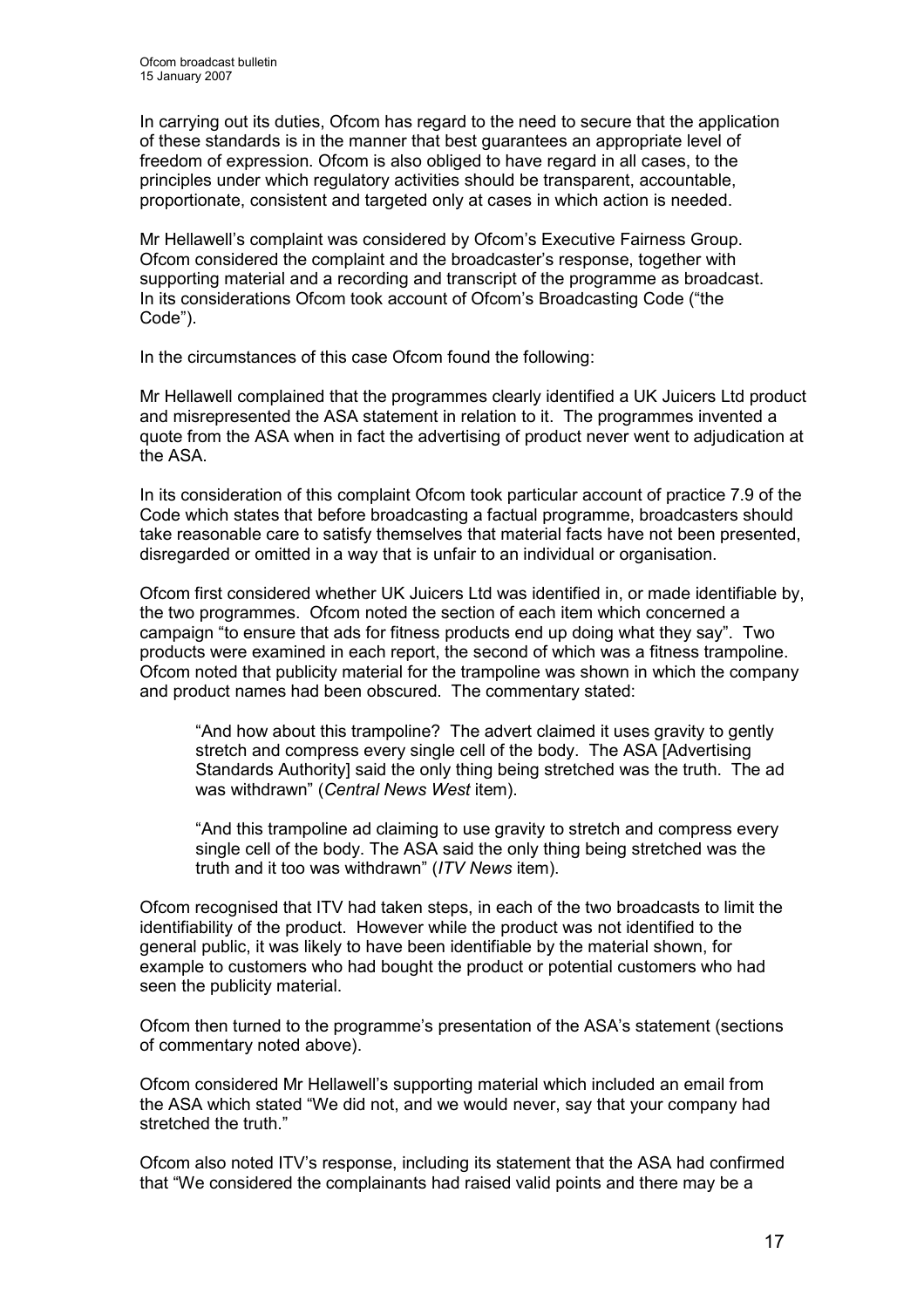case to answer under sections 3.1 (substantiation), 7.1 (truthfulness) and 50.1 (health and beauty products and therapies) of the CAP [Committee of Advertising Practice] Code."

Ofcom considered the particular commentary line in each item which stated that "The ASA said the only thing being stretched was the truth", and noted that this was followed by a reference to the advertisement being withdrawn. In Ofcom's view this juxtaposition clearly implied that the regulatory authority, the ASA, had come to a conclusion regarding this advertisement and found it to have breached its Code for misleading claims. In fact, as both parties agreed in their submissions, the ASA had considered that there may have been a case to answer, and the company had taken its own decision to withdraw the advertisement. In Ofcom's view, it is clear that while the ASA may have considered that the UK Juicers Ltd had a case to answer for in terms of its Codes, it had not reached a decision on the issue.

Furthermore, the ITV News item stated that the trampoline advertisement "too" was withdrawn. The word "too" associated the trampoline advertisement with an earlier product featured in the item, a product which had been identified as in "breach of advertising codes" and therefore withdrawn. In Ofcom's view the implication in the ITV News item was therefore that the trampoline advertisement had also been withdrawn as a result of being found in breach of advertising standards codes.

Ofcom acknowledged that there was no requirement for broadcasters to quote sources verbatim. However for the reasons given above it was Ofcom's view that the commentary in both items (on ITV News and ITV Central News West) did not fairly represent the ASA's position. Ofcom acknowledged that the ASA had at least preliminary concerns regarding the advertisement, as agreed by both parties, but considered that ITV had overstated these concerns in such a manner as to cause unfairness to the company, UK Juicers Ltd.

In coming to its conclusions Ofcom had regard only to the presentation of the ASA's position, not to the validity of any claims made in the advertising material.

In light of the above deliberations Ofcom found that both the Central News West and ITV News items resulted in unfair treatment of UK Juicers Ltd in the programmes as broadcast.

Accordingly, Ofcom found the broadcaster in breach of Rule 7.1 of the Broadcasting Code.

The complaint of unfair treatment was upheld.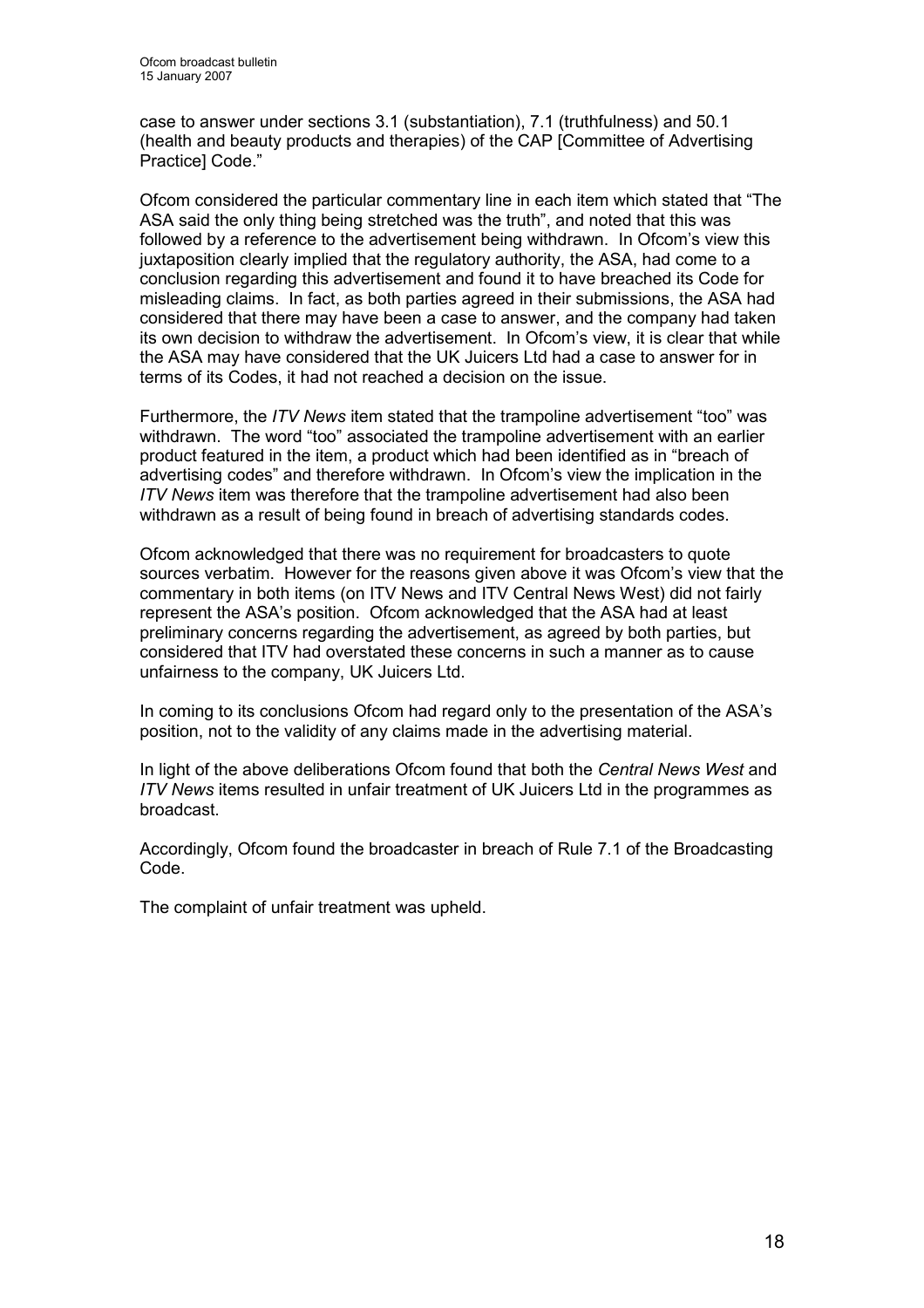# Not Upheld

## Complaint by Mr Bhaarat Pattni

BBC Midlands Today, BBC1 (West Midlands), 28 April 2006

Summary: Ofcom has not upheld this complaint of unfair treatment in the broadcast of the programme.

Mr Bhaarat Pattni complained that the programme incorrectly claimed that he had arranged for his son to marry and also incorrectly stated that his son was in a relationship with another woman (Ms Neelam Banger) when this engagement was arranged. He said that the programme also unfairly linked a letter sent by him to Ms Banger to her suicide despite the coroner's comments.

Ofcom found the following:

- Ofcom was satisfied that the programme accurately and fairly reported Mr Pattni's leading role in the arrangement of his son's engagement.
- Ofcom took the view that there was no persuasive evidence to suggest that it was incorrect to state that Mr Pattni's son and Ms Banger were in a relationship when the engagement was arranged and that the report accurately and fairly presented the evidence given in court.
- Ofcom found that it was reasonable for the report to include Mr Pattni's letter to Ms Banger and to refer to its possible connection with the circumstances surrounding her suicide. In Ofcom's view, the reporter's comments on this issue accurately and fairly paraphrased the remarks made by the coroner in delivering his verdict in open court.

#### Introduction

On 28 April 2006, an item about the suicide of a young Asian woman, Ms Neelam Banger, was broadcast by the BBC regional news bulletin Midlands Today. The item reported on the coroner's inquest, which had been held that day, into the circumstances surrounding her death.

The item reported that Ms Banger was the girlfriend of Mr Bhaarat Pattni's son, Mr Shiv Pattni, and that Mr Bhaarat Pattni had been concerned about their relationship because he had arranged for his son to marry someone else. The report described and included a letter dated 15 April 2005 that Mr Bhaarat Pattni sent to Ms Banger. The letter referred to a text message of a sexual nature that Ms Banger had sent to Mr Shiv Pattni. In the letter, Mr Bhaarat Pattni threatened to reveal intimate details of the relationship between his son and Ms Banger to her parents. The letter also claimed that Mr Bhaarat Pattni had taken legal advice that he could sue Ms Banger to recover the cost of the engagement, i.e. £30,000. The programme item also included a leaflet that had been sent to Ms Banger which detailed the text message and which it was reported had been sent with the threat that it would be widely distributed within the Hindu and Sikh communities. It was established during the inquest that the leaflet had been produced on the Pattni family computer; however, Mr Bhaarat Pattni denied its authorship.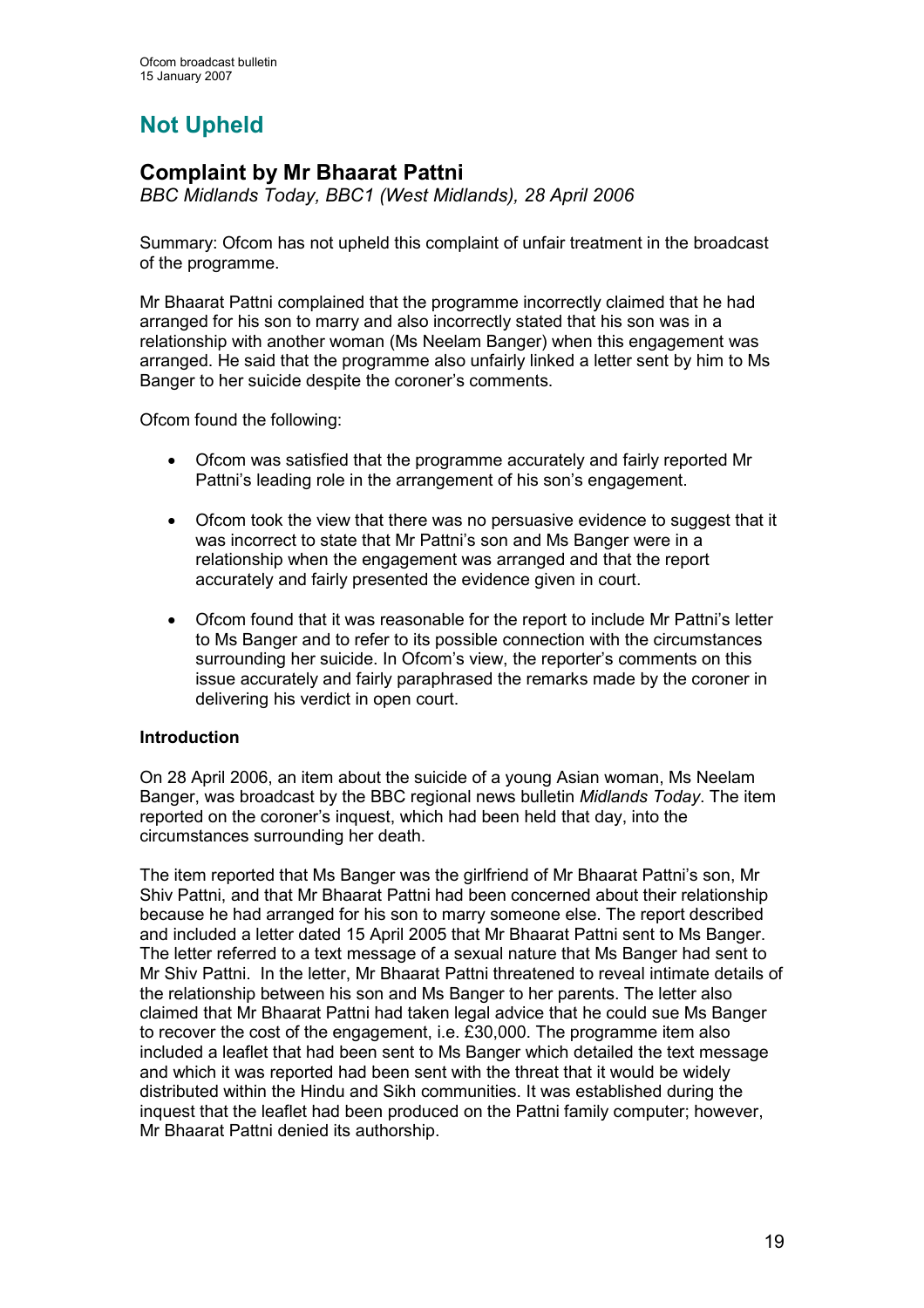On 29 May 2005, Ms Banger hanged herself at her family home. The programme's reporter, Mr Giles Latcham, said in the report that the coroner had "called it [the letter and the leaflet] disgraceful harassment", and although it was "impossible to be sure that the letters caused her suicide it was an example of tensions that can arise when a child chooses a partner".

Footage of Mr Bhaarat Pattni and his son taken outside the Black Country Coroners' Court was shown in the programme and Mr Bhaarat Pattni was referred to by name a number of times.

Mr Bhaarat Pattni complained to Ofcom that he was treated unfairly in the programme as broadcast.

#### The Complaint

#### Mr Bhaarat Pattni's case

In summary, Mr Bhaarat Pattni complained that he was treated unfairly in the programme as broadcast in that:

- (a) The programme incorrectly referred to him "as having arranged for him [his son] to marry another woman". He said that the marriage arrangements were made by Mr Bhaarat Pattni's mother in accordance with his son's wishes. Mr Bhaarat Pattni said that he did not make arrangements for his son to become engaged.
- (b) The programme stated, incorrectly, that his son and Ms Banger were in a relationship when the engagement was arranged. Mr Bhaarat Pattni said that his son had finished his relationship with Ms Banger after he became aware of her previous relationships.
- (c) The programme linked the letter, dated 15 April 2005, that Mr Bhaarrat Pattni had sent to Ms Banger to her suicide, in spite of the coroner's comments.

#### The BBC's case

In summary, the BBC responded to Mr Bhaarat Pattni's specific heads of complaint as follows:

(a) The BBC said that the item reported the findings of the coroner's inquest into the circumstances surrounding the death of Ms Banger. The coroner's verdict was that Ms Banger had killed herself. He left open the possibility that she committed suicide because of pressure from the Pattni family. The BBC said that the item was a contemporaneous report of proceedings at an inquest and, as such, privileged. They pointed to arguments they had made regarding a case before Ofcom's predecessor the Broadcasting Standards Commission ("BSC") in 2002 regarding a CEEFAX item "Inquests open into babies' deaths". The BBC highlighted the principle outlined by the BSC in that adjudication of 21 May 2002 that "there cannot be a finding of unjust or unfair treatment in circumstances in which for the purposes of defamation the report would be regarded as fair and accurate."

> The BBC said that the programme's report stated that "Mr [Bhaarat] Pattni had arranged a marriage for his son" and the newsreader's introduction had made the same point. The BBC said that it had sought information directly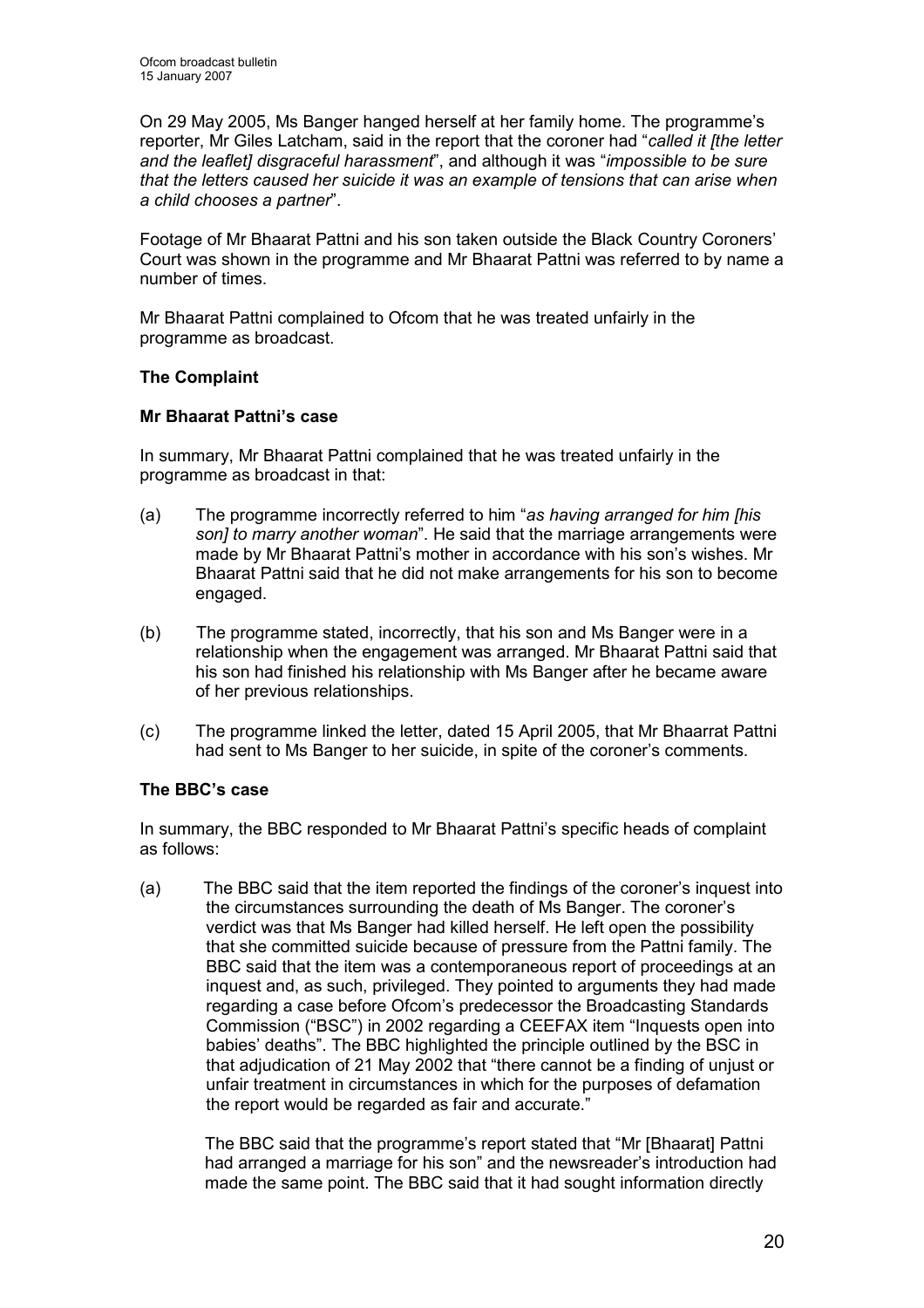from the coroner, to ensure that the report in the programme had been accurate. The BBC provided Ofcom with an undated letter from the coroner, which enclosed: a copy of the coroner's summing up (dictated by the coroner immediately after the inquiry); correspondence between Mr Bhaarat Pattni and Ms Banger (including their letters of 15 and 21 April 2005); and the leaflet produced on the Pattni family computer. All of which had been used as exhibits in the inquest.

The BBC said that the issue of who had arranged the engagement was the subject of questioning from the coroner during the inquest. Mr Shiv Pattni had told the coroner that the father of another woman had spoken to him at a family function and had subsequently approached his parents with a view to arranging a marriage. The programme's reporter (who was present at court and heard all the evidence and had taken contemporaneous notes of the proceedings) was clear in his recollection that it had been Mr Bhaarat Pattni who represented his family in the engagement negotiations. The BBC said that when questioned by the coroner about his son's relationship with Ms Banger, Mr Bhaarat Pattni had said "I didn't know he'd been seeing Neelam and if I had, I wouldn't have suggested engagement".

The BBC said that there was also written evidence, notably the letter dated 15 April 2005 which Mr Bhaarat Pattni had sent to Ms Banger, that demonstrated that he involved himself directly with the details of his son's personal life and prospective marriage. With this evidence before him, the BBC said that it was unsurprising that the coroner had found that he could state, unequivocally, in court that "[the] letter was more to do with maintaining his face in the community so that the engagement he'd arranged wasn't going to fall flat". The BBC said that it was clear that the evidence given in court led the coroner to understand that it was Mr Bhaarat Pattni who had "arranged" the engagement. Mr Bhaarat Pattni offered no evidence in court to contradict that understanding, nor had he sought to correct the coroner. The BBC said that he was clearly the Pattni family's driving force in bringing about the engagement. In these circumstances, the BBC said that the commentary was an accurate and entirely fair description of Mr Bhaarat Pattni's role.

(b) The BBC said that the coroner's letter to the programme reporter said that "There was no evidence before me that Shiv had 'finished his relationship' at the time of the engagement."

> The coroner in his summing up laid out the sequence of events. He said that Ms Neelam Banger and Mr Shiv Pattni had formed a relationship in 2004 which became close and intense. However, later that year, Mr Shiv Pattni became engaged to another woman. Despite the engagement Mr Shiv Pattni and Ms Banger continued to see each other and in due course his engagement to the other woman appeared to stagnate. The coroner said that "it is quite clear to me that Shiv really wanted to be with Neelam." The problem was that the engagement had already taken place and his father was keen that it be fulfilled.

The BBC said that it was evident from the coroner's summary that Mr Shiv Pattni and Ms Banger were in a relationship for some time before the engagement and that it continued uninterrupted until a brief break at around the time of Mr Bhaarat Pattni and Ms Banger's correspondence in April 2005. The BBC said that the programme's commentary that Mr Bhaarat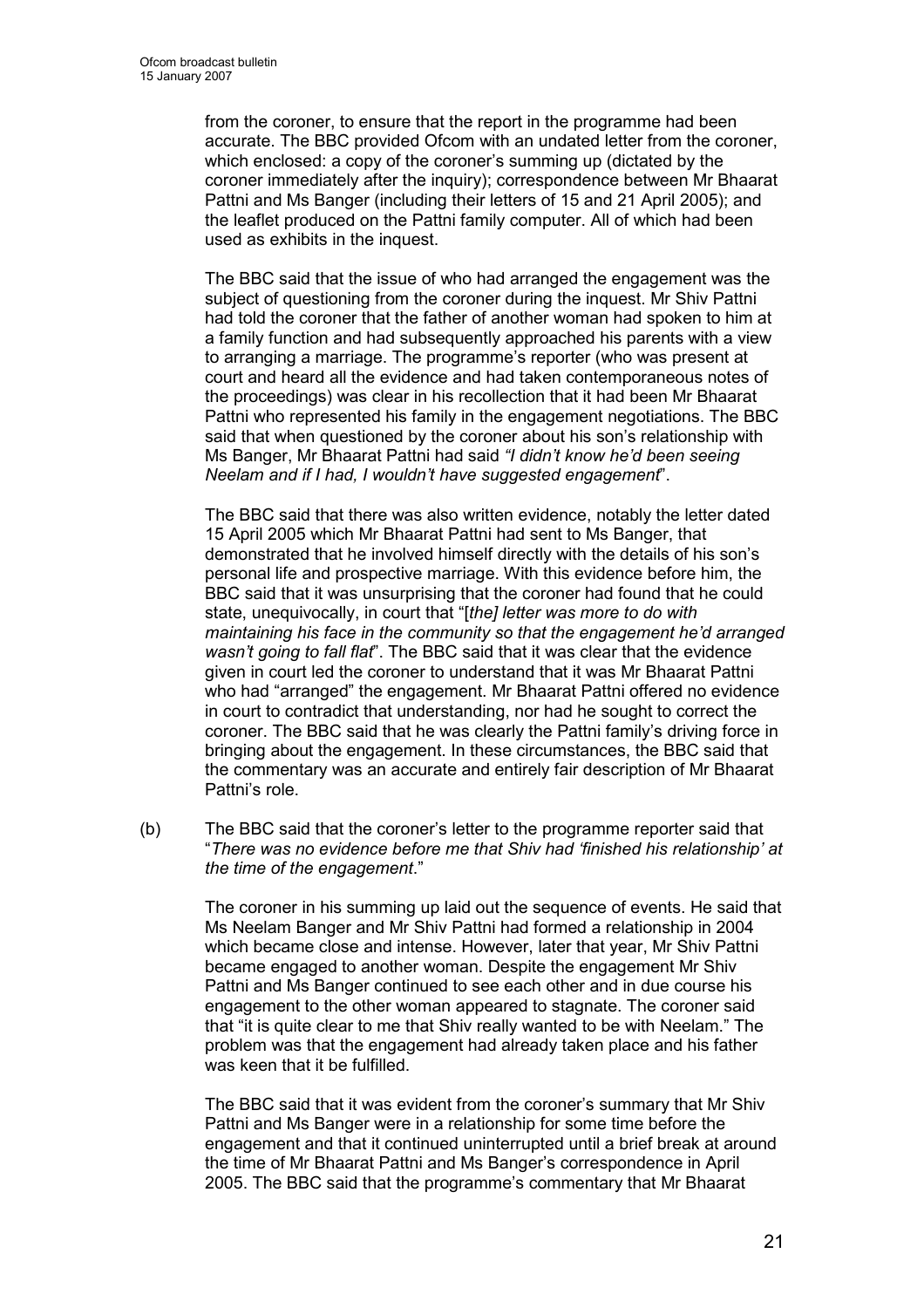Pattni was "concerned that [his son] was still seeing Neelam Banger", had properly and accurately been based on evidence given in court, and was therefore not unfair.

(c) The BBC said that the relevant commentary stated:

"Neelam hanged herself at the family home in West Bromwich just over six weeks after she received the first letter. The coroner called it disgraceful harassment. He said it was impossible to be sure the letters caused her suicide but it was an example of tensions that can arise when a child chooses a partner".

The item reported that Mr Pattni had claimed in court that he had only sought to bring the relationship between his son and Ms Banger into the open. The coroner had been sceptical of this claim and had told the court that:

"When he [Mr Bhaarat Pattni] tells me his intervention was designed to bring their relationship into the open, I have grave doubts about that evidence".

The BBC said that in his summing-up, the coroner described the leaflet as "disgraceful" and had noted that both it and a further communication were produced on Mr Bharrat Pattni's home computer:

> "Whoever sent such correspondence should be thoroughly ashamed of themselves. I am satisfied that the correspondence was vindictive and harassing".

The coroner had also stated that "the possibility exists that [Ms Banger] was succumbing to the intolerable pressure of the correspondence". The BBC also referred to the coroner's undated letter to the programme's reporter in which the coroner stated that he "most certainly did not say that it was impossible to link the letter to the suicide". The BBC said the letter confirmed that the programme had accurately paraphrased the coroner's remarks and, as a true account of proceedings in the court, the BBC said the programme commentary was therefore not unfair.

#### Decision

Ofcom's statutory duties include the application, in the case of all television and radio services, of standards which provide adequate protection to members of the public and all other persons from unfair treatment in programmes included in such services. Where there appears to have been unfairness in the making of the programme, this will only result in a finding of unfairness if Ofcom finds that it has resulted in unfairness to the complainant in the programme as broadcast.

In carrying out its duties, Ofcom has regard to the need to secure that the application of these standards is in the manner that best guarantees an appropriate level of freedom of expression. Ofcom recognises that (subject to the provisions of the Ofcom Broadcasting Code) broadcasters can quite properly comment and take particular viewpoints on the subjects of broadcast programmes. However, it is essential, not only to the parties directly concerned but also to listeners and viewers, that such comments should be accurate in all material respects so as not to cause unfairness. Ofcom is also obliged to have regard, in all cases, to the principles under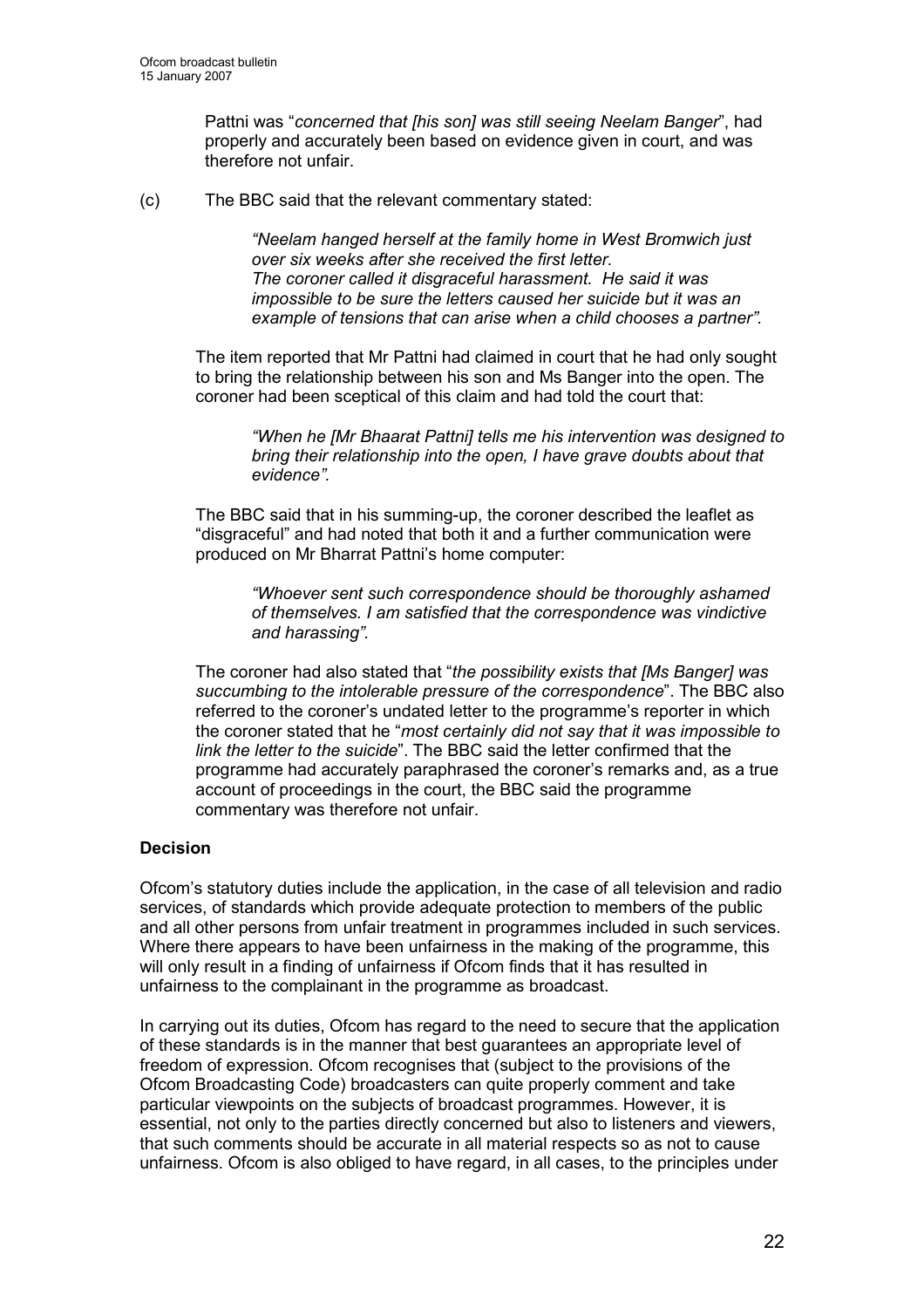which regulatory activities should be transparent, accountable, proportionate and consistent targeted only at cases in which action is needed.

Reports of public proceedings in the courts are protected by absolute privilege, providing that the report is fair, accurate and broadcast contemporaneously. Contemporaneous in this context is usually taken to include a broadcast on the evening of the proceedings or as soon as practicable after the proceedings which are the subject of the broadcast. In this particular case, Ofcom was satisfied that the "contemporaneous" requirement outlined above was met by the broadcaster as the news item was broadcast on the same day as the coroner's verdict was given. Whether or not the report was fair and accurate will be considered under the specific heads of complaint detailed below.

This case was considered by Ofcom's Executive Fairness Group. In reaching a decision about Mr Bhaarat Pattni's complaint, the Group had regard for the written submissions of the parties which included additional supporting material, and a recording and transcript of the programme.

Ofcom's decision is set out below, by reference to each of the heads of Mr Bhaarat Pattni's complaint:

(a) Mr Bhaarat Pattni complained that the programme incorrectly referred to him as having "arranged for [his son] to marry another woman. He said that the marriage arrangements had been made by his mother in accordance with his son's wishes. He said that he did not make arrangements for his son to become engaged.

Broadcasters should take reasonable care to satisfy themselves that material facts have not been presented, disregarded or omitted in a way that is unfair to an individual or organisation. However, Ofcom is also aware of the broadcaster's right (subject to the provisions of Ofcom's Broadcasting Code) to comment and take particular viewpoints on the subjects of broadcast programmes.

In consideration of this element of the complaint, Ofcom noted the BBC's contention that the item was a contemporaneous report of proceedings at an inquest and, as such, privileged $^1$ .

 Ofcom also noted, by examining a recording of the item and reading a transcript of it, that the programme's reporter had stated that

"her boyfriend's father had arranged for him to marry another woman"

and had later added that

 $\overline{1}$ 

"Mr Pattni had arranged a marriage for his son and was concerned he was still seeing Neelam Banger".

 Ofcom also considered the information provided by the coroner to the programme's reporter, including a copy of the coroner's summing up. From this document Ofcom noted that, while the coroner's summing up referred to Mr Shiv

 $1$  Ofcom noted that the BBC had pointed to arguments they had made regarding a case before the BSC in 2002 regarding a CEEFAX item "Inquests open into babies' deaths". The BBC had highlighted the principle outlined by the BSC in their adjudication of 21 May 2002 that "there cannot be a finding of unjust or unfair treatment in circumstances in which for the purposes of defamation the report would be regarded as fair and accurate."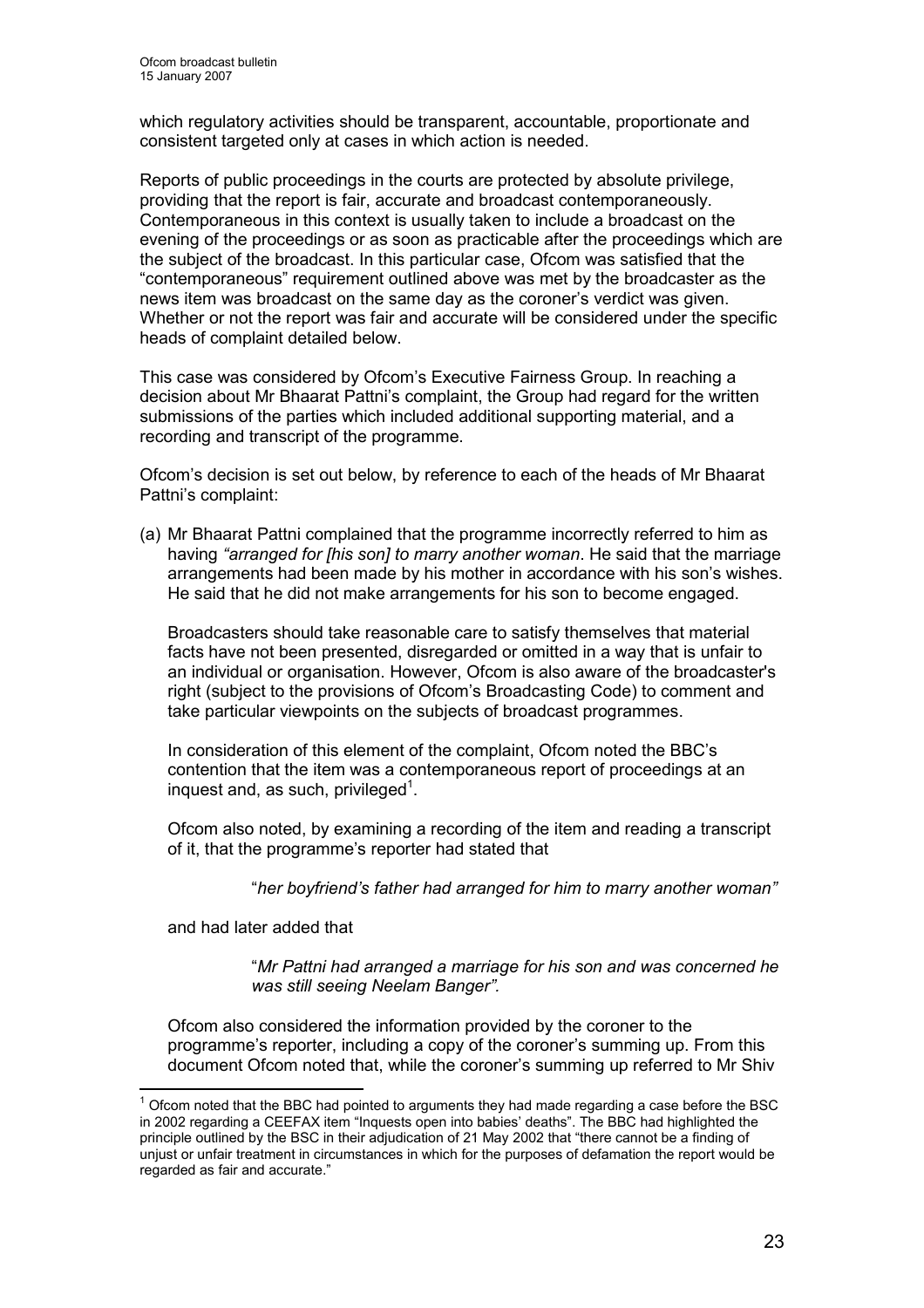Pattni as having a problem because the engagement had taken place and his father "was clearly keen for his son to fulfil the engagement", it did not specifically address the issue as to who had actually made the arrangements for the engagement. It did say that "this, I was told, was not an arranged marriage in the conventional sense." Ofcom also had regard for the letter Mr Bhaarat Pattni sent to Ms Banger on 15 April 2005. In this letter the complainant referred to a meeting he and other members of the Pattni family had had with Ms Banger's mother and older sister after which Mr Bhaarat Pattni said that they had left with the reassurance that Ms Bangar would no longer 'pursue' Mr Shiv Pattni

 Ofcom noted that the programme's reporter had been present in court and had made contemporaneous notes of the proceedings, including oral evidence given by Mr Bhaarat Pattni. Ofcom noted from the BBC's statement that the programme's reporter recalled Mr Pattni saying that if he had known that his son was seeing Ms Banger, he "wouldn't have suggested engagement". Ofcom also took note of the programme's reporter's recollection that the coroner had commented that Mr Bhaarat Pattni's letter to Ms Banger of 15 April 2005 had been more to do with "*maintaining his face*" in his community "so that the engagement he'd arranged wasn't going to fall flat" (emphasis added by Ofcom).

 Taking all these particular factors into account, Ofcom believed that it was reasonable for the programme's reporter to refer to Mr Pattni as having arranged his son's engagement in the programme. Ofcom was satisfied that from: the oral evidence given by Mr Pattni in court to the coroner as contemporaneously noted by the programme reporter; the letter of 15 April 2006 that Mr Bhaarat Pattni sent to Ms Banger; and, what appeared from the reporter's note to be the coroner's understanding of the situation (i.e. that Mr Bhaarat Pattni had arranged the engagement) that the programme accurately reported what Mr Bhaarat Pattni had said in open court and what the coroner had understood to be the situation. In the absence of any evidence submitted to Ofcom by the complainant to question that the contemporaneous notes taken by the programme's reporter were not reliable, Ofcom was satisfied that the wording in the report was a fair presentation of Mr Bhaarat Pattni's leading role in the arrangement of his son's engagement. Ofcom therefore found no unfairness in this respect.

(b) Mr Bhaarat Pattni complained that the programme stated incorrectly that his son and Ms Banger were in a relationship when the engagement was arranged. He said that his son had finished his relationship with Ms Banger after he became aware of her previous relationships.

Broadcasters should take reasonable care to satisfy themselves that material facts have not been presented, disregarded or omitted in a way that is unfair to an individual or organisation. However, Ofcom is also aware of the broadcaster's right (subject to the provisions of Ofcom's Broadcasting Code) to comment and take particular viewpoints on the subjects of broadcast programmes.

In considering this element of the complaint, Ofcom noted the BBC's assertion that: proceedings in the coroner's court are inquisitorial in nature; that, as a consequence, in this context the issue of fairness is the same as the issue of accuracy; and, that it follows that if the report is accurate, then it cannot be unfair.

Ofcom also noted the reporter had said in the commentary that: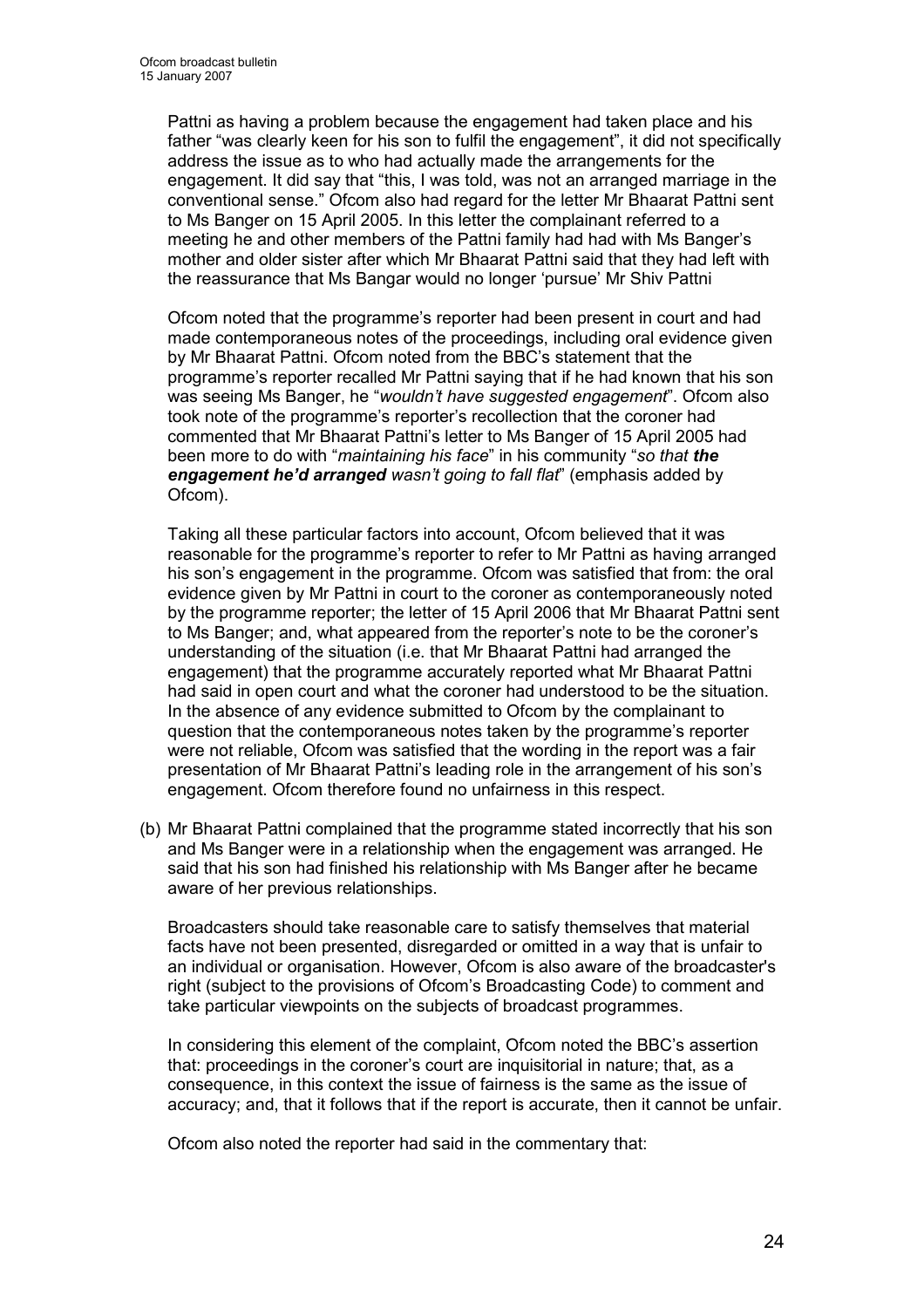"Her boyfriend's father [Mr Bhaarat Pattni] had arranged for him to marry another woman and was unhappy that he was still seeing Neelam [Ms Banger]"

and later stated that:

"Mr [Bhaarat] Pattni had arranged a marriage for his son and was concerned he was still seeing Neelam Banger".

Ofcom noted that the coroner had taken evidence on this point and had informed the BBC in his undated letter to the programme's reporter that no evidence was put before him that Mr Shiv Pattni had "finished his relationship' at the time of the engagement". Ofcom also noted the copy of the coroner's summing up in which he had set out the chronology of the relationship, based on the evidence given in court, between Mr Shiv Pattni and Ms Banger.

Given the circumstances referred to above, namely that the coroner confirmed in his letter to the programme's reporter that no evidence had been put to forward to suggest that Mr Shiv Pattni and Ms Banger had ended their relationship at the time of the engagement and the detailed chronology given in the coroner's report, Ofcom took the view that there was no persuasive evidence to suggest that it was incorrect for the report to state that his son and Ms Banger were in a relationship when the engagement was arranged. It considered that it was clear from the coroner's summing up that Mr Shiv Pattni and Ms Banger were in a relationship before the engagement and that it continued uninterrupted apart from a brief break around the time Ms Banger wrote to Mr Bhaarat Pattni's on 21 April 2005. Ofcom, therefore, was satisfied that the commentary accurately presented the evidence given in court and that the programme did not result in unfairness to Mr Bhaarat Pattni.

(c) Mr Bhaarat Pattni said that the programme linked his letter of 15 April 2005 to Ms Banger to her suicide, in spite of the coroner's comments.

 Broadcasters should take reasonable care to satisfy themselves that material facts have not been presented, disregarded or omitted in a way that is unfair to an individual or organisation. However, Ofcom is also aware of the broadcaster's right (subject to the provisions of Ofcom's Broadcasting Code) to comment and take particular viewpoints on the subjects of broadcast programmes.

Ofcom also noted the commentary line in the report:

"Neelam hanged herself at the family home…just over six weeks after she received the first letter.

The coroner called it disgraceful harassment. He said was impossible to be sure the letters caused her suicide but it was an example of tensions that can arise when a child chooses a partner".

Ofcom noted the comments made by the coroner in his summing up at the inquest into Ms Banger's death. He had said that the possibility existed that she was "succumbing to the intolerable pressure of the correspondence that she had been sent".

The coroner did not specify which items of correspondence he had meant when he made this reference. The three items of correspondence of which Ofcom was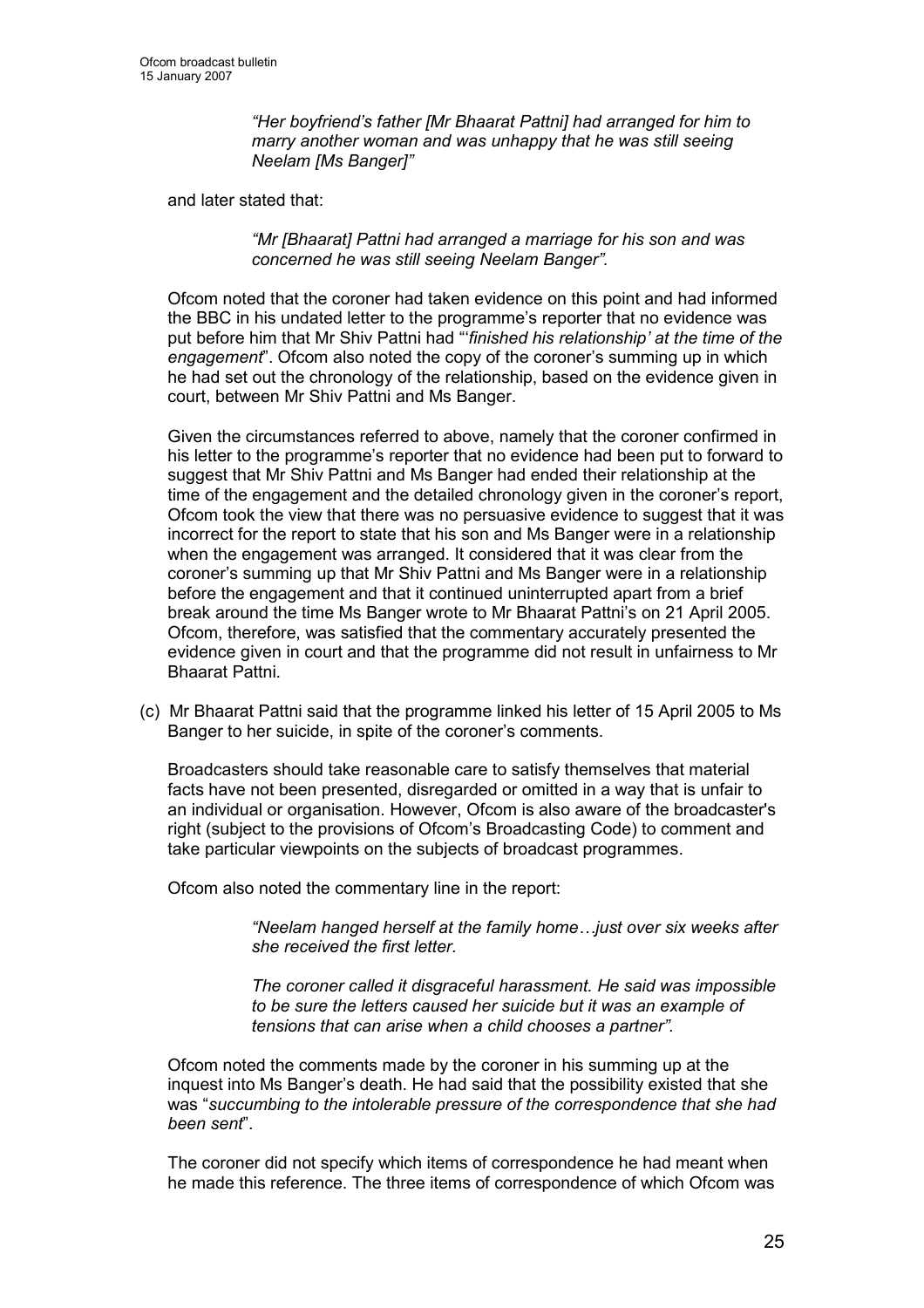aware were: the letter of 15 April 2005 from Mr Bhaarat Pattni; a follow up anonymous letter which we have not been shown; and a leaflet. The last two were produced on the Pattni family computer.

Ofcom also noted that the coroner had said in his letter to the programme's reporter that in his summing up "I most certainly did not say that it was impossible to link the letter [of 15 April from Mr Bhaarat Pattni] to Ms Banger's suicide".

Ofcom also noted that the programme's commentary referred to "letters" (Ofcom's emphasis) when reporting what the coroner had said in his verdict.

Taking the factors referred to above into account, Ofcom was satisfied that the programme makers had taken reasonable care to satisfy themselves that material facts were not presented, disregarded or omitted in a way that was unfair. Ofcom found it was reasonable for the report to include Mr Bhaarat Pattni's letter to Ms Banger of 15 April 2005 and to refer to its possible connection with the circumstances surrounding her suicide. In Ofcom's view it was clear from the coroner's summing up that he believed a possibility existed that Ms Banger had succumbed to the "intolerable pressure of the correspondence" and that he stated in his undated letter to the programme's reporter that he did not say that it was impossible to link the letter sent by Mr Bhaarat Pattni to Ms Banger with her suicide. In these circumstances, Ofcom's view was that the reporter's comments were an accurate paraphrase of the remarks made by the coroner in delivering his verdict in open court. Ofcom therefore found no unfairness to Mr Bhaarat Pattni in this respect.

Accordingly, Ofcom has not upheld Mr Bhaarat Pattni's complaint of unfair treatment.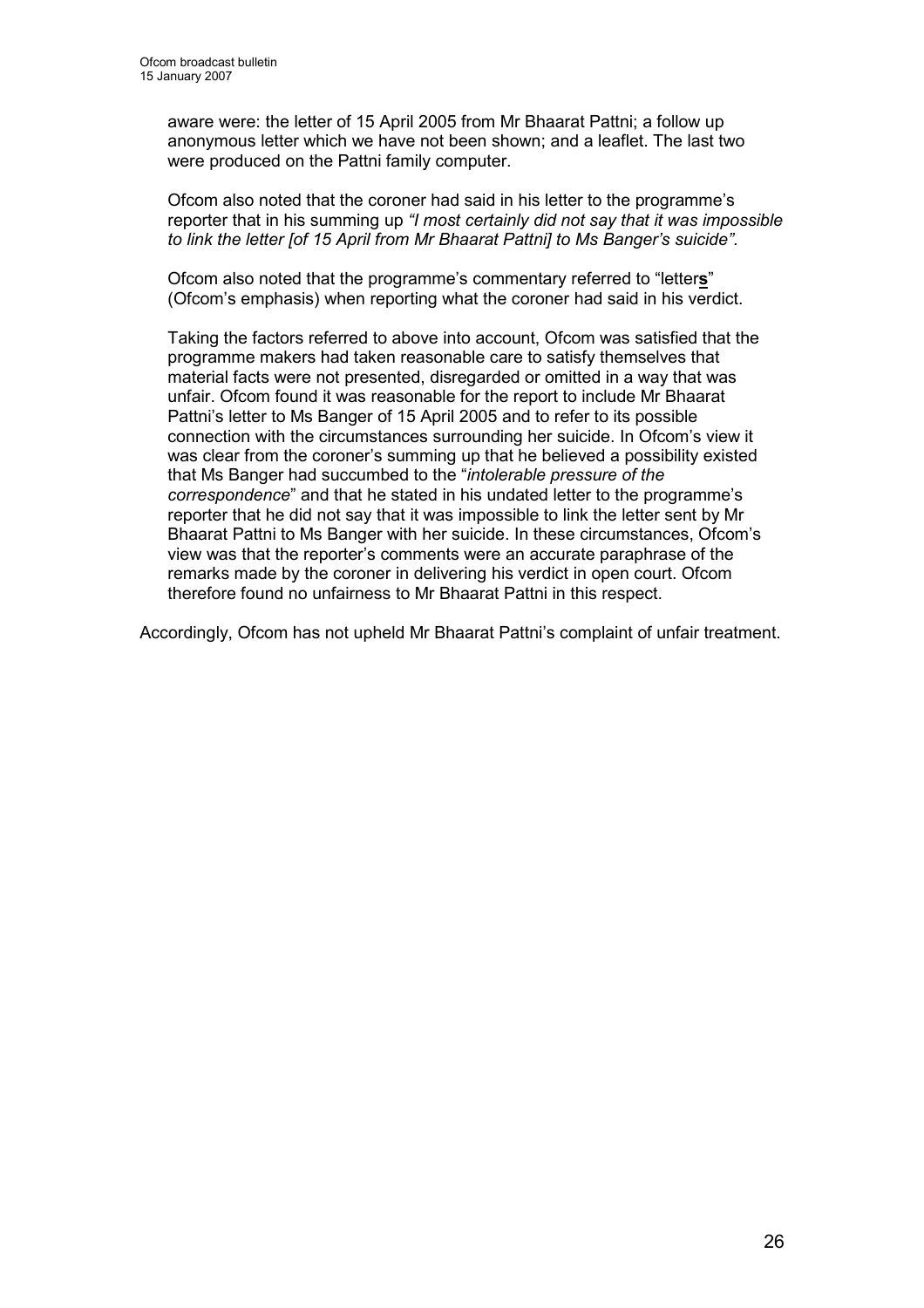# Complaint by Professor Michael Keith

Ei Jonopode, Bangla TV, 4 May 2006

Summary: Ofcom has not upheld this complaint of unfair treatment by Professor Michael Keith.

This edition of Ei Jonopode was broadcast the night before the local authority elections in London and featured a live discussion between the representatives of three political parties. Participants in the programme included Mr George Galloway MP (Respect Coalition), Professor Michael Keith (Labour Party), and Mr Stephen Norris (Conservative Party). During the discussion, Mr Galloway called Professor Keith "a crook" on three separate occasions.

Professor Keith complained that he was treated unfairly because the programme included slanderous material about him without correction or rebuttal, the night before the local authority elections.

Ofcom found as follows:

The claim by Mr Galloway that Professor Keith was "a crook" who was involved in dishonest and illegal dealings was capable of adversely affecting the complainant's reputation, and amounted to a significant allegation of wrongdoing. In the circumstances, Ofcom considered that Professor Keith was entitled to an opportunity to respond.

Ofcom found that the format of the programme afforded the complainant a fair opportunity to respond. In Ofcom's view, the relaxed nature of the discussion meant that Professor Keith, had he wished, could have either asked to address Mr Galloway directly about the allegation, and/or, could have responded as part of his closing comments, by which time he had been aware of the allegations for more than an hour.

#### Introduction

This edition of Ei Jonopode was broadcast the night before local authority elections in London and featured a live discussion between the representatives of three political parties.

Participants in the programme included Mr George Galloway MP (Respect Coalition), Professor Michael Keith (Labour Party), and Mr Stephen Norris (Conservative Party).

During the discussion, Mr Galloway stated, in response to an aggressive phone call from a viewer, that his religious beliefs were none of the caller's business. Professor Keith then commented that Mr Galloway was a "fraud". In response, Mr Galloway addressed Professor Keith and said "you are a crook, you are 'Michael Crook', you will be very lucky if you stay out of jail when the police come... let's wait for the police investigation". Mr Galloway called Professor Keith "Michael Crook" again shortly afterwards, and then again towards the end of the discussion.

Professor Keith complained to Ofcom that he had been treated unfairly in the programme as broadcast.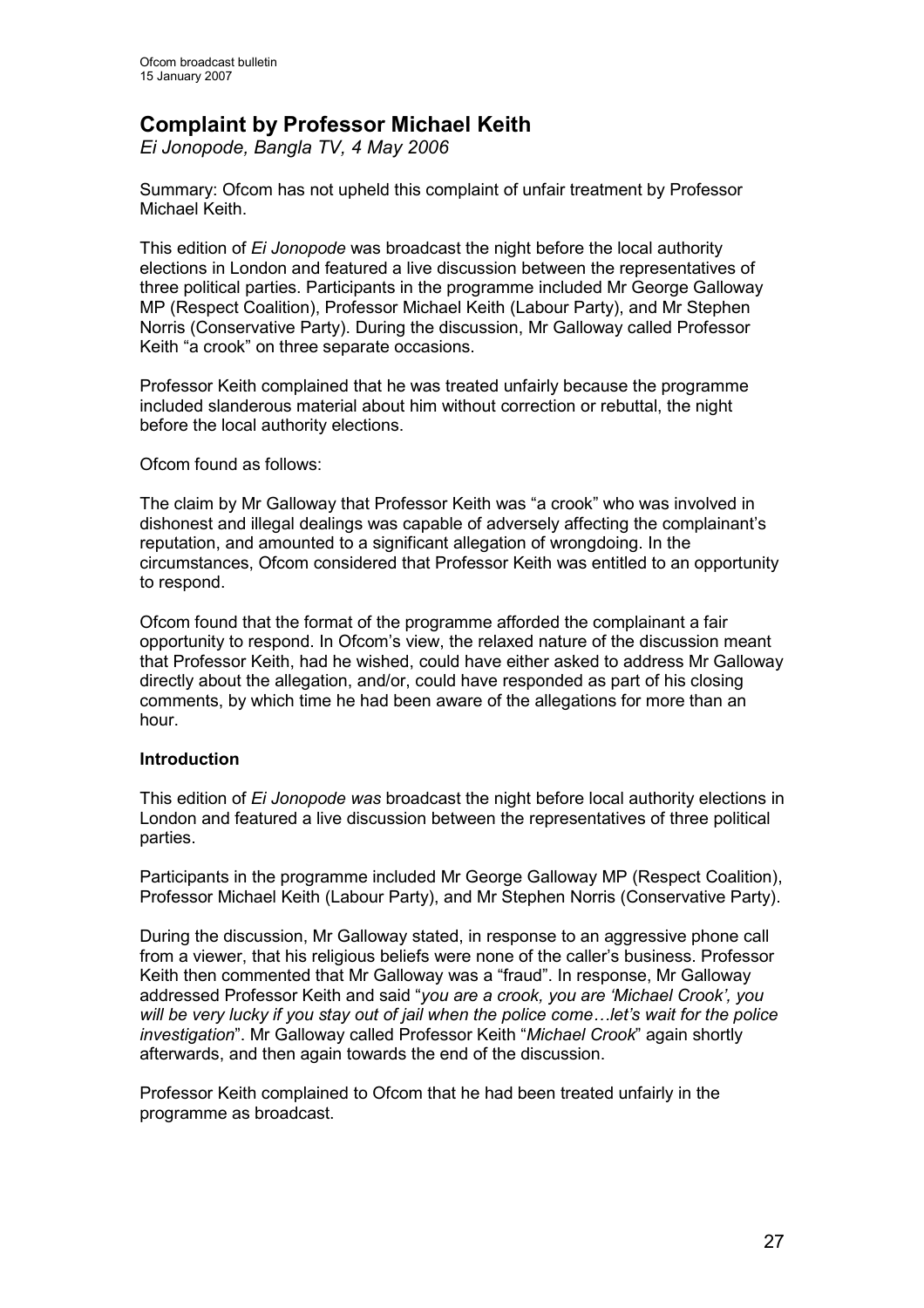#### The Complaint

#### Professor Keith's case

In summary, Professor Keith complained that he had been treated unfairly in that the programme broadcast slanderous material about him without correction or rebuttal, the night before the local authority elections. Professor Keith said the accusation that he was "a crook" was not substantiated by either Mr Galloway or the broadcaster and the programme had not allowed for his rebuttal to this allegation. In addition Professor Keith said the allegations were not refuted before the conduct of the election itself the next day.

#### Bangla TV's case

In summary Bangla TV responded as follows:

Bangla TV said the programme was an opportunity for representatives of three political parties to try their best to win the viewers' election votes. The representatives had attempted to not only present their party's best policies but also highlight weaknesses in the policies of the other parties.

Bangla TV said that during the discussion, both Professor Keith and Mr Galloway engaged in verbal attacks on each other. In relation to the accusation that the complainant was "a crook", Bangla TV noted that it came in response to Professor Keith's claim that Mr Galloway was "a fraud". Bangla TV maintained that during the programme both candidates had been given a lot of time to respond to the other candidate's criticism.

Bangla TV said that all participants were informed of how long the discussion would last and when the programme would finish. At the end of the programme, both candidates were given two minutes to summarise their main points during which Mr Galloway chose to again call Professor Keith "a crook". Bangla TV said that at this point, the presenter raised her voice in response to Mr Galloway's final statement and brought the segment to a close.

Bangla TV did not believe that Mr Galloway's parting comment that Professor Keith was "a crook" resulted in unfairness to the complainant as the allegation was not new. Mr Galloway had already called Professor Keith a "crook" earlier in the programme and on this earlier occasion Professor Keith was given ample time to correct the statement.

#### Decision

Ofcom's statutory duties include the application, in the case of all television and radio services, of standards which provide adequate protection to members of the public and all other persons from unfair treatment in programmes and unwarrantable infringement of privacy in and in the making of programmes included in such services. Where there appears to have been unfairness in the making of the programme, this will only result in a finding of unfairness, if Ofcom finds that it has resulted in unfairness to the complainant in the programme as broadcast.

In carrying out its duties, Ofcom has regard to the need to secure that the application of these standards is in the manner that best guarantees an appropriate level of freedom of expression. Ofcom is also obliged to have regard, in all cases, to the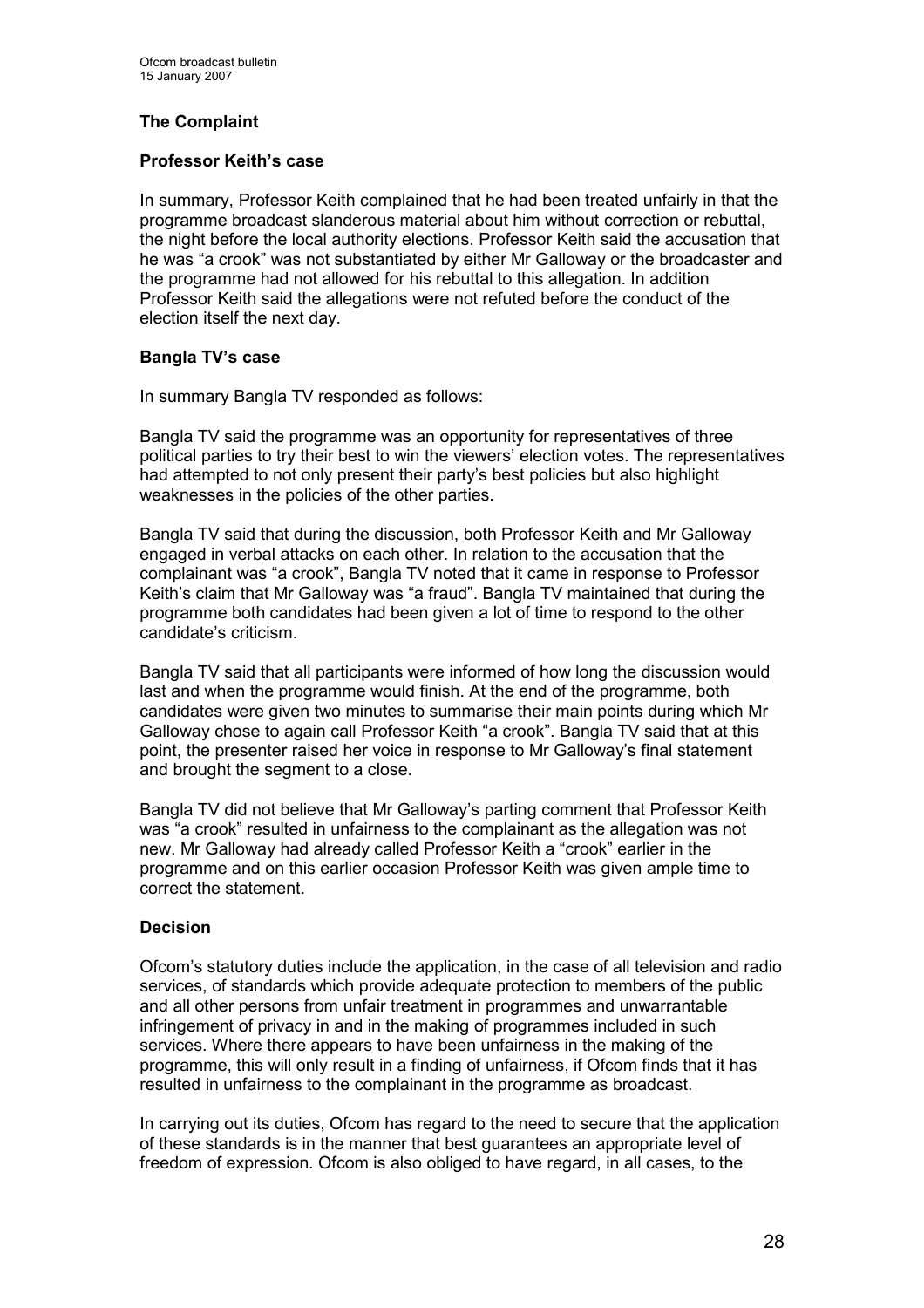principles under which regulatory activities should be transparent, accountable, proportionate and consistent and targeted only at cases in which action is needed.

In considering Professor Keith's complaint, Ofcom had regard for both parties' written submissions, and a recording and transcript of the programme. Ofcom also took into account the fact that the guests who took part in the programme were all experienced politicians, well accustomed to the 'rough and tumble' of political debate.

Professor Keith complained that he was treated unfairly because the programme broadcast slanderous material about him without correction or rebuttal, the night before the local authority elections. Professor Keith said the accusation that he was "a crook" was not substantiated by either Mr Galloway or the broadcaster and the programme had not allowed for his rebuttal to this allegation. In addition Professor Keith said the allegations were not refuted before the election itself the next day.

If a programme alleges wrongdoing or incompetence or makes other significant allegations, those concerned should normally be given an appropriate and timely opportunity to respond.

In reaching a decision Ofcom was first required to determine whether the statement by Mr Galloway that Professor Keith was "a crook" could be interpreted as a significant allegation of wrongdoing. If finding so, Ofcom was then required to establish whether or not Professor Keith was provided with an appropriate and timely opportunity to respond.

Ofcom noted that Mr Galloway called Professor Keith "a crook" on three separate occasions. The first was in response to Professor Keith's statement that Mr Galloway was "a fraud". The second was a comment in response to Professor Keith whilst the two awaited a caller. The third was as part of Mr Galloway's final comments, during which he described why he believed Professor Keith was "a crook":

#### First occasion:

| Mr Galloway:     | (To a caller) "My religious beliefs are none of your business."                                                                                       |
|------------------|-------------------------------------------------------------------------------------------------------------------------------------------------------|
| Professor Keith: | "Because you are a fraud Mr Galloway"                                                                                                                 |
| Mr Galloway:     | "You are a crook. You are Michael Crook and you will be<br>very lucky if you stay out of jail once the police come. So don't<br>you call me a fraud." |
| Professor Keith: | "You are talking rubbish, you are talking rubbishyou fraud."                                                                                          |
| Second occasion: |                                                                                                                                                       |
| Professor Keith: | "As someone who has been rebuked this week for your"<br>failure to declare interest Mr Galloway."                                                     |
| Presenter:       | "Please can we take a caller."                                                                                                                        |
| Mr Galloway:     | "Michael Crook."                                                                                                                                      |
| Presenter:       | "Let's see who's on the line."                                                                                                                        |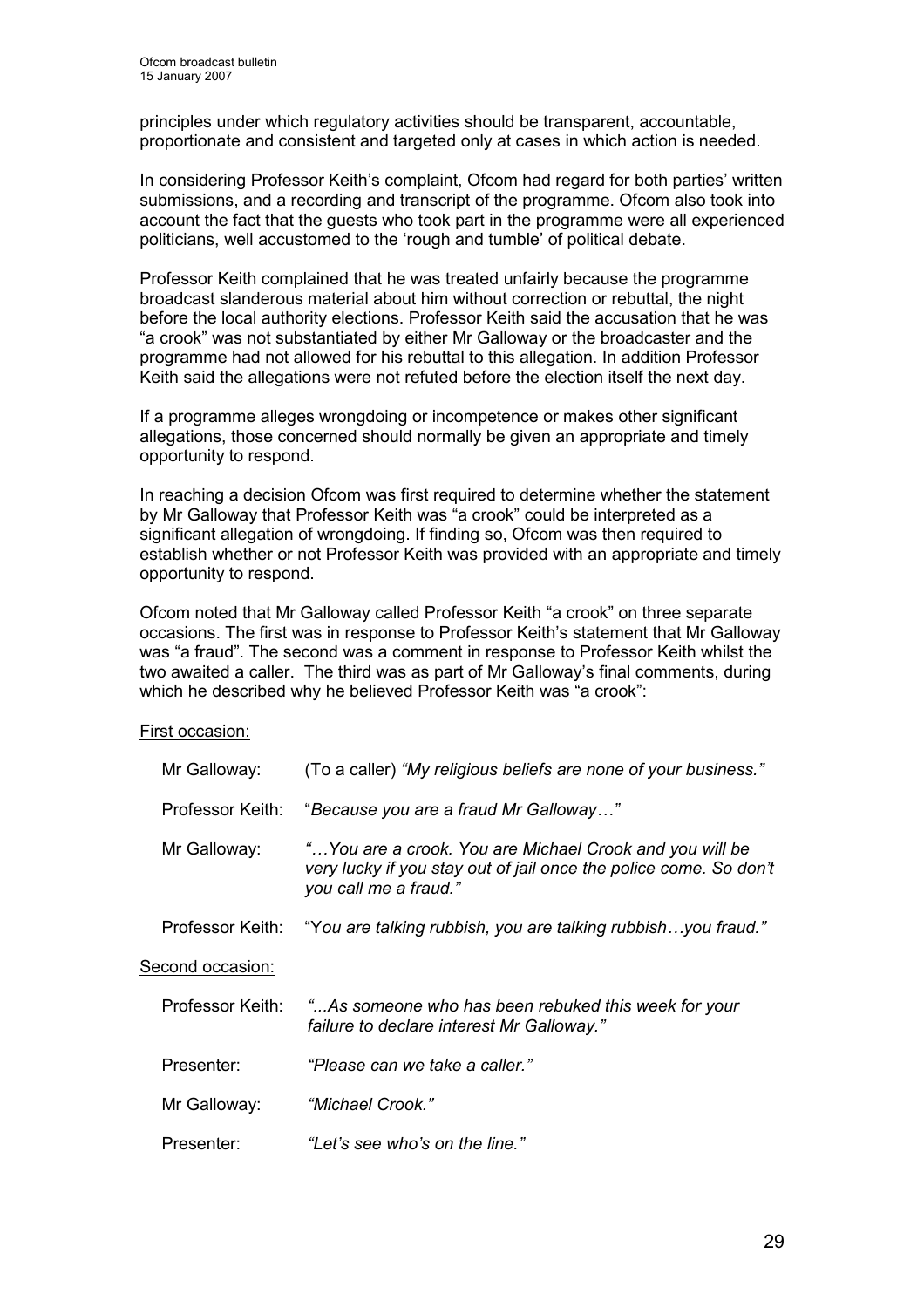Third occasion:

Presenter: "My last question, if you win tomorrow, what would be the immediate change in Tower Hamlets?"

Mr Galloway: "…While you can't trust Labour that's for sure…the police will be called into the town hall to open the books on Rich Mix, on the land deals that have been done, and all the other murky secrets about ballot rigging and all the other things. That is Michael Crook…This Michael Crook has presided over a politically corrupt borough and we'll open the books and we'll bring them in on Friday. The police will be in on Friday."

In Ofcom's view, the claim by Mr Galloway that Professor Keith was "a crook" who was involved in dishonest and illegal dealings was capable of adversely affecting the complainant's reputation, and amounted to a significant allegation of wrongdoing. In the circumstances, Ofcom considered that, in the interests of fairness, Professor Keith was entitled to an appropriate and timely opportunity to respond.

Ofcom next considered the programme recording to determine whether Professor Keith was given a fair opportunity to respond. Ofcom had regard for the relaxed style of discussion and noted that such a format allowed both Mr Galloway and Professor Keith to address each other directly. Throughout the programme both candidates demonstrated that they were experienced politicians, accustomed to political debate where they are required to not only present their political views, but also defend them. Ofcom noted that throughout the programme, both candidates spoke out of turn, and when necessary requested specific opportunities to speak, which the presenter gave:

|            | Professor Keith: (to Mr Galloway) "I think you should do the decent thing and not interrupt me" |
|------------|-------------------------------------------------------------------------------------------------|
| Presenter: | "Of courseyes" (Professor Keith then continued to talk)                                         |

And on another occasion:

Mr Galloway: (to the presenter) "That is at least five minutes / Professor Keith *I* has been speaking, so I hope you will allow me the same." (Mr Galloway then continued to speak.)

Ofcom also had regard for the candidates' closing remarks. At the end of the programme each candidate was given an opportunity to address the viewers for the final time. During this time, the candidates were given free rein to talk about any election topic they wished. Ofcom noted that because of prior commitments Mr Galloway could only take part in the first half of the discussion and was replaced by another member of the Respect party for the remainder of the programme. In the circumstances, the presenter asked Mr Galloway to give his closing remarks (during which he called Professor Keith "a crook" for the third time) approximately an hour before Professor Keith and Mr Norris gave theirs.

After taking the above information into consideration, Ofcom was satisfied that the format of the programme afforded the complainant more than an appropriate and timely opportunity to respond. In Ofcom's view, the relaxed nature of the discussion meant that Professor Keith, had he wished, could have either asked to address Mr Galloway directly about the allegations and ask for him to substantiate them or withdraw them, and/or, could have responded to the allegation that he was "a crook"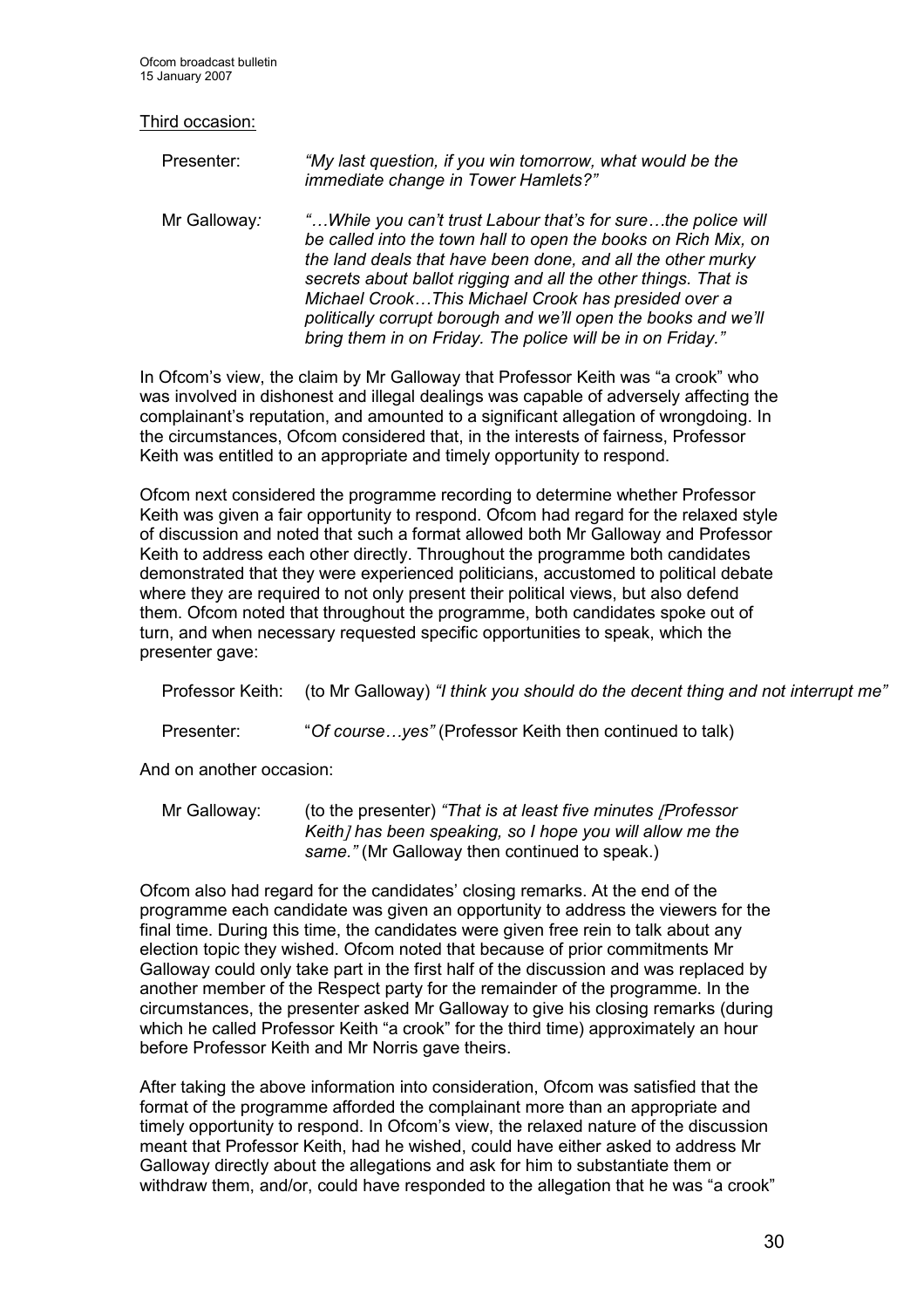as part of his closing comments, by which time he had been made aware of the allegations for more than an hour.

Having found that the programme afforded Professor Keith a fair opportunity to respond, Ofcom concluded that the programme as broadcast did not result in unfairness to the complainant.

Ofcom has not upheld Professor Keith's complaint of unfair treatment.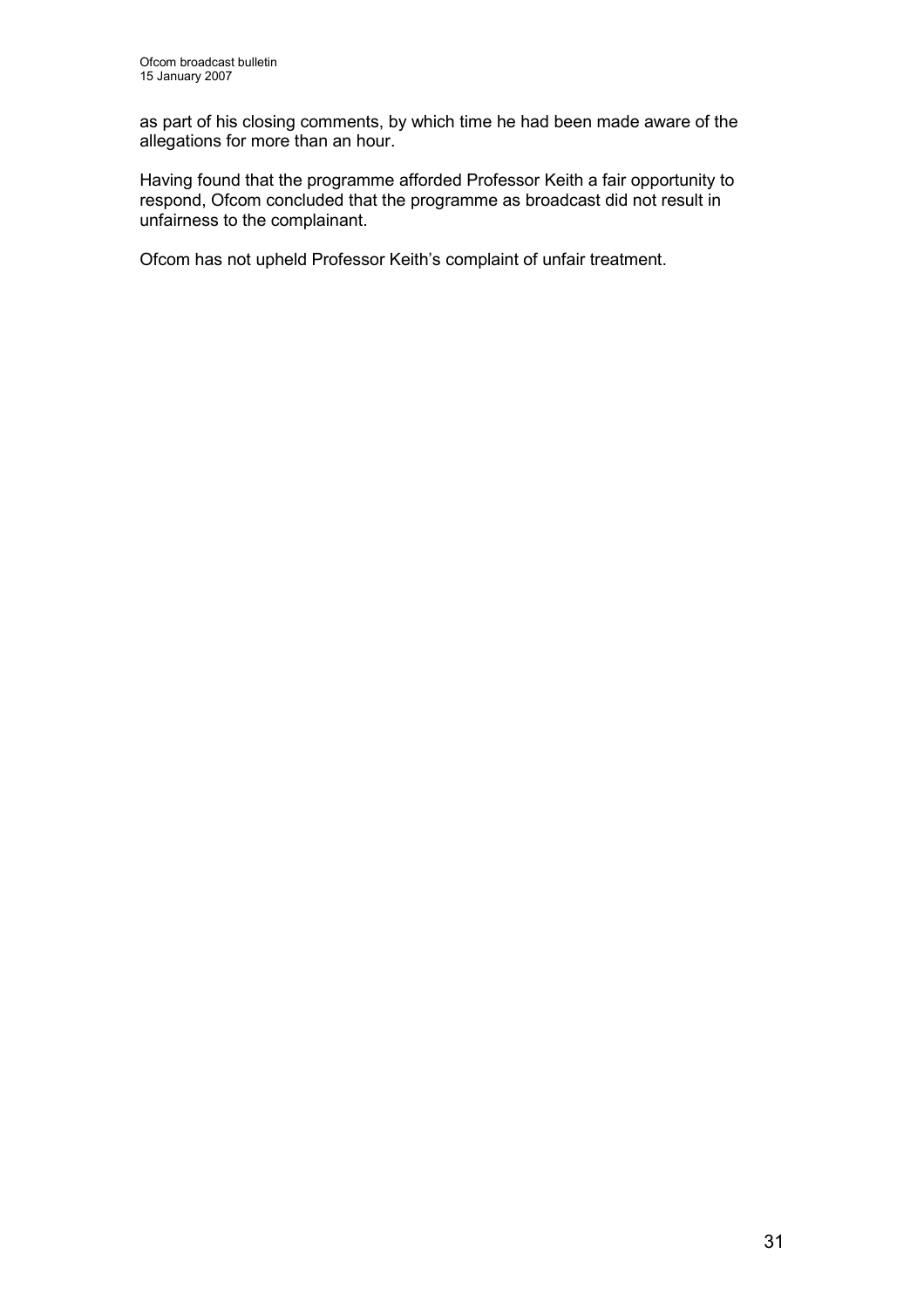$\overline{\phantom{a}}$ 

# Other Programmes Not in Breach/Out of Remit 22 November – 19 December 2006

|                                  | Trans                |                    |                                               |                   |
|----------------------------------|----------------------|--------------------|-----------------------------------------------|-------------------|
| Programme                        | <b>Date</b>          | <b>Channel</b>     | Category                                      | No of             |
|                                  |                      |                    |                                               | <b>Complaints</b> |
|                                  |                      |                    |                                               |                   |
| 10 Years Younger                 | 29/11/2006           | Channel 4          | Inaccuracy/Misleading                         | 1                 |
| 100% Homegrown                   | 29/10/2006           | 1Xtra              | Offensive Language                            | 1                 |
| 638 Ways to Kill Castro          | 28/11/2006           | Channel 4          | Violence                                      | 5                 |
| A1 Grand Prix                    | 13/11/2006           | Sky Sports 3       | Offensive Language                            | 1                 |
| All New You've Been Framed       | 02/12/2006           | ITV1               | <b>Animal Welfare</b>                         | 5                 |
| All Star Family Fortunes         | 26/11/2006           | ITV1               | Offensive Language                            | 1                 |
| Animaniacs                       | 08/10/2006           | Boomerang          | Offensive Language                            | 1                 |
|                                  |                      | <b>BBC Asian</b>   | <b>General Acceptance</b>                     |                   |
| Anita Rani                       | 14/11/2006           | <b>Network</b>     | <b>Standards</b>                              | 1                 |
|                                  |                      |                    | General Acceptance                            |                   |
| Arena: Pete Docherty             | 12/11/2006           | BBC <sub>2</sub>   | <b>Standards</b>                              | 1                 |
| Arrow FM                         | 11/11/2006           | Arrow FM           | Offensive Language                            | 1                 |
|                                  |                      | BBC1               | <b>General Acceptance</b><br><b>Standards</b> |                   |
| <b>BBC Breakfast</b>             | 27/11/2006           |                    | General Acceptance                            |                   |
| <b>BBC News</b>                  | 19/11/2006           | BBC1               | <b>Standards</b>                              | 1                 |
|                                  |                      |                    | General Acceptance                            |                   |
| <b>BBC News 24</b>               | 25/10/2006           | <b>BBC News 24</b> | <b>Standards</b>                              | 1                 |
| Big Brother 7                    | 03/08/2006           | Channel 4          | Other                                         | $\overline{2}$    |
|                                  |                      |                    | General Acceptance                            |                   |
| <b>Big Brother 7</b>             | 11/07/2006           | E4                 | <b>Standards</b>                              |                   |
|                                  |                      |                    | General Acceptance                            |                   |
| <b>Big Brother 7</b>             | 10/07/2006           | Channel 4          | <b>Standards</b>                              | 1                 |
| Big Brother 7                    | 19/07/2006           | Channel 4          | Other                                         | 1                 |
| Big Brother 7                    | 18/07/2006           | Channel 4          | Other                                         | 2                 |
| <b>Big Brother 7</b>             | 18/08/2006           | Channel 4          | Offensive Language                            | 2                 |
| Big Brother 7                    | 30/06/2006           | Channel 4          | Offensive Language                            | 2                 |
| Big Brother 7                    | 25/07/2006           | Channel 4          | Other                                         | 1                 |
| Big Brother 7                    | 12/07/2006           | E <sub>4</sub>     | Offensive Language                            | 1                 |
|                                  |                      |                    | <b>General Acceptance</b>                     |                   |
| <b>Big Brother 7</b>             | 27/07/2006           | Channel 4          | <b>Standards</b>                              | 1                 |
| <b>Big Brother 7</b>             | 11/08/2006 Channel 4 |                    | Offensive Language                            | 1                 |
| <b>Blunder</b>                   | 21/11/2006           | E <sub>4</sub>     | <b>General Acceptance</b><br>Standards        | 1                 |
|                                  |                      |                    | General Acceptance                            |                   |
| Blunder                          | 08/12/2006           | Channel 4          | Standards                                     | 1                 |
|                                  |                      |                    | <b>General Acceptance</b>                     |                   |
| Blunder                          | 05/12/2006           | Channel 4          | Standards                                     | 1                 |
|                                  |                      |                    | <b>General Acceptance</b>                     |                   |
| Blunder                          | 24/11/2006           | Channel 4          | Standards                                     | 1                 |
| Bo! in the USA                   | 17/11/2006           | Channel 4          | Sex/Nudity                                    | 1                 |
| Bon Voyage                       | 24/10/2006           | ITV1               | Other                                         | $\overline{2}$    |
|                                  |                      |                    | U18/Coverage of                               |                   |
| Boys Of St. Vincent's            | 17/11/2006           | True Movies 2      | Sexual/other                                  | 1                 |
| <b>Brainiac</b>                  |                      | Sky                | Dangerous Behaviour                           | 1                 |
| <b>Brainiac's Test Tube Baby</b> | 11/11/2006           | Sky One            | Dangerous Behaviour                           | 1                 |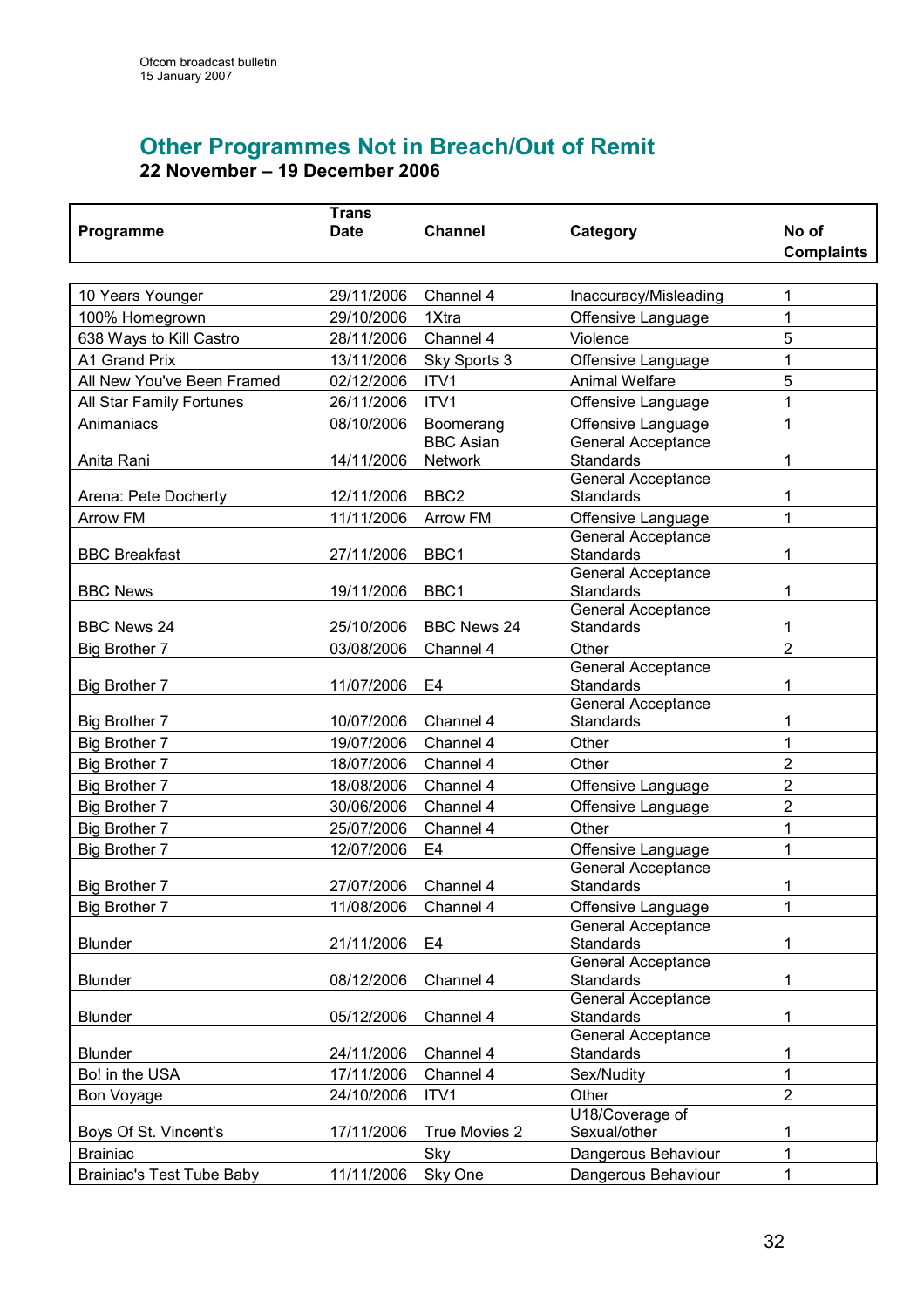| <b>Brainiac: Science Abuse</b>              | 26/10/2006 | Sky One                 | Dangerous Behaviour                           | 1                |
|---------------------------------------------|------------|-------------------------|-----------------------------------------------|------------------|
| <b>Brainiac: Science Abuse</b>              | 16/11/2006 | <b>Sky Three</b>        | Dangerous Behaviour                           | 1                |
|                                             |            |                         | General Acceptance                            |                  |
| Breakfast - BBC R5 Live                     | 20/09/2006 | <b>BBC Radio 5 Live</b> | <b>Standards</b>                              | 1                |
|                                             |            |                         | General Acceptance                            |                  |
| Breakfast with Simon and Jennie             | 09/11/2006 | Reading 107 FM          | <b>Standards</b>                              | 1                |
| <b>Brotherhood trailer</b>                  | 22/11/2006 | <b>FX Channel</b>       | Violence                                      | 1                |
| CNN Headline News with Glenn<br><b>Beck</b> | 05/09/2006 | <b>CNN</b>              | <b>General Acceptance</b><br><b>Standards</b> | 1                |
| <b>CNN News</b>                             | 24/05/2006 |                         |                                               | 1                |
|                                             |            | <b>Sky Movies</b>       | Due Impartiality/Bias                         | 1                |
| CSI:NY                                      | 31/10/2006 | Five                    | Scheduling                                    |                  |
| Carry On Easter Weekend                     | 17/04/2006 | <b>UK Gold</b>          | Sex/Nudity                                    | 1                |
| <b>Celebrity Sex Tapes Unwound</b>          | 24/10/2006 | Channel 4               | Sex/Nudity                                    | 1                |
| <b>Champions League Highlights</b>          | 21/11/2006 | ITV1                    | Inaccuracy/Misleading                         | 1                |
| Channel 4 News                              | 23/11/2006 | Channel 4               | Due Impartiality/Bias                         | 1                |
| Channel 4 News                              | 10/11/2006 | Channel 4               | Due Impartiality/Bias                         | 1                |
| Children in Need                            |            | BBC1                    | Other                                         | 1                |
|                                             |            |                         | <b>General Acceptance</b>                     |                  |
| Chris Moyles Show                           | 30/11/2006 | <b>BBC Radio 1</b>      | <b>Standards</b>                              | 1                |
| Cirque de Celebrité                         | 03/12/2006 | Sky One                 | Sex/Nudity                                    | 1                |
|                                             |            | Paramount               |                                               |                  |
| <b>Comedy Cops Season</b>                   | 21/08/2006 | Comedy                  | Sex/Nudity                                    | 1                |
| Commander In Chief                          | 13/11/2006 | More4                   | Advertising                                   | 1                |
| Commander In Chief                          | 07/11/2006 | More4                   | Advertising                                   | 1                |
| Cool FM Breakfast Show                      | 13/11/2006 | Cool FM                 | Sex/Nudity                                    | 1                |
| <b>Coronation Street</b>                    | 24/11/2006 | ITV1                    | Violence                                      | 1                |
|                                             |            |                         | <b>General Acceptance</b>                     |                  |
| <b>Coronation Street</b>                    | 17/12/2006 | ITV1                    | <b>Standards</b>                              | 1                |
| <b>Coronation Street</b>                    | 27/11/2006 | ITV1                    | Inaccuracy/Misleading                         | $\overline{3}$   |
| <b>Coronation Street</b>                    | 22/11/2006 | ITV1                    | Sex/Nudity                                    | 1                |
| <b>Coronation Street</b>                    | 19/11/2006 | ITV1                    | Sex/Nudity                                    | 1                |
| <b>Coronation Street</b>                    | 17/11/2006 | ITV1                    | Crime (incite/encourage)                      | $\mathbf 1$      |
| <b>Coronation Street</b>                    | 17/11/2006 | ITV1                    | Sex/Nudity                                    | 3                |
|                                             |            |                         | General Acceptance                            |                  |
| <b>Coronation Street</b>                    |            | ITV1                    | <b>Standards</b>                              | 1                |
| Countdown                                   | 17/11/2006 | Channel 4               | General Acceptance<br>Standards               | 1                |
| Countdown                                   | 05/06/2006 | Channel 4               | Due Impartiality/Bias                         | 1                |
|                                             |            |                         | <b>General Acceptance</b>                     |                  |
| Crimewatch                                  | 27/11/2006 | BBC1                    | Standards                                     | $\boldsymbol{2}$ |
|                                             |            |                         | <b>General Acceptance</b>                     |                  |
| Darren Kelly                                | 13/09/2006 | 100.7 Heart FM          | <b>Standards</b>                              | 1                |
| Dave Bussey                                 | 28/11/2006 | Radio Lincolnshire      | <b>Commercial References</b>                  | 1                |
|                                             |            |                         | General Acceptance                            |                  |
| Disappearing Britain                        | 27/11/2006 | Five                    | Standards                                     | 3                |
| Dispatches: Iraq - The Lost                 |            |                         |                                               |                  |
| Generation                                  | 06/11/2006 | Channel 4               | Due Impartiality/Bias                         | 1                |
|                                             |            |                         | <b>General Acceptance</b>                     |                  |
| Doctors                                     | 21/11/2006 | BBC1                    | Standards                                     | 1                |
| Eastenders                                  | 06/08/2006 | BBC1                    | Violence                                      | 4                |
| Eastenders                                  | 06/08/2006 | BBC1                    | Sex/Nudity                                    | 1                |
| Eastenders                                  | 04/08/2006 | BBC1                    | Violence                                      | 1                |
|                                             |            | BBC1                    | <b>General Acceptance</b>                     | 1                |
| Eastenders                                  | 28/11/2006 |                         | Standards                                     |                  |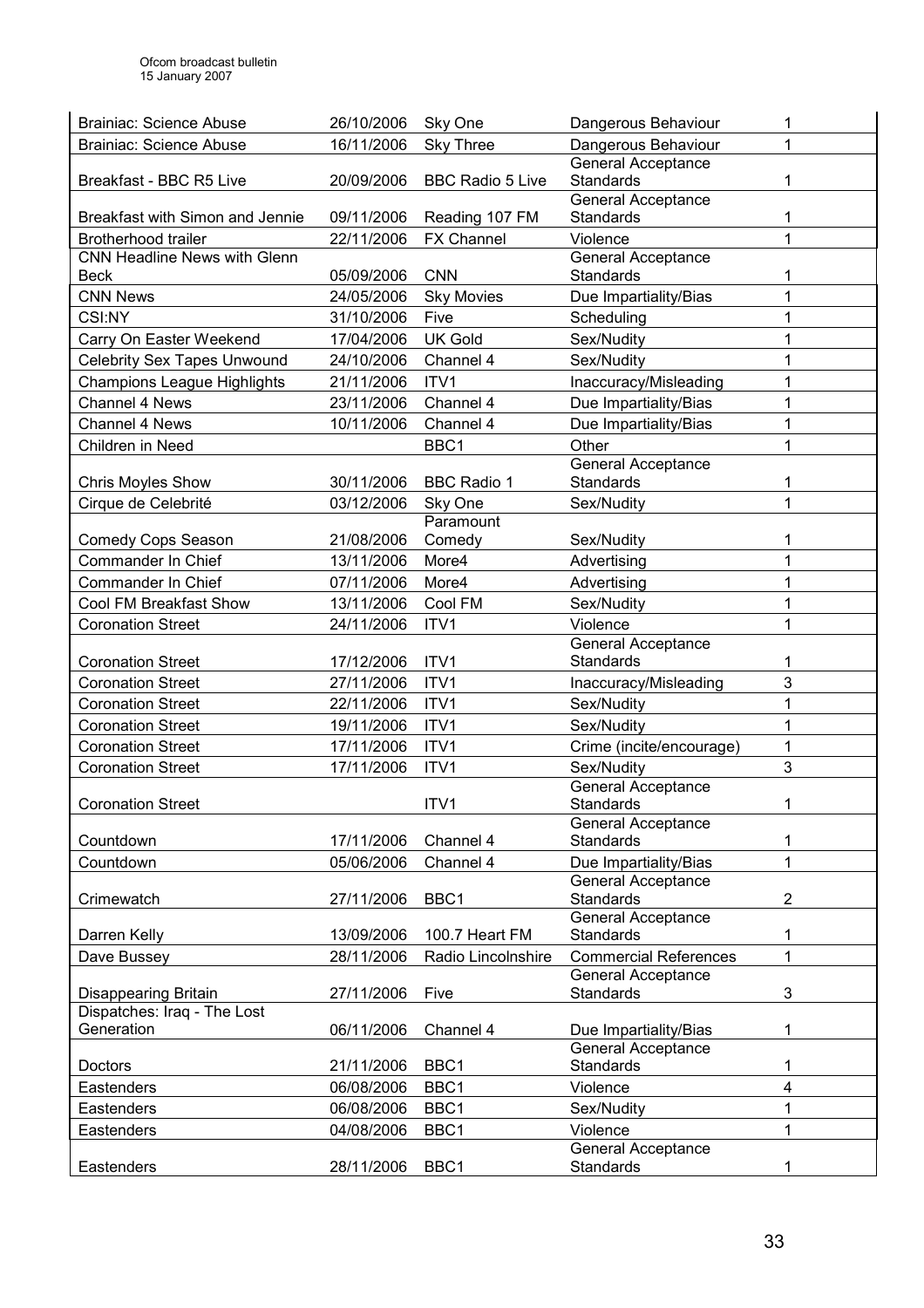| 10/11/2006<br>BBC1<br><b>Standards</b><br>1<br>Eastenders<br>General Acceptance<br>$\mathbf{1}$<br>ITV1<br><b>Standards</b><br>Emmerdale<br>04/09/2006<br>General Acceptance<br>Standards<br>Emmerdale<br>17/11/2006<br>ITV1<br>1<br>General Acceptance<br>$\overline{2}$<br>13/12/2006<br>ITV1<br><b>Standards</b><br>Extinct<br><b>General Acceptance</b><br>3<br>ITV1<br>Standards<br>Extinct<br>09/12/2006<br>General Acceptance<br>16/12/2006<br>ITV1<br><b>Standards</b><br>4<br>Extinct<br>Extinct<br>14/11/2006<br>ITV1<br>$\mathbf{1}$<br>Inaccuracy/Misleading<br>$\mathbf 1$<br>20/10/2006<br>Five<br>Inaccuracy/Misleading<br><b>Five News</b><br>Challenge TV<br><b>Animal Welfare</b><br>$\mathbf{1}$<br>Fear Factor<br>23/11/2006<br><b>General Acceptance</b><br>25/11/2006<br><b>BBC Radio 1</b><br><b>Standards</b><br>1<br>Ferne and Reggie<br>$\mathbf{1}$<br>27/11/2006<br><b>Fifth Gear</b><br>Five<br>Inaccuracy/Misleading<br><b>Five News</b><br>01/12/2006<br>Due Impartiality/Bias<br>$\mathbf{1}$<br>Five<br>$\mathbf{1}$<br>05/11/2006<br>ITV1<br>Fletch<br>Offensive Language<br>$\mathbf{1}$<br>Football Saved My Life<br>15/11/2006<br>Offensive Language<br><b>Bravo</b><br>General Acceptance<br>$\overline{2}$<br>13/11/2006<br>2-Ten FM<br>Standards<br>Foxy & Tom at Breakfast<br>General Acceptance<br>BBC1<br>$\overline{2}$<br>10/11/2006<br>Standards<br>Friday Night With Jonathan Ross<br><b>General Acceptance</b><br><b>Standards</b><br>26/10/2006<br><b>BBC Radio 4</b><br>1<br>From Our Own Correspondent<br>General Acceptance<br>1<br>Front Row<br>01/11/2006<br><b>Standards</b><br><b>BBC Radio 4</b><br>General Acceptance<br><b>GMTV</b><br>03/11/2006<br>ITV1<br><b>Standards</b><br>1<br>$\mathbf 1$<br>22/11/2006<br>Film 4<br>Violence<br>Gangster No.1<br>3<br>01/12/2006<br>Channel 4<br>Sex/Nudity<br>Gay to Z<br>$\mathbf{1}$<br>Gay to Z<br>28/11/2006<br>Channel 4<br>Scheduling<br>$\overline{2}$<br>George Galloway<br>29/07/2006<br>Talksport<br>Due Impartiality/Bias<br>5<br>George Galloway<br>15/07/2006<br><b>Talksport</b><br>Due Impartiality/Bias<br>General Acceptance<br>George Galloway<br>26/08/2006<br>Standards<br>3<br>Talksport<br>3<br>George Galloway<br>16/07/2006<br>Talksport<br>Due Impartiality/Bias<br>1<br>George Galloway<br>16/09/2006<br>Talksport<br>Religious Offence<br>George Galloway<br>07/08/2006<br>Talksport<br>Due Impartiality/Bias<br>1<br><b>General Acceptance</b><br><b>Standards</b><br>$\overline{c}$<br>George Galloway<br>08/07/2006<br>Talksport<br><b>General Acceptance</b><br>09/07/2006<br>Standards<br>1<br>George Galloway<br>Talksport<br><b>General Acceptance</b><br><b>CITV</b><br><b>Standards</b><br>1<br>Globo Loco<br>12/11/2006<br><b>General Acceptance</b><br><b>Standards</b><br>Glories of Islamic Art<br>05/12/2006<br>Five<br>1<br>$\mathbf 1$<br>BBC1<br>13/11/2006<br>Religious Offence<br>Graham Norton's Bigger Picture<br>Grime Scene Investigation<br>28/11/2006<br>BBC3<br>Offensive Language<br>1<br><b>Heart Breakfast</b><br>08/11/2006<br><b>Heart 100.7</b><br>Dangerous Behaviour<br>$\mathbf{1}$<br><b>General Acceptance</b><br>BBC1<br>Heaven and Earth Show<br>22/10/2006<br><b>Standards</b><br>1<br>BBC1<br><b>Holby City</b><br>17/10/2006<br>Information/Warnings<br>1<br>$\mathbf{1}$<br>Hollyoaks<br>21/11/2006<br>E <sub>4</sub><br>Offensive Language |  | <b>General Acceptance</b> |  |
|------------------------------------------------------------------------------------------------------------------------------------------------------------------------------------------------------------------------------------------------------------------------------------------------------------------------------------------------------------------------------------------------------------------------------------------------------------------------------------------------------------------------------------------------------------------------------------------------------------------------------------------------------------------------------------------------------------------------------------------------------------------------------------------------------------------------------------------------------------------------------------------------------------------------------------------------------------------------------------------------------------------------------------------------------------------------------------------------------------------------------------------------------------------------------------------------------------------------------------------------------------------------------------------------------------------------------------------------------------------------------------------------------------------------------------------------------------------------------------------------------------------------------------------------------------------------------------------------------------------------------------------------------------------------------------------------------------------------------------------------------------------------------------------------------------------------------------------------------------------------------------------------------------------------------------------------------------------------------------------------------------------------------------------------------------------------------------------------------------------------------------------------------------------------------------------------------------------------------------------------------------------------------------------------------------------------------------------------------------------------------------------------------------------------------------------------------------------------------------------------------------------------------------------------------------------------------------------------------------------------------------------------------------------------------------------------------------------------------------------------------------------------------------------------------------------------------------------------------------------------------------------------------------------------------------------------------------------------------------------------------------------------------------------------------------------------------------------------------------------------------------------------------------------------------------------------------------------------------------------------------------------------------------------------------------------------------------------------------------------------------------------------------------------------|--|---------------------------|--|
|                                                                                                                                                                                                                                                                                                                                                                                                                                                                                                                                                                                                                                                                                                                                                                                                                                                                                                                                                                                                                                                                                                                                                                                                                                                                                                                                                                                                                                                                                                                                                                                                                                                                                                                                                                                                                                                                                                                                                                                                                                                                                                                                                                                                                                                                                                                                                                                                                                                                                                                                                                                                                                                                                                                                                                                                                                                                                                                                                                                                                                                                                                                                                                                                                                                                                                                                                                                                                        |  |                           |  |
|                                                                                                                                                                                                                                                                                                                                                                                                                                                                                                                                                                                                                                                                                                                                                                                                                                                                                                                                                                                                                                                                                                                                                                                                                                                                                                                                                                                                                                                                                                                                                                                                                                                                                                                                                                                                                                                                                                                                                                                                                                                                                                                                                                                                                                                                                                                                                                                                                                                                                                                                                                                                                                                                                                                                                                                                                                                                                                                                                                                                                                                                                                                                                                                                                                                                                                                                                                                                                        |  |                           |  |
|                                                                                                                                                                                                                                                                                                                                                                                                                                                                                                                                                                                                                                                                                                                                                                                                                                                                                                                                                                                                                                                                                                                                                                                                                                                                                                                                                                                                                                                                                                                                                                                                                                                                                                                                                                                                                                                                                                                                                                                                                                                                                                                                                                                                                                                                                                                                                                                                                                                                                                                                                                                                                                                                                                                                                                                                                                                                                                                                                                                                                                                                                                                                                                                                                                                                                                                                                                                                                        |  |                           |  |
|                                                                                                                                                                                                                                                                                                                                                                                                                                                                                                                                                                                                                                                                                                                                                                                                                                                                                                                                                                                                                                                                                                                                                                                                                                                                                                                                                                                                                                                                                                                                                                                                                                                                                                                                                                                                                                                                                                                                                                                                                                                                                                                                                                                                                                                                                                                                                                                                                                                                                                                                                                                                                                                                                                                                                                                                                                                                                                                                                                                                                                                                                                                                                                                                                                                                                                                                                                                                                        |  |                           |  |
|                                                                                                                                                                                                                                                                                                                                                                                                                                                                                                                                                                                                                                                                                                                                                                                                                                                                                                                                                                                                                                                                                                                                                                                                                                                                                                                                                                                                                                                                                                                                                                                                                                                                                                                                                                                                                                                                                                                                                                                                                                                                                                                                                                                                                                                                                                                                                                                                                                                                                                                                                                                                                                                                                                                                                                                                                                                                                                                                                                                                                                                                                                                                                                                                                                                                                                                                                                                                                        |  |                           |  |
|                                                                                                                                                                                                                                                                                                                                                                                                                                                                                                                                                                                                                                                                                                                                                                                                                                                                                                                                                                                                                                                                                                                                                                                                                                                                                                                                                                                                                                                                                                                                                                                                                                                                                                                                                                                                                                                                                                                                                                                                                                                                                                                                                                                                                                                                                                                                                                                                                                                                                                                                                                                                                                                                                                                                                                                                                                                                                                                                                                                                                                                                                                                                                                                                                                                                                                                                                                                                                        |  |                           |  |
|                                                                                                                                                                                                                                                                                                                                                                                                                                                                                                                                                                                                                                                                                                                                                                                                                                                                                                                                                                                                                                                                                                                                                                                                                                                                                                                                                                                                                                                                                                                                                                                                                                                                                                                                                                                                                                                                                                                                                                                                                                                                                                                                                                                                                                                                                                                                                                                                                                                                                                                                                                                                                                                                                                                                                                                                                                                                                                                                                                                                                                                                                                                                                                                                                                                                                                                                                                                                                        |  |                           |  |
|                                                                                                                                                                                                                                                                                                                                                                                                                                                                                                                                                                                                                                                                                                                                                                                                                                                                                                                                                                                                                                                                                                                                                                                                                                                                                                                                                                                                                                                                                                                                                                                                                                                                                                                                                                                                                                                                                                                                                                                                                                                                                                                                                                                                                                                                                                                                                                                                                                                                                                                                                                                                                                                                                                                                                                                                                                                                                                                                                                                                                                                                                                                                                                                                                                                                                                                                                                                                                        |  |                           |  |
|                                                                                                                                                                                                                                                                                                                                                                                                                                                                                                                                                                                                                                                                                                                                                                                                                                                                                                                                                                                                                                                                                                                                                                                                                                                                                                                                                                                                                                                                                                                                                                                                                                                                                                                                                                                                                                                                                                                                                                                                                                                                                                                                                                                                                                                                                                                                                                                                                                                                                                                                                                                                                                                                                                                                                                                                                                                                                                                                                                                                                                                                                                                                                                                                                                                                                                                                                                                                                        |  |                           |  |
|                                                                                                                                                                                                                                                                                                                                                                                                                                                                                                                                                                                                                                                                                                                                                                                                                                                                                                                                                                                                                                                                                                                                                                                                                                                                                                                                                                                                                                                                                                                                                                                                                                                                                                                                                                                                                                                                                                                                                                                                                                                                                                                                                                                                                                                                                                                                                                                                                                                                                                                                                                                                                                                                                                                                                                                                                                                                                                                                                                                                                                                                                                                                                                                                                                                                                                                                                                                                                        |  |                           |  |
|                                                                                                                                                                                                                                                                                                                                                                                                                                                                                                                                                                                                                                                                                                                                                                                                                                                                                                                                                                                                                                                                                                                                                                                                                                                                                                                                                                                                                                                                                                                                                                                                                                                                                                                                                                                                                                                                                                                                                                                                                                                                                                                                                                                                                                                                                                                                                                                                                                                                                                                                                                                                                                                                                                                                                                                                                                                                                                                                                                                                                                                                                                                                                                                                                                                                                                                                                                                                                        |  |                           |  |
|                                                                                                                                                                                                                                                                                                                                                                                                                                                                                                                                                                                                                                                                                                                                                                                                                                                                                                                                                                                                                                                                                                                                                                                                                                                                                                                                                                                                                                                                                                                                                                                                                                                                                                                                                                                                                                                                                                                                                                                                                                                                                                                                                                                                                                                                                                                                                                                                                                                                                                                                                                                                                                                                                                                                                                                                                                                                                                                                                                                                                                                                                                                                                                                                                                                                                                                                                                                                                        |  |                           |  |
|                                                                                                                                                                                                                                                                                                                                                                                                                                                                                                                                                                                                                                                                                                                                                                                                                                                                                                                                                                                                                                                                                                                                                                                                                                                                                                                                                                                                                                                                                                                                                                                                                                                                                                                                                                                                                                                                                                                                                                                                                                                                                                                                                                                                                                                                                                                                                                                                                                                                                                                                                                                                                                                                                                                                                                                                                                                                                                                                                                                                                                                                                                                                                                                                                                                                                                                                                                                                                        |  |                           |  |
|                                                                                                                                                                                                                                                                                                                                                                                                                                                                                                                                                                                                                                                                                                                                                                                                                                                                                                                                                                                                                                                                                                                                                                                                                                                                                                                                                                                                                                                                                                                                                                                                                                                                                                                                                                                                                                                                                                                                                                                                                                                                                                                                                                                                                                                                                                                                                                                                                                                                                                                                                                                                                                                                                                                                                                                                                                                                                                                                                                                                                                                                                                                                                                                                                                                                                                                                                                                                                        |  |                           |  |
|                                                                                                                                                                                                                                                                                                                                                                                                                                                                                                                                                                                                                                                                                                                                                                                                                                                                                                                                                                                                                                                                                                                                                                                                                                                                                                                                                                                                                                                                                                                                                                                                                                                                                                                                                                                                                                                                                                                                                                                                                                                                                                                                                                                                                                                                                                                                                                                                                                                                                                                                                                                                                                                                                                                                                                                                                                                                                                                                                                                                                                                                                                                                                                                                                                                                                                                                                                                                                        |  |                           |  |
|                                                                                                                                                                                                                                                                                                                                                                                                                                                                                                                                                                                                                                                                                                                                                                                                                                                                                                                                                                                                                                                                                                                                                                                                                                                                                                                                                                                                                                                                                                                                                                                                                                                                                                                                                                                                                                                                                                                                                                                                                                                                                                                                                                                                                                                                                                                                                                                                                                                                                                                                                                                                                                                                                                                                                                                                                                                                                                                                                                                                                                                                                                                                                                                                                                                                                                                                                                                                                        |  |                           |  |
|                                                                                                                                                                                                                                                                                                                                                                                                                                                                                                                                                                                                                                                                                                                                                                                                                                                                                                                                                                                                                                                                                                                                                                                                                                                                                                                                                                                                                                                                                                                                                                                                                                                                                                                                                                                                                                                                                                                                                                                                                                                                                                                                                                                                                                                                                                                                                                                                                                                                                                                                                                                                                                                                                                                                                                                                                                                                                                                                                                                                                                                                                                                                                                                                                                                                                                                                                                                                                        |  |                           |  |
|                                                                                                                                                                                                                                                                                                                                                                                                                                                                                                                                                                                                                                                                                                                                                                                                                                                                                                                                                                                                                                                                                                                                                                                                                                                                                                                                                                                                                                                                                                                                                                                                                                                                                                                                                                                                                                                                                                                                                                                                                                                                                                                                                                                                                                                                                                                                                                                                                                                                                                                                                                                                                                                                                                                                                                                                                                                                                                                                                                                                                                                                                                                                                                                                                                                                                                                                                                                                                        |  |                           |  |
|                                                                                                                                                                                                                                                                                                                                                                                                                                                                                                                                                                                                                                                                                                                                                                                                                                                                                                                                                                                                                                                                                                                                                                                                                                                                                                                                                                                                                                                                                                                                                                                                                                                                                                                                                                                                                                                                                                                                                                                                                                                                                                                                                                                                                                                                                                                                                                                                                                                                                                                                                                                                                                                                                                                                                                                                                                                                                                                                                                                                                                                                                                                                                                                                                                                                                                                                                                                                                        |  |                           |  |
|                                                                                                                                                                                                                                                                                                                                                                                                                                                                                                                                                                                                                                                                                                                                                                                                                                                                                                                                                                                                                                                                                                                                                                                                                                                                                                                                                                                                                                                                                                                                                                                                                                                                                                                                                                                                                                                                                                                                                                                                                                                                                                                                                                                                                                                                                                                                                                                                                                                                                                                                                                                                                                                                                                                                                                                                                                                                                                                                                                                                                                                                                                                                                                                                                                                                                                                                                                                                                        |  |                           |  |
|                                                                                                                                                                                                                                                                                                                                                                                                                                                                                                                                                                                                                                                                                                                                                                                                                                                                                                                                                                                                                                                                                                                                                                                                                                                                                                                                                                                                                                                                                                                                                                                                                                                                                                                                                                                                                                                                                                                                                                                                                                                                                                                                                                                                                                                                                                                                                                                                                                                                                                                                                                                                                                                                                                                                                                                                                                                                                                                                                                                                                                                                                                                                                                                                                                                                                                                                                                                                                        |  |                           |  |
|                                                                                                                                                                                                                                                                                                                                                                                                                                                                                                                                                                                                                                                                                                                                                                                                                                                                                                                                                                                                                                                                                                                                                                                                                                                                                                                                                                                                                                                                                                                                                                                                                                                                                                                                                                                                                                                                                                                                                                                                                                                                                                                                                                                                                                                                                                                                                                                                                                                                                                                                                                                                                                                                                                                                                                                                                                                                                                                                                                                                                                                                                                                                                                                                                                                                                                                                                                                                                        |  |                           |  |
|                                                                                                                                                                                                                                                                                                                                                                                                                                                                                                                                                                                                                                                                                                                                                                                                                                                                                                                                                                                                                                                                                                                                                                                                                                                                                                                                                                                                                                                                                                                                                                                                                                                                                                                                                                                                                                                                                                                                                                                                                                                                                                                                                                                                                                                                                                                                                                                                                                                                                                                                                                                                                                                                                                                                                                                                                                                                                                                                                                                                                                                                                                                                                                                                                                                                                                                                                                                                                        |  |                           |  |
|                                                                                                                                                                                                                                                                                                                                                                                                                                                                                                                                                                                                                                                                                                                                                                                                                                                                                                                                                                                                                                                                                                                                                                                                                                                                                                                                                                                                                                                                                                                                                                                                                                                                                                                                                                                                                                                                                                                                                                                                                                                                                                                                                                                                                                                                                                                                                                                                                                                                                                                                                                                                                                                                                                                                                                                                                                                                                                                                                                                                                                                                                                                                                                                                                                                                                                                                                                                                                        |  |                           |  |
|                                                                                                                                                                                                                                                                                                                                                                                                                                                                                                                                                                                                                                                                                                                                                                                                                                                                                                                                                                                                                                                                                                                                                                                                                                                                                                                                                                                                                                                                                                                                                                                                                                                                                                                                                                                                                                                                                                                                                                                                                                                                                                                                                                                                                                                                                                                                                                                                                                                                                                                                                                                                                                                                                                                                                                                                                                                                                                                                                                                                                                                                                                                                                                                                                                                                                                                                                                                                                        |  |                           |  |
|                                                                                                                                                                                                                                                                                                                                                                                                                                                                                                                                                                                                                                                                                                                                                                                                                                                                                                                                                                                                                                                                                                                                                                                                                                                                                                                                                                                                                                                                                                                                                                                                                                                                                                                                                                                                                                                                                                                                                                                                                                                                                                                                                                                                                                                                                                                                                                                                                                                                                                                                                                                                                                                                                                                                                                                                                                                                                                                                                                                                                                                                                                                                                                                                                                                                                                                                                                                                                        |  |                           |  |
|                                                                                                                                                                                                                                                                                                                                                                                                                                                                                                                                                                                                                                                                                                                                                                                                                                                                                                                                                                                                                                                                                                                                                                                                                                                                                                                                                                                                                                                                                                                                                                                                                                                                                                                                                                                                                                                                                                                                                                                                                                                                                                                                                                                                                                                                                                                                                                                                                                                                                                                                                                                                                                                                                                                                                                                                                                                                                                                                                                                                                                                                                                                                                                                                                                                                                                                                                                                                                        |  |                           |  |
|                                                                                                                                                                                                                                                                                                                                                                                                                                                                                                                                                                                                                                                                                                                                                                                                                                                                                                                                                                                                                                                                                                                                                                                                                                                                                                                                                                                                                                                                                                                                                                                                                                                                                                                                                                                                                                                                                                                                                                                                                                                                                                                                                                                                                                                                                                                                                                                                                                                                                                                                                                                                                                                                                                                                                                                                                                                                                                                                                                                                                                                                                                                                                                                                                                                                                                                                                                                                                        |  |                           |  |
|                                                                                                                                                                                                                                                                                                                                                                                                                                                                                                                                                                                                                                                                                                                                                                                                                                                                                                                                                                                                                                                                                                                                                                                                                                                                                                                                                                                                                                                                                                                                                                                                                                                                                                                                                                                                                                                                                                                                                                                                                                                                                                                                                                                                                                                                                                                                                                                                                                                                                                                                                                                                                                                                                                                                                                                                                                                                                                                                                                                                                                                                                                                                                                                                                                                                                                                                                                                                                        |  |                           |  |
|                                                                                                                                                                                                                                                                                                                                                                                                                                                                                                                                                                                                                                                                                                                                                                                                                                                                                                                                                                                                                                                                                                                                                                                                                                                                                                                                                                                                                                                                                                                                                                                                                                                                                                                                                                                                                                                                                                                                                                                                                                                                                                                                                                                                                                                                                                                                                                                                                                                                                                                                                                                                                                                                                                                                                                                                                                                                                                                                                                                                                                                                                                                                                                                                                                                                                                                                                                                                                        |  |                           |  |
|                                                                                                                                                                                                                                                                                                                                                                                                                                                                                                                                                                                                                                                                                                                                                                                                                                                                                                                                                                                                                                                                                                                                                                                                                                                                                                                                                                                                                                                                                                                                                                                                                                                                                                                                                                                                                                                                                                                                                                                                                                                                                                                                                                                                                                                                                                                                                                                                                                                                                                                                                                                                                                                                                                                                                                                                                                                                                                                                                                                                                                                                                                                                                                                                                                                                                                                                                                                                                        |  |                           |  |
|                                                                                                                                                                                                                                                                                                                                                                                                                                                                                                                                                                                                                                                                                                                                                                                                                                                                                                                                                                                                                                                                                                                                                                                                                                                                                                                                                                                                                                                                                                                                                                                                                                                                                                                                                                                                                                                                                                                                                                                                                                                                                                                                                                                                                                                                                                                                                                                                                                                                                                                                                                                                                                                                                                                                                                                                                                                                                                                                                                                                                                                                                                                                                                                                                                                                                                                                                                                                                        |  |                           |  |
|                                                                                                                                                                                                                                                                                                                                                                                                                                                                                                                                                                                                                                                                                                                                                                                                                                                                                                                                                                                                                                                                                                                                                                                                                                                                                                                                                                                                                                                                                                                                                                                                                                                                                                                                                                                                                                                                                                                                                                                                                                                                                                                                                                                                                                                                                                                                                                                                                                                                                                                                                                                                                                                                                                                                                                                                                                                                                                                                                                                                                                                                                                                                                                                                                                                                                                                                                                                                                        |  |                           |  |
|                                                                                                                                                                                                                                                                                                                                                                                                                                                                                                                                                                                                                                                                                                                                                                                                                                                                                                                                                                                                                                                                                                                                                                                                                                                                                                                                                                                                                                                                                                                                                                                                                                                                                                                                                                                                                                                                                                                                                                                                                                                                                                                                                                                                                                                                                                                                                                                                                                                                                                                                                                                                                                                                                                                                                                                                                                                                                                                                                                                                                                                                                                                                                                                                                                                                                                                                                                                                                        |  |                           |  |
|                                                                                                                                                                                                                                                                                                                                                                                                                                                                                                                                                                                                                                                                                                                                                                                                                                                                                                                                                                                                                                                                                                                                                                                                                                                                                                                                                                                                                                                                                                                                                                                                                                                                                                                                                                                                                                                                                                                                                                                                                                                                                                                                                                                                                                                                                                                                                                                                                                                                                                                                                                                                                                                                                                                                                                                                                                                                                                                                                                                                                                                                                                                                                                                                                                                                                                                                                                                                                        |  |                           |  |
|                                                                                                                                                                                                                                                                                                                                                                                                                                                                                                                                                                                                                                                                                                                                                                                                                                                                                                                                                                                                                                                                                                                                                                                                                                                                                                                                                                                                                                                                                                                                                                                                                                                                                                                                                                                                                                                                                                                                                                                                                                                                                                                                                                                                                                                                                                                                                                                                                                                                                                                                                                                                                                                                                                                                                                                                                                                                                                                                                                                                                                                                                                                                                                                                                                                                                                                                                                                                                        |  |                           |  |
|                                                                                                                                                                                                                                                                                                                                                                                                                                                                                                                                                                                                                                                                                                                                                                                                                                                                                                                                                                                                                                                                                                                                                                                                                                                                                                                                                                                                                                                                                                                                                                                                                                                                                                                                                                                                                                                                                                                                                                                                                                                                                                                                                                                                                                                                                                                                                                                                                                                                                                                                                                                                                                                                                                                                                                                                                                                                                                                                                                                                                                                                                                                                                                                                                                                                                                                                                                                                                        |  |                           |  |
|                                                                                                                                                                                                                                                                                                                                                                                                                                                                                                                                                                                                                                                                                                                                                                                                                                                                                                                                                                                                                                                                                                                                                                                                                                                                                                                                                                                                                                                                                                                                                                                                                                                                                                                                                                                                                                                                                                                                                                                                                                                                                                                                                                                                                                                                                                                                                                                                                                                                                                                                                                                                                                                                                                                                                                                                                                                                                                                                                                                                                                                                                                                                                                                                                                                                                                                                                                                                                        |  |                           |  |
|                                                                                                                                                                                                                                                                                                                                                                                                                                                                                                                                                                                                                                                                                                                                                                                                                                                                                                                                                                                                                                                                                                                                                                                                                                                                                                                                                                                                                                                                                                                                                                                                                                                                                                                                                                                                                                                                                                                                                                                                                                                                                                                                                                                                                                                                                                                                                                                                                                                                                                                                                                                                                                                                                                                                                                                                                                                                                                                                                                                                                                                                                                                                                                                                                                                                                                                                                                                                                        |  |                           |  |
|                                                                                                                                                                                                                                                                                                                                                                                                                                                                                                                                                                                                                                                                                                                                                                                                                                                                                                                                                                                                                                                                                                                                                                                                                                                                                                                                                                                                                                                                                                                                                                                                                                                                                                                                                                                                                                                                                                                                                                                                                                                                                                                                                                                                                                                                                                                                                                                                                                                                                                                                                                                                                                                                                                                                                                                                                                                                                                                                                                                                                                                                                                                                                                                                                                                                                                                                                                                                                        |  |                           |  |
|                                                                                                                                                                                                                                                                                                                                                                                                                                                                                                                                                                                                                                                                                                                                                                                                                                                                                                                                                                                                                                                                                                                                                                                                                                                                                                                                                                                                                                                                                                                                                                                                                                                                                                                                                                                                                                                                                                                                                                                                                                                                                                                                                                                                                                                                                                                                                                                                                                                                                                                                                                                                                                                                                                                                                                                                                                                                                                                                                                                                                                                                                                                                                                                                                                                                                                                                                                                                                        |  |                           |  |
|                                                                                                                                                                                                                                                                                                                                                                                                                                                                                                                                                                                                                                                                                                                                                                                                                                                                                                                                                                                                                                                                                                                                                                                                                                                                                                                                                                                                                                                                                                                                                                                                                                                                                                                                                                                                                                                                                                                                                                                                                                                                                                                                                                                                                                                                                                                                                                                                                                                                                                                                                                                                                                                                                                                                                                                                                                                                                                                                                                                                                                                                                                                                                                                                                                                                                                                                                                                                                        |  |                           |  |
|                                                                                                                                                                                                                                                                                                                                                                                                                                                                                                                                                                                                                                                                                                                                                                                                                                                                                                                                                                                                                                                                                                                                                                                                                                                                                                                                                                                                                                                                                                                                                                                                                                                                                                                                                                                                                                                                                                                                                                                                                                                                                                                                                                                                                                                                                                                                                                                                                                                                                                                                                                                                                                                                                                                                                                                                                                                                                                                                                                                                                                                                                                                                                                                                                                                                                                                                                                                                                        |  |                           |  |
|                                                                                                                                                                                                                                                                                                                                                                                                                                                                                                                                                                                                                                                                                                                                                                                                                                                                                                                                                                                                                                                                                                                                                                                                                                                                                                                                                                                                                                                                                                                                                                                                                                                                                                                                                                                                                                                                                                                                                                                                                                                                                                                                                                                                                                                                                                                                                                                                                                                                                                                                                                                                                                                                                                                                                                                                                                                                                                                                                                                                                                                                                                                                                                                                                                                                                                                                                                                                                        |  |                           |  |
|                                                                                                                                                                                                                                                                                                                                                                                                                                                                                                                                                                                                                                                                                                                                                                                                                                                                                                                                                                                                                                                                                                                                                                                                                                                                                                                                                                                                                                                                                                                                                                                                                                                                                                                                                                                                                                                                                                                                                                                                                                                                                                                                                                                                                                                                                                                                                                                                                                                                                                                                                                                                                                                                                                                                                                                                                                                                                                                                                                                                                                                                                                                                                                                                                                                                                                                                                                                                                        |  |                           |  |
|                                                                                                                                                                                                                                                                                                                                                                                                                                                                                                                                                                                                                                                                                                                                                                                                                                                                                                                                                                                                                                                                                                                                                                                                                                                                                                                                                                                                                                                                                                                                                                                                                                                                                                                                                                                                                                                                                                                                                                                                                                                                                                                                                                                                                                                                                                                                                                                                                                                                                                                                                                                                                                                                                                                                                                                                                                                                                                                                                                                                                                                                                                                                                                                                                                                                                                                                                                                                                        |  |                           |  |
|                                                                                                                                                                                                                                                                                                                                                                                                                                                                                                                                                                                                                                                                                                                                                                                                                                                                                                                                                                                                                                                                                                                                                                                                                                                                                                                                                                                                                                                                                                                                                                                                                                                                                                                                                                                                                                                                                                                                                                                                                                                                                                                                                                                                                                                                                                                                                                                                                                                                                                                                                                                                                                                                                                                                                                                                                                                                                                                                                                                                                                                                                                                                                                                                                                                                                                                                                                                                                        |  |                           |  |
|                                                                                                                                                                                                                                                                                                                                                                                                                                                                                                                                                                                                                                                                                                                                                                                                                                                                                                                                                                                                                                                                                                                                                                                                                                                                                                                                                                                                                                                                                                                                                                                                                                                                                                                                                                                                                                                                                                                                                                                                                                                                                                                                                                                                                                                                                                                                                                                                                                                                                                                                                                                                                                                                                                                                                                                                                                                                                                                                                                                                                                                                                                                                                                                                                                                                                                                                                                                                                        |  |                           |  |
|                                                                                                                                                                                                                                                                                                                                                                                                                                                                                                                                                                                                                                                                                                                                                                                                                                                                                                                                                                                                                                                                                                                                                                                                                                                                                                                                                                                                                                                                                                                                                                                                                                                                                                                                                                                                                                                                                                                                                                                                                                                                                                                                                                                                                                                                                                                                                                                                                                                                                                                                                                                                                                                                                                                                                                                                                                                                                                                                                                                                                                                                                                                                                                                                                                                                                                                                                                                                                        |  |                           |  |
|                                                                                                                                                                                                                                                                                                                                                                                                                                                                                                                                                                                                                                                                                                                                                                                                                                                                                                                                                                                                                                                                                                                                                                                                                                                                                                                                                                                                                                                                                                                                                                                                                                                                                                                                                                                                                                                                                                                                                                                                                                                                                                                                                                                                                                                                                                                                                                                                                                                                                                                                                                                                                                                                                                                                                                                                                                                                                                                                                                                                                                                                                                                                                                                                                                                                                                                                                                                                                        |  |                           |  |
|                                                                                                                                                                                                                                                                                                                                                                                                                                                                                                                                                                                                                                                                                                                                                                                                                                                                                                                                                                                                                                                                                                                                                                                                                                                                                                                                                                                                                                                                                                                                                                                                                                                                                                                                                                                                                                                                                                                                                                                                                                                                                                                                                                                                                                                                                                                                                                                                                                                                                                                                                                                                                                                                                                                                                                                                                                                                                                                                                                                                                                                                                                                                                                                                                                                                                                                                                                                                                        |  |                           |  |
|                                                                                                                                                                                                                                                                                                                                                                                                                                                                                                                                                                                                                                                                                                                                                                                                                                                                                                                                                                                                                                                                                                                                                                                                                                                                                                                                                                                                                                                                                                                                                                                                                                                                                                                                                                                                                                                                                                                                                                                                                                                                                                                                                                                                                                                                                                                                                                                                                                                                                                                                                                                                                                                                                                                                                                                                                                                                                                                                                                                                                                                                                                                                                                                                                                                                                                                                                                                                                        |  |                           |  |
|                                                                                                                                                                                                                                                                                                                                                                                                                                                                                                                                                                                                                                                                                                                                                                                                                                                                                                                                                                                                                                                                                                                                                                                                                                                                                                                                                                                                                                                                                                                                                                                                                                                                                                                                                                                                                                                                                                                                                                                                                                                                                                                                                                                                                                                                                                                                                                                                                                                                                                                                                                                                                                                                                                                                                                                                                                                                                                                                                                                                                                                                                                                                                                                                                                                                                                                                                                                                                        |  |                           |  |
|                                                                                                                                                                                                                                                                                                                                                                                                                                                                                                                                                                                                                                                                                                                                                                                                                                                                                                                                                                                                                                                                                                                                                                                                                                                                                                                                                                                                                                                                                                                                                                                                                                                                                                                                                                                                                                                                                                                                                                                                                                                                                                                                                                                                                                                                                                                                                                                                                                                                                                                                                                                                                                                                                                                                                                                                                                                                                                                                                                                                                                                                                                                                                                                                                                                                                                                                                                                                                        |  |                           |  |
|                                                                                                                                                                                                                                                                                                                                                                                                                                                                                                                                                                                                                                                                                                                                                                                                                                                                                                                                                                                                                                                                                                                                                                                                                                                                                                                                                                                                                                                                                                                                                                                                                                                                                                                                                                                                                                                                                                                                                                                                                                                                                                                                                                                                                                                                                                                                                                                                                                                                                                                                                                                                                                                                                                                                                                                                                                                                                                                                                                                                                                                                                                                                                                                                                                                                                                                                                                                                                        |  |                           |  |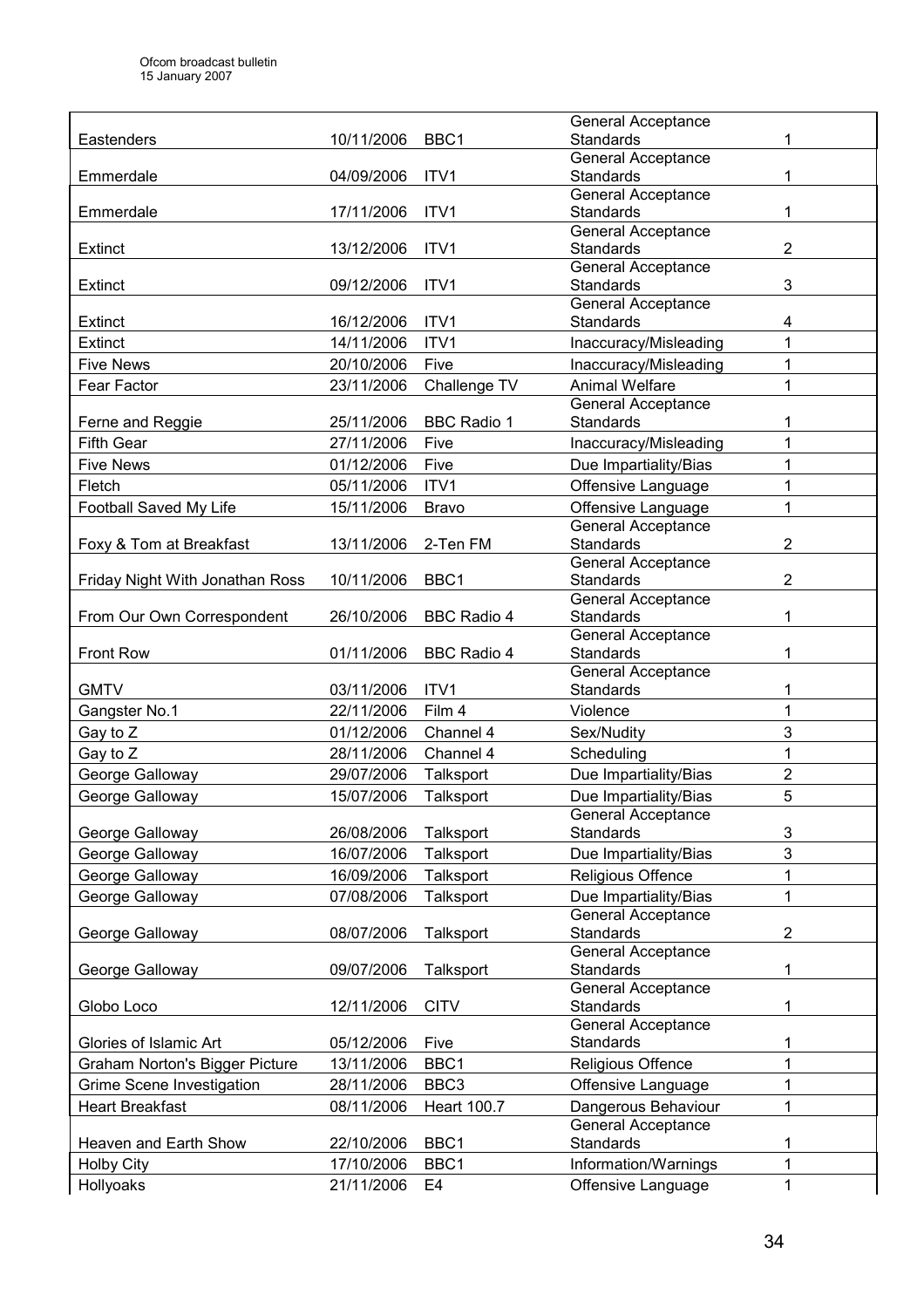| Hollyoaks                               |            | Channel 4          | Sponsorship               | 1                       |
|-----------------------------------------|------------|--------------------|---------------------------|-------------------------|
| Hollyoaks Omnibus                       | 10/12/2006 | Channel 4          | Offensive Language        | 1                       |
| Honey We're Killing the Kids            | 30/10/2006 | BBC <sub>3</sub>   | Offensive Language        | 1                       |
| I'm A Celebrity, Get Me Out of          |            |                    | <b>General Acceptance</b> |                         |
| Here Now!                               | 17/11/2006 | ITV <sub>2</sub>   | <b>Standards</b>          | 1                       |
| I'm A Celebrity, Get Me Out of          |            |                    | General Acceptance        |                         |
| Here!                                   | 21/11/2006 | ITV1               | <b>Standards</b>          | 1                       |
| I'm A Celebrity, Get Me Out of          |            |                    |                           |                         |
| Here!                                   | 20/11/2006 | ITV1               | Offensive Language        | 1                       |
| I'm A Celebrity, Get Me Out of          |            |                    | <b>General Acceptance</b> |                         |
| Here!                                   | 26/11/2006 | ITV1               | <b>Standards</b>          | 3                       |
| I'm A Celebrity, Get Me Out of          |            |                    | General Acceptance        |                         |
| Here!                                   | 01/12/2006 | ITV1               | Standards                 | 2                       |
| I'm A Celebrity, Get Me Out of          |            |                    |                           |                         |
| Here!<br>I'm A Celebrity, Get Me Out of | 30/11/2006 | ITV1               | Offensive Language        | 1                       |
| Here!                                   | 01/12/2006 | ITV1               | Dangerous Behaviour       | 1                       |
| I'm A Celebrity, Get Me Out of          |            |                    | <b>General Acceptance</b> |                         |
| Here!                                   | 26/11/2006 | ITV1               | <b>Standards</b>          | $\overline{2}$          |
| I'm A Celebrity, Get Me Out of          |            |                    |                           |                         |
| Here!                                   | 29/11/2006 | ITV1               | Inaccuracy/Misleading     | 1                       |
| I'm A Celebrity, Get Me Out of          |            |                    | General Acceptance        |                         |
| Here!                                   | 15/11/2006 | ITV1               | <b>Standards</b>          | 1                       |
| I'm A Celebrity, Get Me Out of          |            |                    |                           |                         |
| Here!                                   | 03/12/2006 | ITV <sub>1</sub>   | Substance Abuse           | 1                       |
| Coming Out                              |            |                    |                           |                         |
|                                         |            |                    | <b>General Acceptance</b> |                         |
| <b>ITV News</b>                         | 15/11/2006 | ITV1               | <b>Standards</b>          | 1                       |
|                                         |            |                    | <b>General Acceptance</b> |                         |
| <b>ITV News</b>                         | 01/12/2006 | ITV1               | <b>Standards</b>          | 1                       |
| <b>ITV News</b>                         | 22/11/2006 | ITV1               | Inaccuracy/Misleading     | 1                       |
| <b>ITV News</b>                         |            | ITV1               | Due Impartiality/Bias     | 1                       |
| <b>ITV News</b>                         | 08/11/2006 | ITV1               | Due Impartiality/Bias     | $\mathbf{1}$            |
|                                         |            |                    | <b>General Acceptance</b> |                         |
| <b>ITV News</b>                         | 04/10/2006 | ITV1               | <b>Standards</b>          | $\overline{\mathbf{c}}$ |
| <b>ITV News</b>                         |            | ITV1               | Due Impartiality/Bias     | 1                       |
| Jeremy Vine                             | 24/11/2006 | <b>BBC Radio 2</b> | Dangerous Behaviour       | $\mathbf 1$             |
| Jerry Springer - The Opera              |            | <b>BBC</b>         | <b>Religious Offence</b>  | 1                       |
| Jo Whiley                               | 06/12/2006 | <b>BBC Radio 1</b> | Offensive Language        | 1                       |
| Jo and Twiggy                           | 01/11/2006 | <b>Trent FM</b>    | Inaccuracy/Misleading     | 1                       |
| Jon Gaunt                               | 23/11/2006 |                    | Crime (incite/encourage)  | 1                       |
|                                         |            | Talksport          | <b>General Acceptance</b> |                         |
| Jon Holmes                              | 14/10/2006 | <b>BBC6 Music</b>  | Standards                 | 1                       |
|                                         |            |                    | General Acceptance        |                         |
| <b>Key 103</b>                          | 10/10/2006 | <b>Key 103</b>     | Standards                 | 1                       |
| <b>Kiss 100</b>                         | 31/10/2006 | <b>Kiss 100</b>    | Crime (incite/encourage)  | $\overline{2}$          |
|                                         |            |                    | <b>General Acceptance</b> |                         |
| LK Today                                | 08/11/2006 | ITV1               | Standards                 | 1                       |
| Law & Order                             | 28/11/2006 | Sky One            | Offensive Language        | 1                       |
| Let's Talk Sex                          | 29/11/2006 | Channel 4          | Sex/Nudity                | 1                       |
|                                         |            |                    |                           |                         |
| Little Britain                          |            | BBC1               | Crime (incite/encourage)  | 1                       |
| London Tonight                          | 23/06/2006 | ITV1               | Violence                  | 1                       |
| Loose Women                             | 29/11/2006 | ITV1               | <b>Animal Welfare</b>     | 1                       |
|                                         |            |                    | General Acceptance        |                         |
| Loose Women                             | 21/11/2006 | ITV1               | Standards                 | 1                       |
| Lost                                    | 10/09/2006 | Channel 4          | Violence                  | 3                       |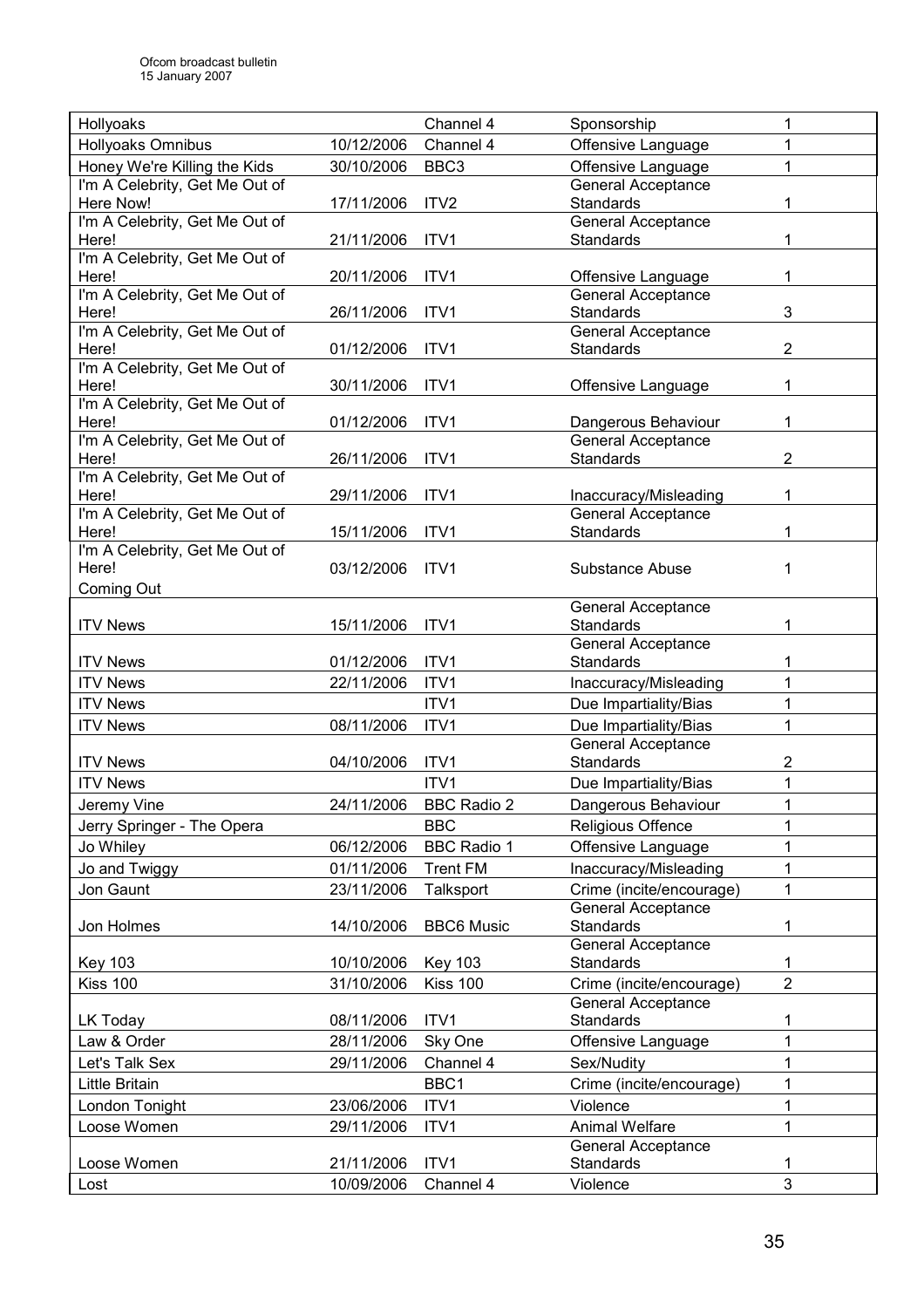| Love Actually                                | 06/12/2006 | ITV1                | Sex/Nudity                                    | 1              |
|----------------------------------------------|------------|---------------------|-----------------------------------------------|----------------|
| MacIntyre's Underworld: Get                  |            |                     |                                               |                |
| Conroy                                       | 21/11/2006 | Five                | Crime (incite/encourage)                      | 1              |
|                                              |            |                     | <b>General Acceptance</b>                     |                |
| MacIntyre's Underworld: Mad Dog              | 28/11/2006 | Five                | <b>Standards</b>                              | 1              |
| Make Me a Supermodel                         | 16/11/2006 | Five                | General Acceptance<br><b>Standards</b>        | 1              |
|                                              |            |                     | <b>General Acceptance</b>                     |                |
| Make Me a Supermodel                         | 05/11/2006 | Five                | <b>Standards</b>                              | 1              |
|                                              |            |                     | <b>General Acceptance</b>                     |                |
| Martin & Su                                  | 08/08/2006 | <b>Essex FM</b>     | <b>Standards</b>                              | 2              |
| Match of the Day                             |            | BBC1                | Due Impartiality/Bias                         | 1              |
| <b>Meridian News</b>                         | 05/09/2006 | ITV1                | Regionality                                   | 1              |
|                                              |            |                     | General Acceptance                            |                |
| <b>Midsomer Murders</b>                      | 12/11/2006 | ITV1                | <b>Standards</b>                              | 1              |
|                                              |            |                     | General Acceptance                            |                |
| <b>NCIS</b>                                  | 19/08/2006 | Five                | <b>Standards</b>                              | 1              |
|                                              |            |                     | General Acceptance                            |                |
| Never Mind the Buzzcocks                     | 16/11/2006 | BBC <sub>2</sub>    | <b>Standards</b><br>General Acceptance        | 1              |
| <b>News</b>                                  | 21/11/2006 | <b>Real Radio</b>   | <b>Standards</b>                              | 1              |
|                                              |            |                     | General Acceptance                            |                |
| <b>News</b>                                  | 11/10/2006 | ITV <sub>2</sub>    | <b>Standards</b>                              | 1              |
| <b>News</b>                                  | 11/12/2006 | BBC1                | Inaccuracy/Misleading                         | 1              |
| Newsround                                    | 24/11/2006 | BBC1                | Violence                                      | 1              |
|                                              |            |                     | <b>General Acceptance</b>                     |                |
| <b>Nick Ferrari</b>                          | 23/11/2006 | <b>LBC 97.3FM</b>   | <b>Standards</b>                              | 1              |
| Nigella's Christmas Kitchen                  | 27/11/2006 | BBC <sub>2</sub>    | <b>Animal Welfare</b>                         | 1              |
|                                              |            |                     | <b>General Acceptance</b>                     |                |
| Numberjacks                                  | 18/11/2006 | <b>CBeebies</b>     | <b>Standards</b>                              | 1              |
|                                              |            |                     | General Acceptance                            |                |
| Offside                                      | 20/11/2006 | <b>BBC Scotland</b> | Standards                                     | 1              |
| One Year to Pay Off Your<br>Mortgage         | 05/10/2006 | Channel 4           | Inaccuracy/Misleading                         | 1              |
|                                              |            | Smile TV            |                                               | 1              |
| Party People<br>Pete Burns' Cosmetic Surgery | 18/11/2006 |                     | Sex/Nudity                                    |                |
| Nightmares                                   | 02/11/2006 | ITV1                | Due Impartiality/Bias                         | 1              |
| Planet Earth trail                           | 13/11/2006 | BBC1                | Violence                                      | 1              |
| Poker Face                                   | 05/07/2006 | ITV1                | Offensive Language                            | 1              |
| Poker Face                                   | 16/07/2006 | ITV1                | Offensive Language                            | 1              |
| <b>Police Camera Action</b>                  | 15/11/2006 | ITV4                | Dangerous Behaviour                           | 1              |
| Premiership Plus                             | 13/08/2006 |                     | Other                                         | 1              |
|                                              |            | <b>Sky Sports</b>   |                                               |                |
| Pulling                                      | 21/11/2006 | BBC <sub>2</sub>    | Sex/Nudity                                    | 1              |
| Quiz Call                                    | 11/11/2006 | <b>Quiz Call</b>    | Competitions                                  | 1              |
| Quiz Call                                    | 21/11/2006 | <b>FTN</b>          | Competitions                                  | $\overline{2}$ |
| Quiz Call                                    | 13/08/2006 | Five                | Competitions                                  | 1              |
| Quizmania                                    | 10/11/2006 | <b>ITV Play</b>     | Competitions                                  | 1              |
| Radio Ramadan Sheffield                      | 29/09/2006 | Radio Ramadan       | <b>General Acceptance</b><br><b>Standards</b> | 1              |
| Ramsay's Kitchen Nightmares                  | 05/12/2006 | Channel 4           | Offensive Language                            | $\overline{2}$ |
| Ramsay's Kitchen Nightmares                  | 21/11/2006 | Channel 4           | Offensive Language                            | $\overline{2}$ |
| Ramsay's Kitchen Nightmares                  | 14/11/2006 | Channel 4           | Offensive Language                            | 1              |
| Richard and Judy                             | 11/08/2006 | Channel 4           | Substance Abuse                               | 1              |
|                                              |            |                     | General Acceptance                            |                |
| Rugby Union                                  | 11/11/2006 | Sky Sports 2        | Standards                                     |                |
|                                              |            |                     |                                               |                |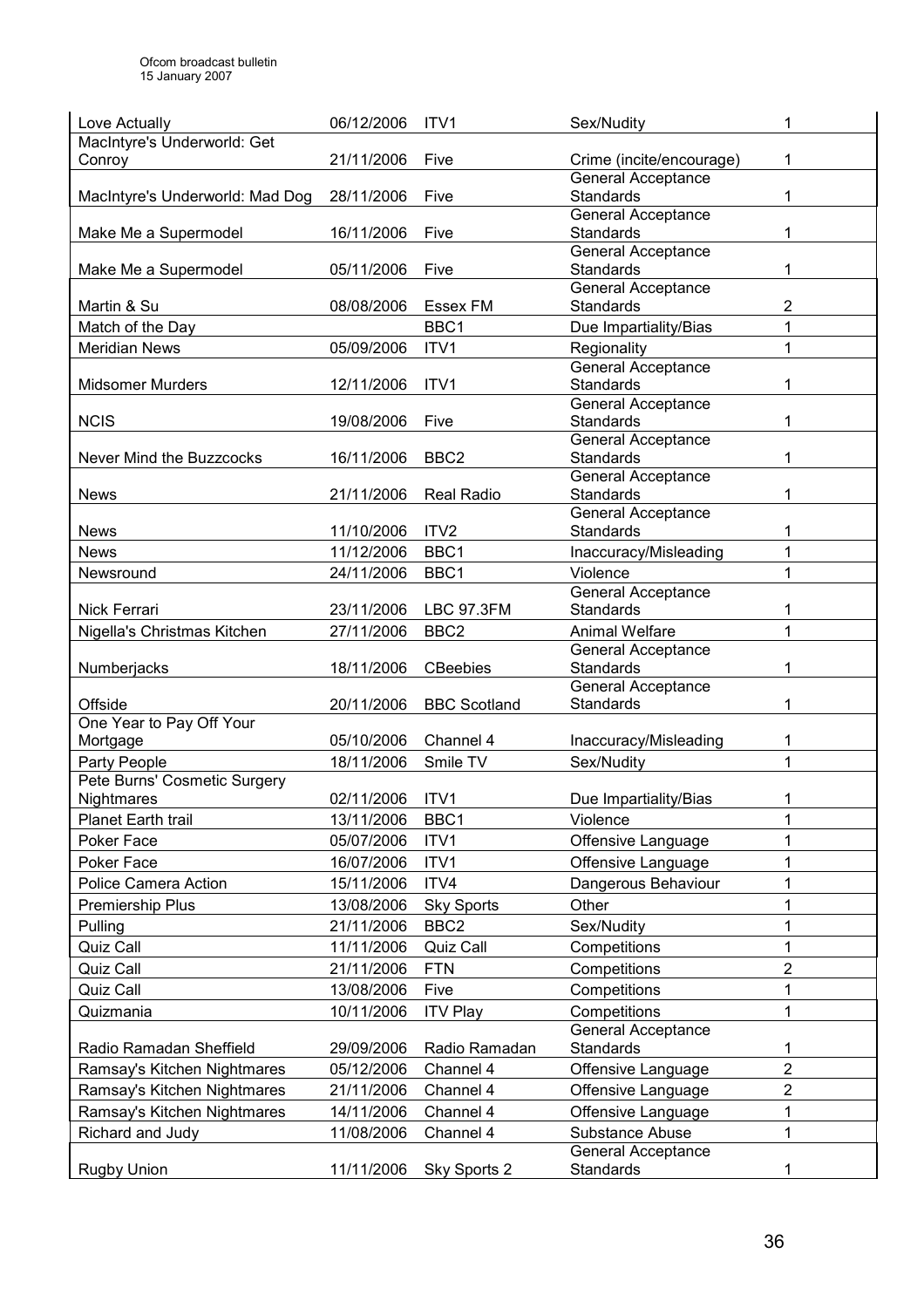| Scotland Today                  | 27/10/2006 | <b>STV</b>               | Inaccuracy/Misleading                             | 3                       |
|---------------------------------|------------|--------------------------|---------------------------------------------------|-------------------------|
|                                 |            |                          | <b>General Acceptance</b>                         |                         |
| Scotsport                       | 13/11/2006 | <b>STV</b>               | <b>Standards</b>                                  | 1                       |
| <b>Scott Mills</b>              | 16/08/2006 | <b>BBC Radio 1</b>       | Sex/Nudity                                        | 1                       |
| Seduced and Betrayed            | 28/11/2006 | Five                     | Scheduling                                        | $\overline{2}$          |
| <b>Selling Houses</b>           | 05/12/2006 | Channel 4                | Crime (incite/encourage)                          | 1                       |
| Setanta                         | 20/11/2006 | Sky                      | Other                                             | 1                       |
| Sex, Love and War               | 12/11/2006 | <b>UKTV History</b>      | Sex/Nudity                                        | 1                       |
| Shock Docs: Paying for Love in  |            |                          |                                                   |                         |
| Paradise                        | 15/11/2006 | Five                     | Sex/Nudity                                        | 1                       |
| <b>Silent Witness</b>           | 14/08/2006 | BBC1                     | Violence                                          | 5                       |
| Simon Schama's Power of Art     | 01/12/2006 | BBC <sub>2</sub>         | <b>Animal Welfare</b>                             | $\mathbf{1}$            |
| <b>Sky News</b>                 | 10/11/2006 | <b>Sky News</b>          | Violence                                          | 1                       |
|                                 |            |                          | <b>General Acceptance</b>                         |                         |
| <b>Sky Sports News</b>          | 14/11/2006 | <b>Sky Sports News</b>   | <b>Standards</b>                                  | 1                       |
| Sports Breakfast                | 08/11/2006 | Talksport                | General Acceptance<br><b>Standards</b>            | 1                       |
| <b>Sports Breakfast</b>         | 03/10/2006 | Talksport                | Religious Offence                                 | 1                       |
| Starkey's Last Word             | 16/10/2006 | More4                    | Due Impartiality/Bias                             | 1                       |
|                                 |            |                          | <b>General Acceptance</b>                         |                         |
| Stupid                          | 01/09/2006 | BBC1                     | <b>Standards</b>                                  | 1                       |
| Tarrant on TV                   | 12/10/2006 | ITV1                     | Dangerous Behaviour                               | 1                       |
|                                 |            |                          | General Acceptance                                |                         |
| That Was Then This Is Now       | 30/09/2006 | <b>BBC Radio 2</b>       | <b>Standards</b>                                  | 1                       |
|                                 |            |                          | General Acceptance                                |                         |
| The Andy Gelder Breakfast Show  | 09/11/2006 | Chiltern 96.9FM          | Standards                                         | 1                       |
| The Baby Mind Reader            | 19/06/2006 | Five                     | Exorcism/Occult/Paranormal                        | $\overline{\mathbf{4}}$ |
|                                 |            |                          | General Acceptance                                |                         |
| The Baby Mind Reader            | 03/07/2006 | Five                     | Standards                                         | 4                       |
| The Baby Mind Reader            | 26/06/2006 | Five                     | Other                                             | $\overline{2}$          |
| The Baby Mind Reader            | 21/06/2006 | Five                     | Exorcism/Occult/Paranormal                        | 1                       |
| The Baby Mind Reader            | 10/07/2006 | Five                     | General Acceptance<br>Standards                   | 2                       |
| The Baby Mind Reader            | 26/06/2006 | Five                     |                                                   | 1                       |
| The Baby Mind Reader            |            |                          | U18's in Programmes<br>Exorcism/Occult/Paranormal | 1                       |
|                                 | 06/07/2006 | Five                     |                                                   |                         |
| The Baby Mind Reader            | 06/07/2006 | Five                     | Other                                             | 2                       |
| The Baby Mind Reader            | 01/07/2006 | Five                     | Exorcism/Occult/Paranormal                        | 1                       |
| The Baby Mind Reader            | 31/08/2006 | Five                     | Exorcism/Occult/Paranormal                        | 1                       |
| The Body Farm                   | 14/11/2006 | Five                     | <b>General Acceptance</b><br>Standards            | 1                       |
|                                 |            |                          | General Acceptance                                |                         |
| The British Comedy Awards: Live | 13/12/2006 | ITV <sub>1</sub>         | <b>Standards</b>                                  | 1                       |
| The British UFO Mystery         | 01/11/2006 | Five                     | Inaccuracy/Misleading                             | $\overline{2}$          |
|                                 |            |                          | <b>General Acceptance</b>                         |                         |
| The Catherine Tate Show         | 30/11/2006 | BBC <sub>2</sub>         | Standards                                         | 1                       |
| The Catherine Tate Show         |            |                          | <b>General Acceptance</b>                         |                         |
| (Promo)                         | 27/10/2006 | BBC1                     | <b>Standards</b>                                  | 1                       |
|                                 |            |                          | <b>General Acceptance</b>                         |                         |
| The Dave Barratt Show           | 21/11/2006 | <b>BBC Radio Bristol</b> | Standards                                         | 1                       |
| The Dispatches Debate           | 23/10/2006 | Channel 4                | Due Impartiality/Bias                             | 1                       |
| The Doomsday Code               | 16/09/2006 | Channel 4                | Due Impartiality/Bias                             | 1                       |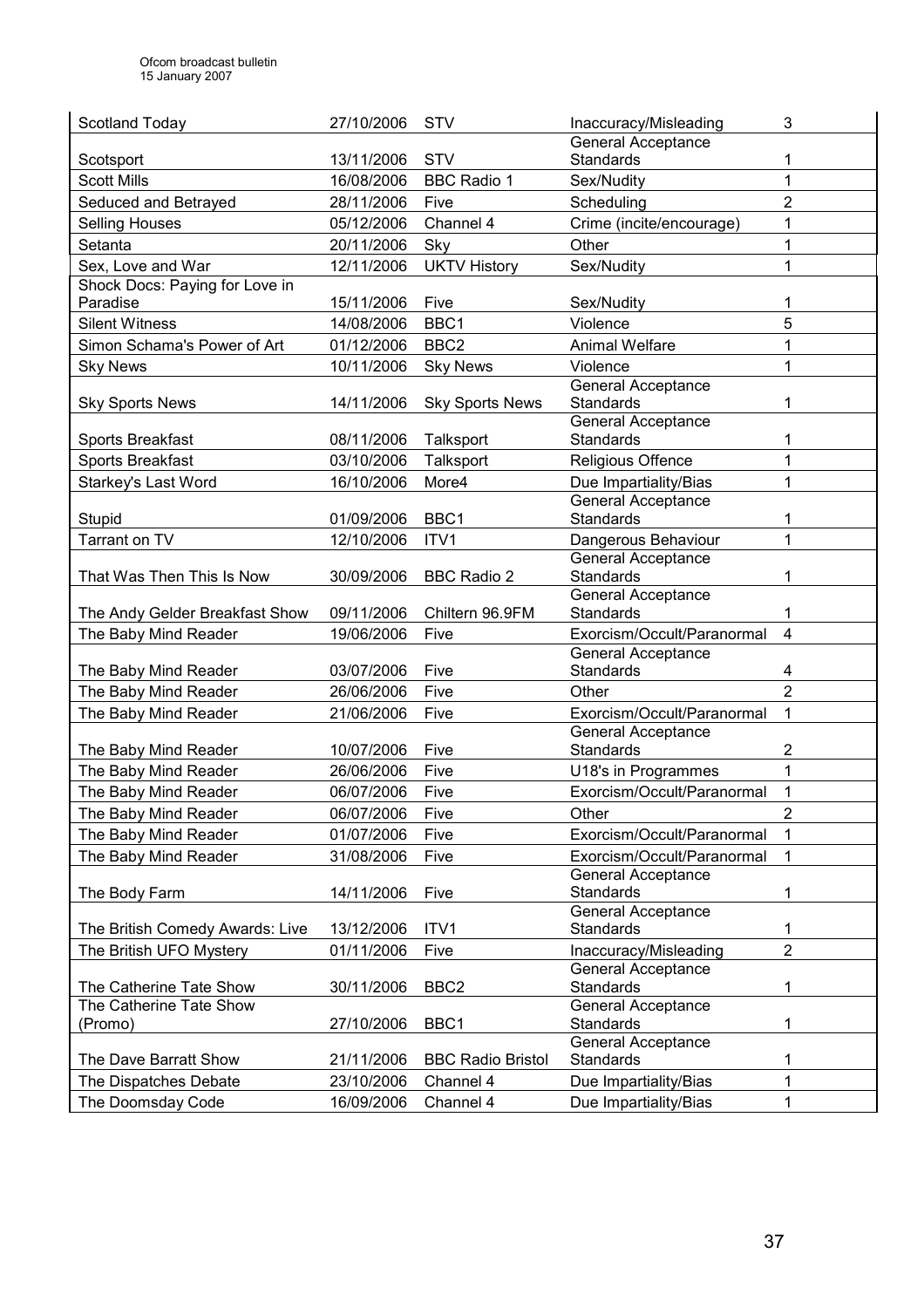|                              |            |                    | <b>General Acceptance</b>                     |                |
|------------------------------|------------|--------------------|-----------------------------------------------|----------------|
| The Family Farm              | 23/10/2006 | BBC2 (Scotland)    | <b>Standards</b>                              | 1              |
| The Independent Republic of  |            |                    | <b>General Acceptance</b>                     |                |
| Mike Graham                  | 20/11/2006 | <b>Talk 107</b>    | <b>Standards</b>                              | 1              |
|                              |            |                    | General Acceptance                            |                |
| The Jeremy Kyle Show         | 03/05/2006 | ITV1               | Standards                                     | 1              |
|                              |            |                    | General Acceptance                            |                |
| The Jeremy Kyle Show         | 21/11/2006 | ITV <sub>2</sub>   | <b>Standards</b>                              | 1              |
|                              |            |                    | General Acceptance                            |                |
| The Jeremy Kyle Show         | 04/05/2006 | ITV1               | <b>Standards</b>                              | 1              |
|                              |            |                    | General Acceptance                            |                |
| The Jeremy Kyle Show         | 03/10/2005 | ITV1               | <b>Standards</b>                              | 1              |
|                              |            |                    | General Acceptance                            |                |
| The Jeremy Kyle Show         | 28/09/2005 | <b>ITV</b>         | Standards                                     | 1              |
|                              |            |                    | General Acceptance                            |                |
| The Jeremy Kyle Show         | 16/08/2006 | ITV1               | Standards                                     | $\overline{2}$ |
| The Jeremy Kyle Show         | 24/01/2006 | ITV1               | Other                                         | 1              |
|                              |            |                    | General Acceptance                            |                |
| The Jeremy Kyle Show         | 04/05/2006 | ITV1               | <b>Standards</b>                              | 1              |
| The Jeremy Kyle Show         | 06/02/2006 | ITV1               | Other                                         | $\mathbf{1}$   |
|                              |            |                    | <b>General Acceptance</b>                     |                |
| The Jeremy Kyle Show         | 21/02/2006 | ITV1               | Standards                                     | 1              |
| The Jeremy Kyle Show         | 09/03/2006 | ITV1               | Other                                         | 1              |
|                              | 07/12/2006 | ITV1               | Dangerous Behaviour                           | 1              |
| The Jeremy Kyle Show         |            |                    |                                               |                |
| The Jeremy Kyle Show         | 07/12/2006 | ITV1               | Sex/Nudity                                    | 1              |
|                              |            |                    | General Acceptance                            |                |
| The Jeremy Kyle Show         | 27/02/2006 | ITV1               | <b>Standards</b>                              | 1              |
| The Last Aztec               | 09/11/2006 | Channel 4          | Offensive Language                            | $\mathbf 1$    |
| The Man Without a Face       | 16/08/2006 | Five               | Offensive Language                            | 1              |
|                              |            |                    | General Acceptance                            |                |
| The New Paul O'Grady Show    | 01/12/2006 | Channel 4          | Standards                                     | 3              |
|                              |            |                    | U18 - Coverage of                             |                |
| The New Paul O'Grady Show    | 01/12/2006 | Channel 4          | Sexual/other                                  | 1              |
| The Now Show                 | 18/11/2006 | <b>BBC Radio 4</b> | <b>General Acceptance</b><br><b>Standards</b> | 1              |
|                              |            |                    |                                               |                |
| The State Within             | 02/11/2006 | BBC1               | Sex/Nudity                                    |                |
| The State Within             | 23/11/2006 | BBC1               | Violence                                      | $\overline{2}$ |
|                              |            |                    | <b>General Acceptance</b>                     |                |
| The Weakest Link             | 05/12/2006 | BBC <sub>2</sub>   | Standards                                     | 1              |
|                              |            |                    | <b>General Acceptance</b>                     |                |
| The Weakest Link             | 28/11/2006 | BBC <sub>2</sub>   | <b>Standards</b>                              | 1              |
| The World's Most Amazing     |            |                    | <b>General Acceptance</b>                     |                |
| Videos                       | 19/11/2006 | <b>Bravo</b>       | <b>Standards</b>                              | 1              |
|                              |            |                    | <b>General Acceptance</b><br>Standards        | 1              |
| The X Factor                 | 28/10/2006 | ITV1               | <b>General Acceptance</b>                     |                |
| The X Factor                 | 11/11/2006 | ITV1               | Standards                                     | $\overline{2}$ |
|                              |            |                    | <b>General Acceptance</b>                     |                |
| The X Factor                 | 19/08/2006 | ITV1               | <b>Standards</b>                              | 1              |
|                              |            |                    | <b>General Acceptance</b>                     |                |
| The X Factor                 | 01/09/2006 | ITV1               | Standards                                     | 1              |
| This Morning                 | 15/11/2006 | ITV1               | Sex/Nudity                                    | 1              |
|                              |            |                    |                                               | 3              |
| This Morning                 | 17/11/2006 | ITV1               | Sex/Nudity                                    |                |
| This Morning                 | 14/11/2006 | ITV1               | Sponsorship                                   | 1              |
| To Catch a Predator: Tonight | 27/11/2006 | ITV1               | Scheduling                                    | 5              |